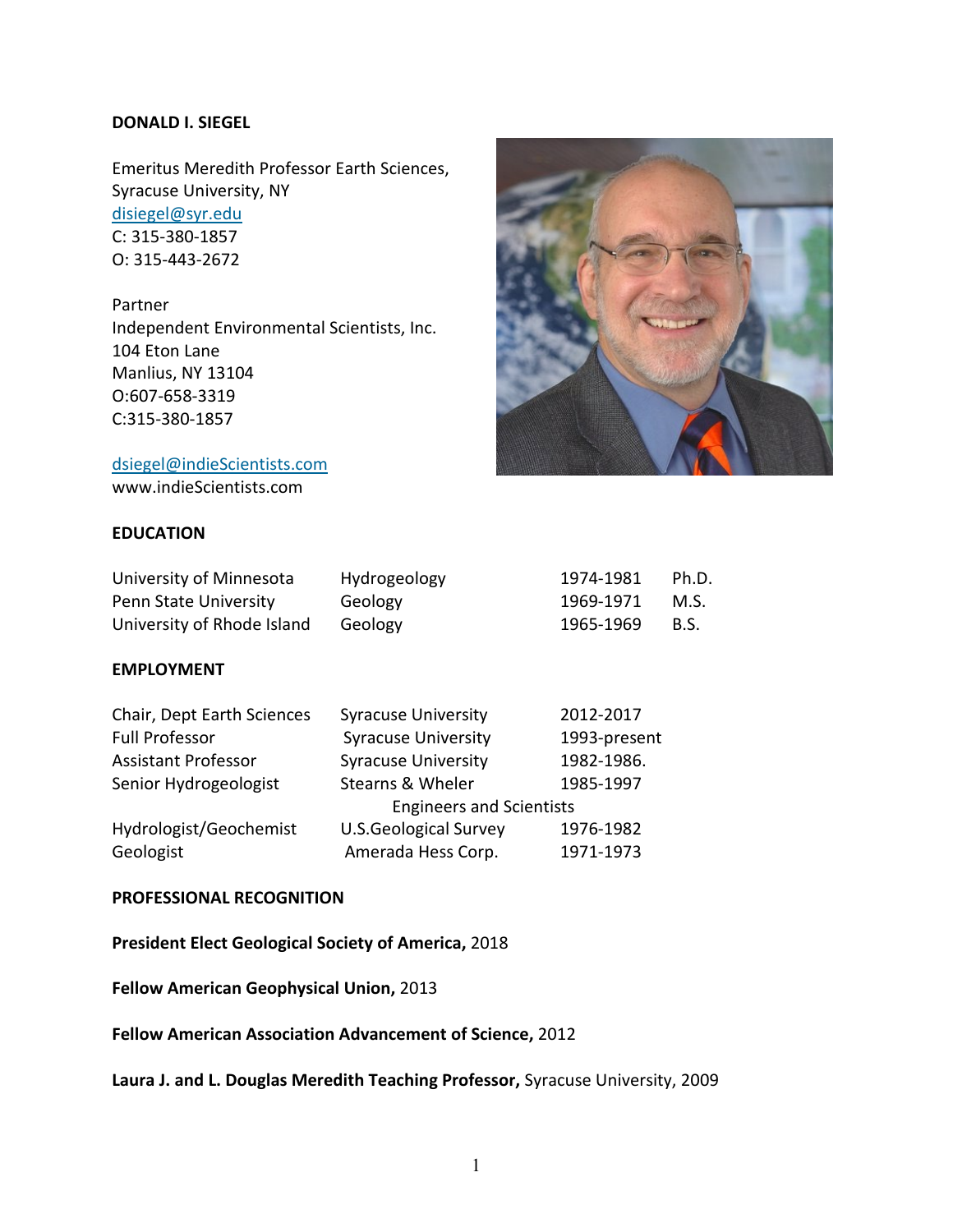**Lifetime National Associate Member,** The National Reseach Council (National Academy of Sciences), 2008

**The O.E. Meinzer Award In Hydrogeology,** Hydrogeology Division, Geological Society of America, 2005

**Wasserstrom Graduate Mentoring Prize,** Syracuse University**,** 2003

**Councilor of the Geological Society of America,** 2002-2005

**Distinguished Service Award,** Hydrogeologic Division**,** Geologic Society of America, 2001

**Expert Witness to the United States Senate,** Subcommittee on Environment and Public Affairs, Wetland Characterization**,**June 26, 1997

**Expert Witness to the United States House of Representatives Committee on Science, Space and Technology**, Hydraulic Fracturing. April 23, 2015.

**Fellow,** Geological Society of America, elected 1995

**Birdsall Distinguished Lectureship in Hydrogeology** , Geological Society America, 1992-1993

**Chairman, National Water Science and Technology Board**, June 2010-2013.

Member National Water Science and Technology Board, **National Research Council**, 2008-2013

Committee on Techniques for Assessing Ground Water Contamination, **National Research Council, National Academy of Science**, 1991-1993.

Committee on Techniques for Wetland Delineation, **National Research Council, National Academy of Science**, 1993-1994.

Committee on U.S. Geological Survey Hydrologic Research: Regional Aquifer System Analysis, **National Research Council, National Academy of Science**, 1998-2000

Committee on U.S. Geological Survey Hydrologic Research: Water Use, **National Research Council, National Academy of Science**, 2000-2001

Committee on U.S. Geological Survey Hydrologic Research: Stream Information Program, **National Research Council, National Academy of Science**, 2001-2004

Chair, Committee on U.S. Geological Survey Hydrologic Research: River Science, **National Research Council, National Academy of Science**, 2002-2005

Committee on Groundwater Fluxes, **National Research Council, National Academy of Science**, 2002-2003.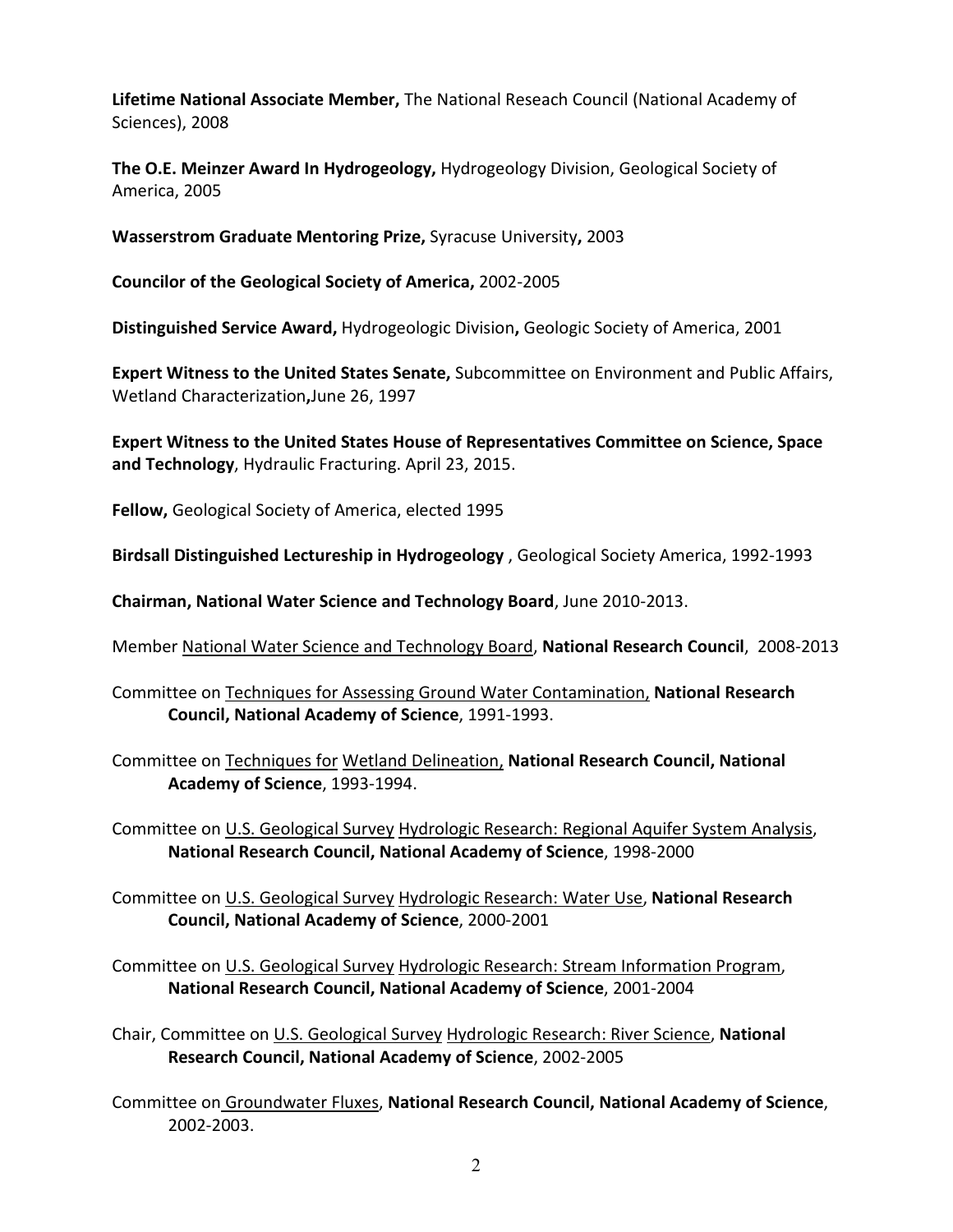- Committee on River Science (Chair), **National Research Council, National Academy of Sciences**, 2003-2006.
- Committee on the Future of USGS WRD, **National Research Council, National Academy of Sciences**, 2005-2008.
- Committee on Environmental Impact of Coal-Gas Methane Production, **National Research Council, National Academy of Science** 2008-2010
- Chair, Committee on 3rd Phase National Water Quality Assessment, USGS, **National Research Council, National Academy of Science** 2010-2012

**Book Editor, Geological Society of America,** 2007-2010

**Associate Editor,** Hydrologic Processes, 2006-2008

**Associate Editor,** Geosphere, 2005-2007

**Associate Editor,** Geology, 2005-2007.

**Associate Editor,** Hydrogeology Journal, 2005-present.

**Associate Editor**, Water Resources Research, 1993-1996; 2010-present

**Associate Editor**, Wetlands. 1995-1998

**Associate Editor**, Ground Water, 1997-2005.

**Editors' Citation for Excellence** in Refereeing - Water Resources Research, 1991

#### **TEACHING EXPERIENCE**

# **Syracuse University**

Hydrogeology (advanced undergraduate/graduate) Contaminant Hydrogeology and Geochemistry (graduate) Groundwater and Solute Transport Modeling (graduate) Hydrogeochemistry (graduate) Aqueous Geochemistry (graduate) Wetland Hydrology and Geochemistry (Graduate) Case Studies in Hydrogeology (graduate) The Science of Water (undergraduate( World Water (undergraduate)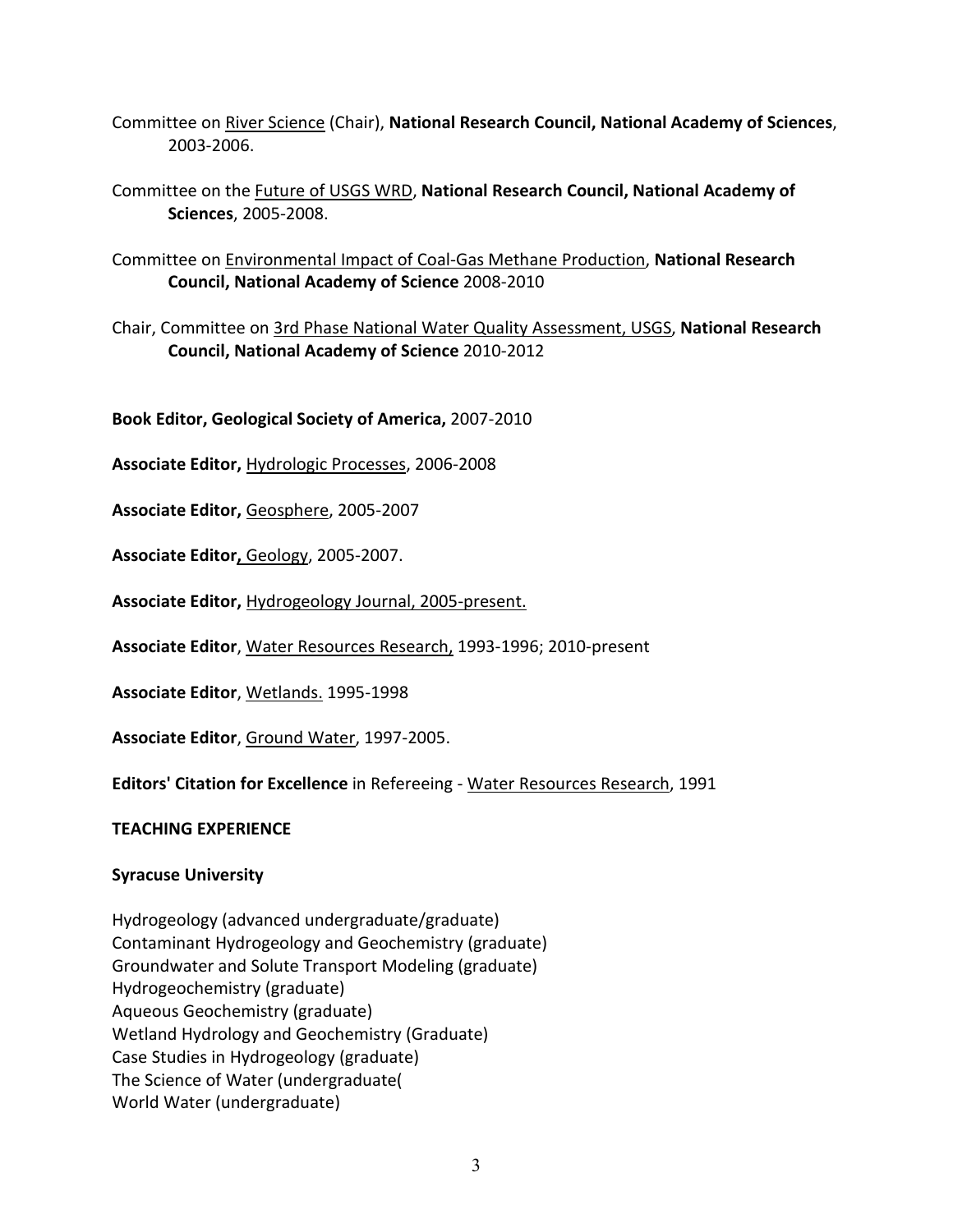# **Short Courses**

Wetland Hydrogeology and Geochemistry, 1995, Short Course, Geol. Society of America Applied Groundwater Geochemistry, Geol. Society of America, National Meeting 2000, 2002;

MA and NY Dept. Natural Resources and Environmental Conservation, 1990-1994; Licensed Site Professionals Association of Mass (1999); Environmental Professionals of Connecticut, 2001; Central New York Association of Professional Geologists (1997). Geological Society of America National Meeting, 2002.

Tracer Methods in Hyrology, Licensed Site Professionals Association of Mass (1999); Environmental Professionals of Connecticut, 2007; Central New York Association of Professional Geologists (2005).

Visual Modflow Groundwater Modeling for Managers, City of New York Dept. Environmental Protection, 1999

Pesticide Transport and Fate, Montana Department Environmental Quality, 2000

Co -Chair, Teaching Hydrogeology in the 21<sup>st</sup> Century, NSF Workshop, Lincoln, Neb., spring 2006.

# **ADVISING**

Masters of Science Students (Current employment/status)

- 1. David Chason—Peat Material Properties (High School Teacher)
- 2. Kristen Franz-Begor—Paleohydrogeochemistry Sandstone Aquifer, Wisconsin (Consultant)
- 3. Dave Boldt—3-D Groundwater Flow Model Lost River Peatland, MN (U.S. Geological Survey)
- 4. Gerry Gould—3-D Groundwater flow model bedrock aquifers SW NY (Consultant)
- 5. Robert Sustokowski—Medina Fm. Brine Geochemistry (Consultant)
- 6. Anne Veeger—Hydrogeology of Tug Hill Aquifer, NY (Professor Univ. Rhode Island)
- 7. Anna Martini—Trace element geochemistry of brines (Professor Amherst College)
- 8. Brenda Lint—Hydrogeologic atlas, Oneida County, NY (Environmental Regulator, State of Texas)
- 9. Marian Bernt—Trace metals in oil contaminated aquifer substrate (U.S. Geological Survey)
- 10. Christine Gachowski--Acid rain buffering (Consultant)
- 11. Mary Lou Perkins—Hydrogeology of Beaver Lake, NY (Upstate Freshwater Institute, NY)
- 12. Steve Winkley—Hydrogeologic Atlas of Onondaa County, NY
- 13. (Environmental Regulator, State of New York)
- 14. Rick Noll—Hydrogeochemistry of the Lockport Dolomite, Niagara Falls NY(Consultant)
- 15. John Noble—Hydrogeochemistry of Onondaga County, NY (Consultant)
- 16. Barbara Hill—Trace metals in peat, Lost River Peatland, NY (PhD Student, SU)
- 17. Nan Rutkowski (ESF)—trace metals in peat, Glacial Lake Agassiz Peatlands, MN (Environmental Regulator, State of New York)
- 18. Phil Bennett (ESF)—Organic- silica interations and surface chemistry (Professor, Univ. Texas)
- 19. Dan Jenkins (ESF)—Isotopic geochemistry in Nepal ground water (Consultant)
- 20. Jim McNamara—Hydrogeology of Malloryville Wetlands, NY (Boise State)
- 21. Karen Goldenburg—Geochemical Simulation of Groundwater Mixing Models (Consultant)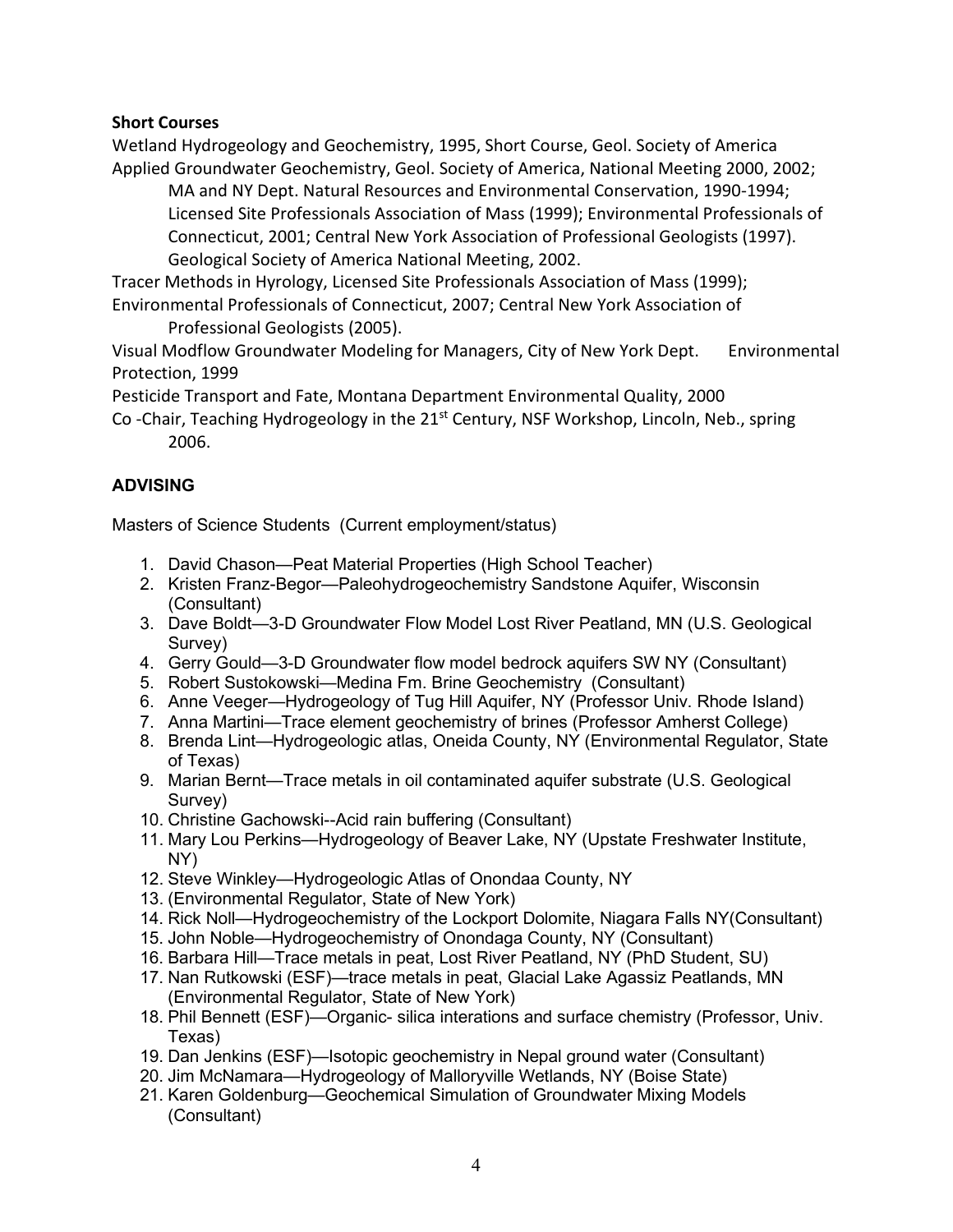- 22. Yiping Shen--Geochemistry of peatland waters (Owner of consulting company)
- 23. Dan Verillo—Geochemistry of fracture fillings in Lockport Dolomite (Consultant)
- 24. Kathy Fergeson—Geochemical evaluation of groundwater flow system, Manlius, NY (Exxon)
- 25. Dan Ours—Dilation in peat (Consultant)
- 26. Dave Lipson—Ternary diagram approaches in BTEX solute transport (Consultant)
- 27. Matt Erbe—Ternary diagram approaches in solvent solute transport (Consultant)
- 28. Monica Coyne--Wetland remediation of nutrients (High School teacher)
- 29. Pat Korths--Trace metals in peat, northern MN (Consultant)
- 30. Larae Mishler--CATSCAN visualization of peat porosity (Consultant)
- 31. Jeff McKenzie--Solute transport in peatlands and methanogenesis in peatlands
- 32. Keri Leskniak --geochemistry of the Saratoga Springs (Exxon-Mobil)
- 33. John Bartos--dedolomitization and modeling ground water (Consultant)
- 34. Mark Flusche-paleohydrology of Andean lakes (Arcadis)
- 35. Amanda Baudauf--Geochemistry of Regional Groundwater flow systems western New York (unknown)
- 36. Edward Epp--Onondaga Brine (Virginia DNR)
- 37. Nick Azzolina--Catskill wetland water quality (Owns own company)
- 38. Nate Krane--Hyperheic zone interaction (Consultant, GES)
- 39. Jessica Meets (Karst Hydrology; Maine DEC)
- 40. Melody Kight (with T. Endreny SUNY, Shale bed methane; Private Legal Practice)
- 41. Zeno Levy (wetland geochemistry, Vermont DEC)
- 42. Xi Chen (shale bed methane; PetroChina)
- 43. Xiangyu Mu (lake groundwater interaction (Oil and Gas industry, Houston)
- 44. Max Gade (landfill contamination; Consultant, Houston).
- 45. Jeff Spradlin (trace metals in shale and water, Arcadis consulting)

PhD. (Current position/status)

- 1. Phil Bennett—Silica organic complexes (Prof. Univ. Texas)
- 2. Ed Romanowicz—Methane in peatlands (Prof. SUNY Plattsburgh)
- 3. Andy Reeve—Peatland hydrogeological and solute transport modeling (Prof. Univ. Maine)
- 4. Jennifer Rivers--Nutrient cycling in peatlands, carbon budgets (Prof. BC, Harvard, NE Conservatory of Music.)
- 5. Martin Otz—Natural organics in wetlands and lakes (Consultant, ERM)
- 6. Jeff McKenzie---modeling heat flow in wetlands (Prof. and Chair EAR, McGill University)
- 7. Laura Lautz--Riparian arid wetlands (Professor, Syracuse University)
- 8. Li Jin (hyporheic interaction, Prof, SUNY-Cortland)
- 9. Mimi Sarkar (nutrients in wetlands, Arcadis)
- 10. Zeno Levy (wetland geochemistry, Vermont DEC)

Academic Advisor to ~150 undergraduate EAR students over the years

Many advisory and defense committees for many grad students advised by others in EAR, SUNY-ESF, Cornell, University of Waterloo, and UCLA. I never kept track serving on a advisory or defense committee for students other than my own since, I did it as a matter of course and professional responsibility. I believe I now serve on about 6 MS and PhD committees for students at SU and ESF and elsewhere.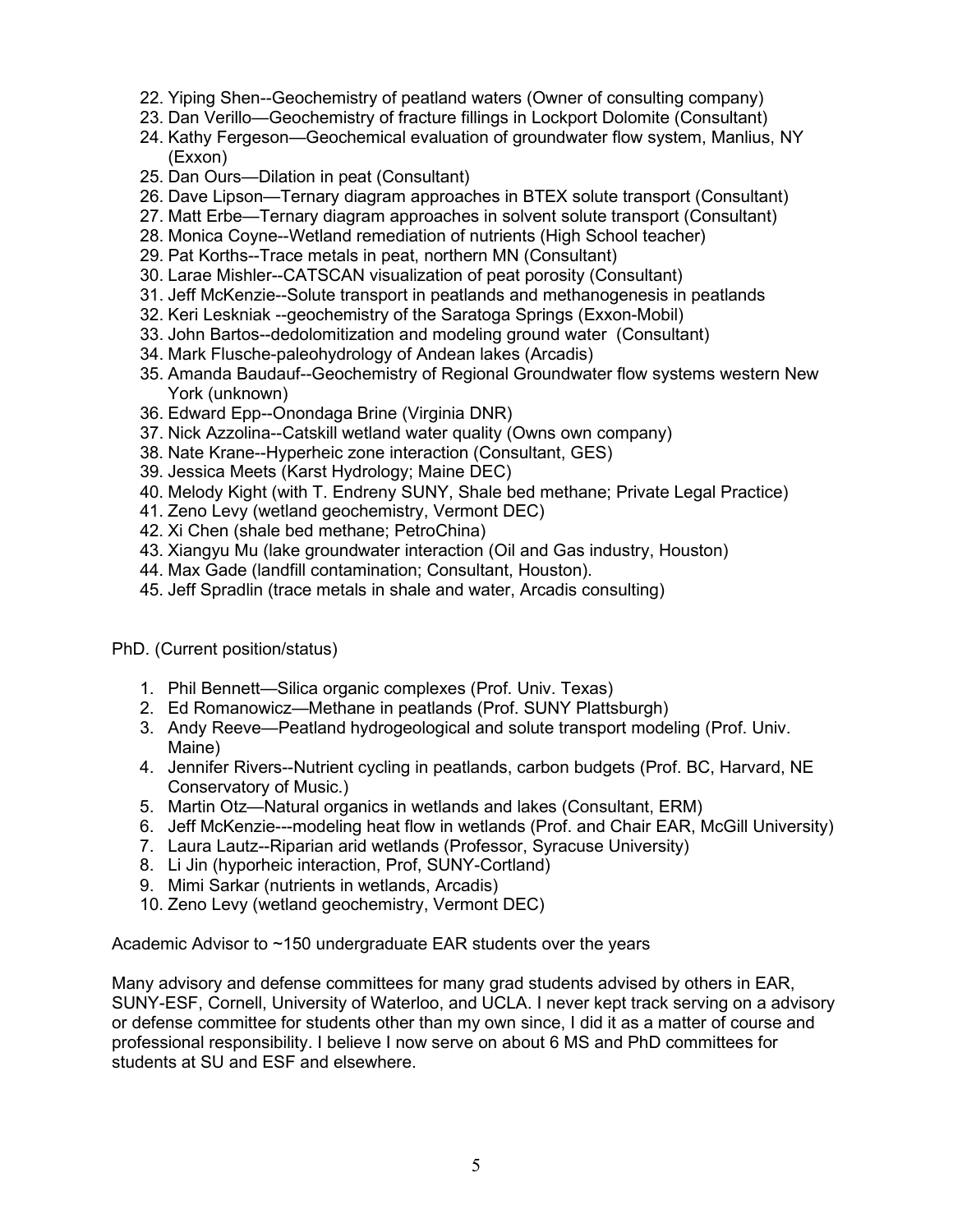### **SYRACUSE UNIVERSITY SERVICE ( I honestly have not put all of what I did on my cv since I consider service part of being a good academic citizen. But below are some of what I recall I have done over the years)**

Curriculum Committee (in the 1990's) Committee on Athletic Programs (for about a decade, first as member and at the end as Chair (2000's) Fulbright Committee (2010- 2016) Committee on Tenure and Promotion (the one reviewing if the process is followed by colleges—I served one year and then I resigned in protest). Committee on Academic Leaves (1990's) Committee on Academic Integrity (2000's) EAR Departmental Commitees of all Kinds Chair of Various Dept T and P and Search Committees Various Ad Hoc Committees to Develop new PhD Programs in Water and the One University One University Plan Committee (2015). Meredith Awards Committee (2009-2016). Academic Conflict of Interest Committee (2013-2017)

# **RESEARCH SUPPORT (Total of ~4 million to my program at SU; not total grant amount**  including PI's at other Institutions. My part in general, was 1/3<sup>th</sup> of the total).

- 1. Hydrogeology and Geochemistry of a Raised-bog Complex, Glacial Lake Agassiz Peatlands, State of Minnesota, \$10,408 awarded, June 1982-December 1983.
- 2. Origin of Sedimentary Witherite (BaCO<sub>3</sub>), Senate Research Committee of Syracuse University, \$3,850, July 1, 1984.
- 3. IPA Agreement: Regional Aquifer-Systems Analysis (RASA) and Hazardous Waste Hydrology Programs. U.S. Geological survey, \$23,854, June 1984-June 1986; June 1989.
- 4. The effect of Pleistocene glaciation on formation-water chemistry and migration of oil, southern New York and northwestern Pennsylvania, Petroleum Research Fund, \$30,230, October 1985- October 1987.
- 5. The Hydrogeology of Onondaga County, New York. Onondaga Environmental Management Council, \$15,000, June 1, 1987-June 1, 1988.
- 6. The Effect of Organic Acids on the Solubility of Quartz. Petroleum Research Fund, \$35,000, September 1, 1987-September 1, 1989.
- 7. The Geochemistry of Ground Water in Bedrock Formations, Niagara Falls, New York. U.S. Geological Survey, \$165,094, January 1, 1987-December 30, 1991.
- 8. Trace Metal Retention and Transport in Mineral Soils Impacted by Leachate Application to Wetlands, U.S. Geological Survey, \$20,000, May 1989-May 1992.
- 9. Upstate Freshwater Institute Fellowship, \$5,750, 1989.
- 10. Intergovernmental Personnel Agreement, U.S. Geological Survey, \$5,000, 1989.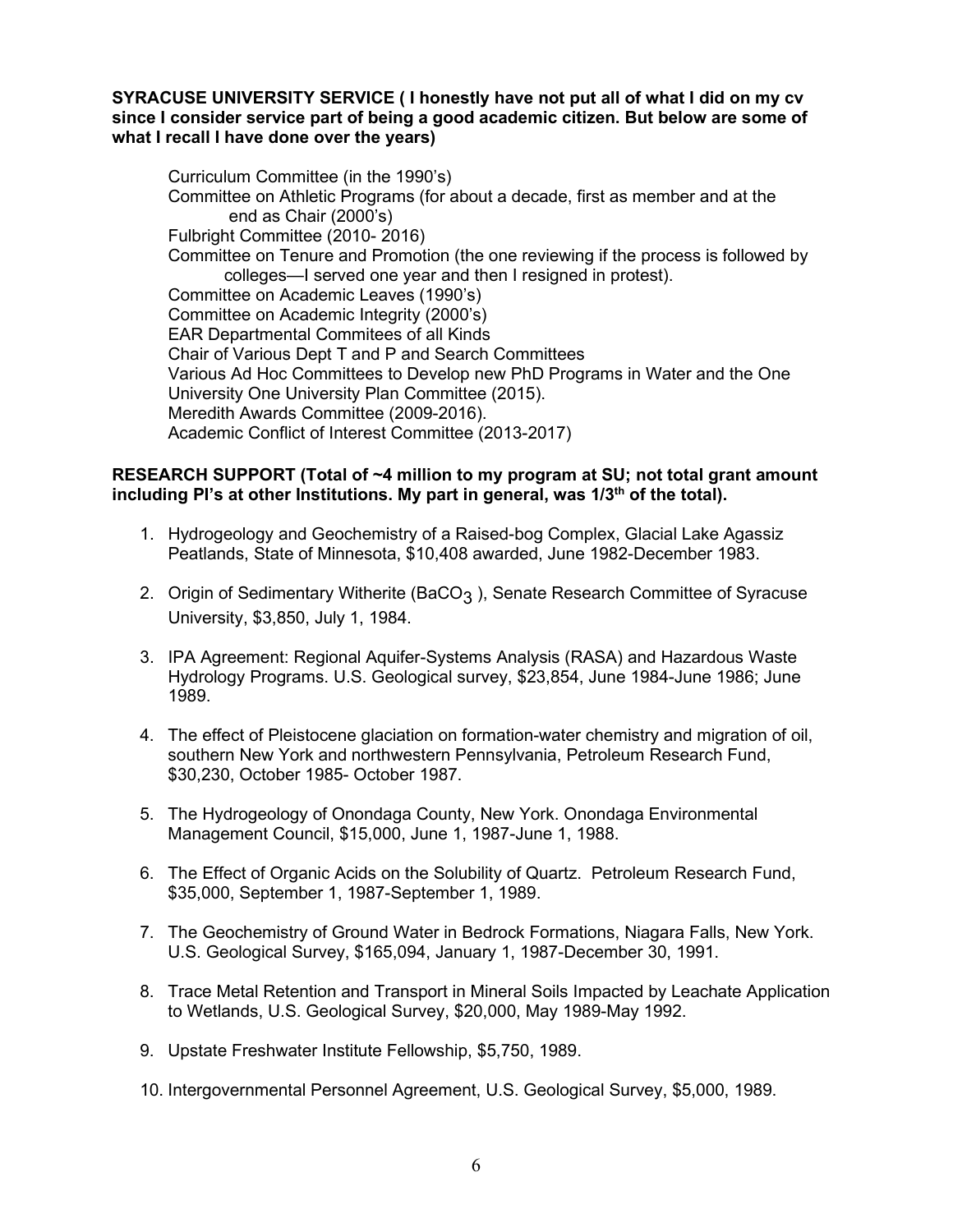- 11. Mechanisms controlling the production and transport of gases and solutes within a large boreal peat basin, Department of Energy, \$466,608, June 1990-June 1993.
- 12. Two major peat basins in boreal America: sources, sinks or steady-state reservoirs in the global carbon cycle? NSF, \$256,127, June 1990-June 1993.
- 13. Geochemical controls over heavy metal contamination in ground water associated with the FreshKills Landfill, Wehren Engineering, \$81,400, February 1991-February 1993.
- 14. Determination of substrate stratigraphy and depth to bedrock under peatland landforms, NSF, \$28,522, (NSF Research Opportunity Award (ROA), June 1992-June, 1993.
- 15. Transient changes in methane storage and transport, Glacial Lake Agassiz Peatlands, DOE, \$380,000, June 1993-June 1995.
- 16. Collaborative Research: Hydrogeologic Drivers for the Carbon Dynamics in Large PeatlandsNSF-DEB-9615429, \$158,702,04/01/1997-03/31/2002
- 17. Evaluation of sewage galley systems in Putnam County, Department of Environmental Protection, City of New York, \$242,000, September 1997-June, 2000.
- 18. East of Hudson Terrestrial Process Studies, Department of Environmental Protection, City of New York, \$140,000, January 1999-June 2003;
- 19. Terrestrial Process Studies, Research Foundation State of New York, \$82,000, 2000- 2003
- 20. Ocean Drilling Program Leg 195,NSF, \$40,000, May 15, 2001- August 15, 2003
- 21. Monitoring Wetlands in the Catskill Region, EPA, \$101,647, October 15, 2003-October 15, 2005
- 22. Fate and Transport of Salt Contamination in the Surficial Aquifer Near Alder Creek (NY, Gilbert & Ildiko Butler Foundation, April 1, 2003 to March 31, 2006, \$7,670.00
- 23. Water flux and nitrogen cycling in the hyporheic zones of a semi-arid watershed: Hydrologic and geomorphic driving forces in a transitional climate, NSF, \$744,069 , 2005-2008.
- 24. An integrated hydrology, geochemistry and geophysics module for geoscience field camps, \$60,000, NSF to the University of Missouri (Branson Field Camp, 2005-2007.
- 25. Investigating Earth Science in Urban Schoolyards: An Outreach and Professional Development Model for Elementary Schools, NSF, \$62,567
- 26. Collaborative Research: An Interdisciplinary Investigation of Groundwater-Carbon Coupling in Large Peat Basins and its Relation to Climate Change, NSF, 2006- 2010,\$354,232
- 27. Evaluation of Water Injection in Chinese Oilfields, \$200,000, China Trading Company, 2012-2015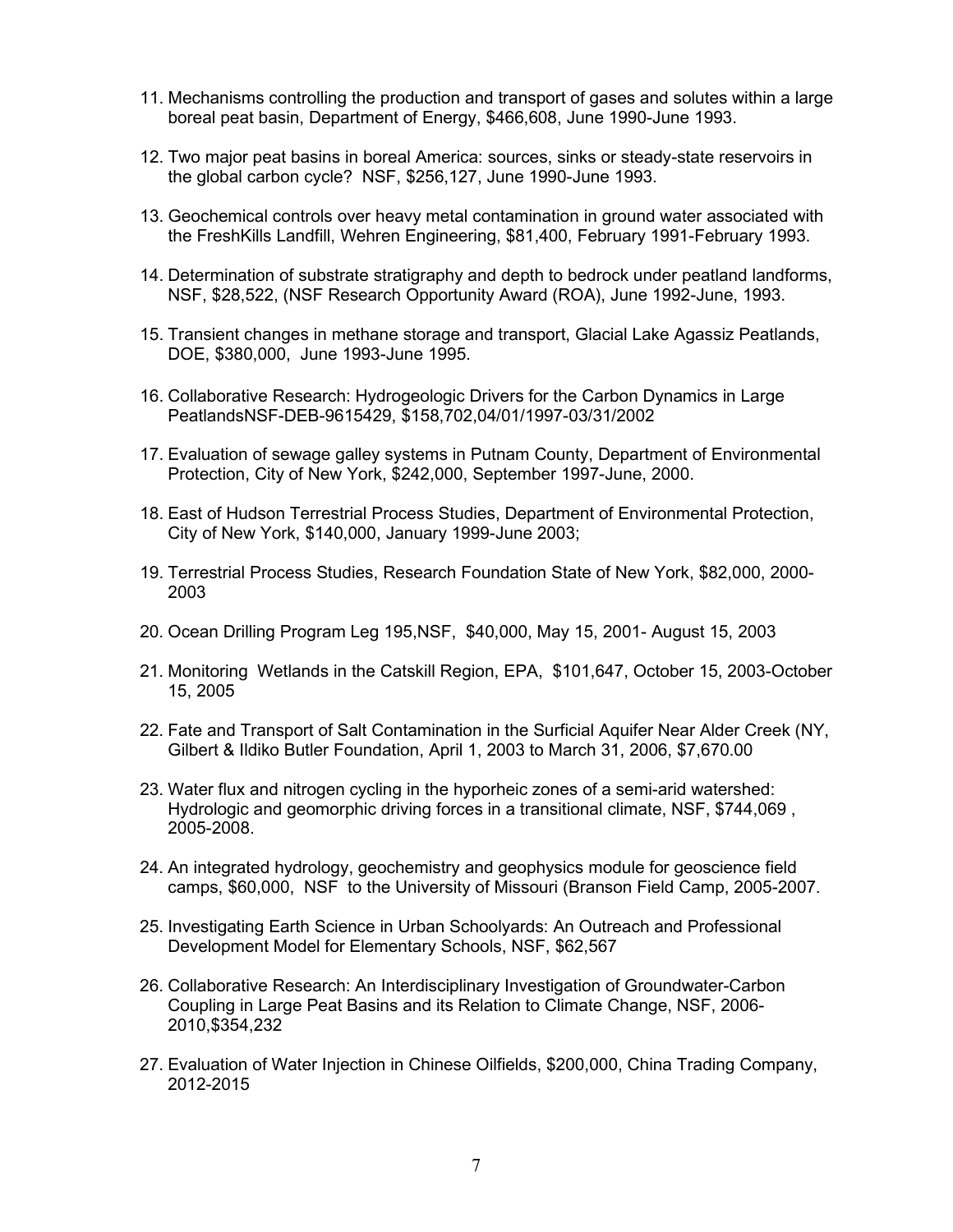- 28. RAPID: Developing sensitive tests for detecting water chemistry changes associated with shale bed methane production in the Appalachian Basin, \$50,000, NSF, 2012-2014
- 29. Collaborative Research: Hydrology and Geochemistry of Prairie Pothole Lake Sedimentary Pore Waters: Implications for the Attenuation of Pesticides, NSF, \$235,000, 2012-present

#### **PROFESSIONAL SOCIETY MEMBERSHIP**

Geological Society of America (1980's to present)

American Geophysical Union (1980's to present)

Association of Wetland Scientists (1990-1997)

National Groundwater Association (1980's to present)

#### **REFEREED PUBLICATIONS**

#### **Books:**

- **1.** National Research Council, 1994, **Groundwater Vulnerability Assessment,** National Academy Press 204p.
- **2.** National Research Council, 1995, **Wetland Characteristics and Boundaries**, National Academy Press 306p.
- **3.** National Research Council, 2000, **Investigating Groundwater Systems on Regional and National Scales,** National Academy Press*,* 143p.
- **4.** National Research Council, 2003, **Water Use Science: Improving The Water Use Program of the U.S. Geological Survey**, National Academy Press, 210p..
- **5.** National Research Council, 2003, **Groundwater Fluxes across Interfaces**, National Academy Press, 76p.
- **6.** National Research Council, 2004, **Assessing the National Streamflow Information System,**, National Academy Press, 176p.
- **7.** National Research Council, 2006, **River Science at USGS,**, National Academy Press, 206p.
- **8. Siegel, D.I**, 2006 "*From Lokshen to Lo Mein: The Jewish Love Affair with Chinese Food*." Gefen Press, Jerusalem and New York. Not science!

**Articles (By Year)**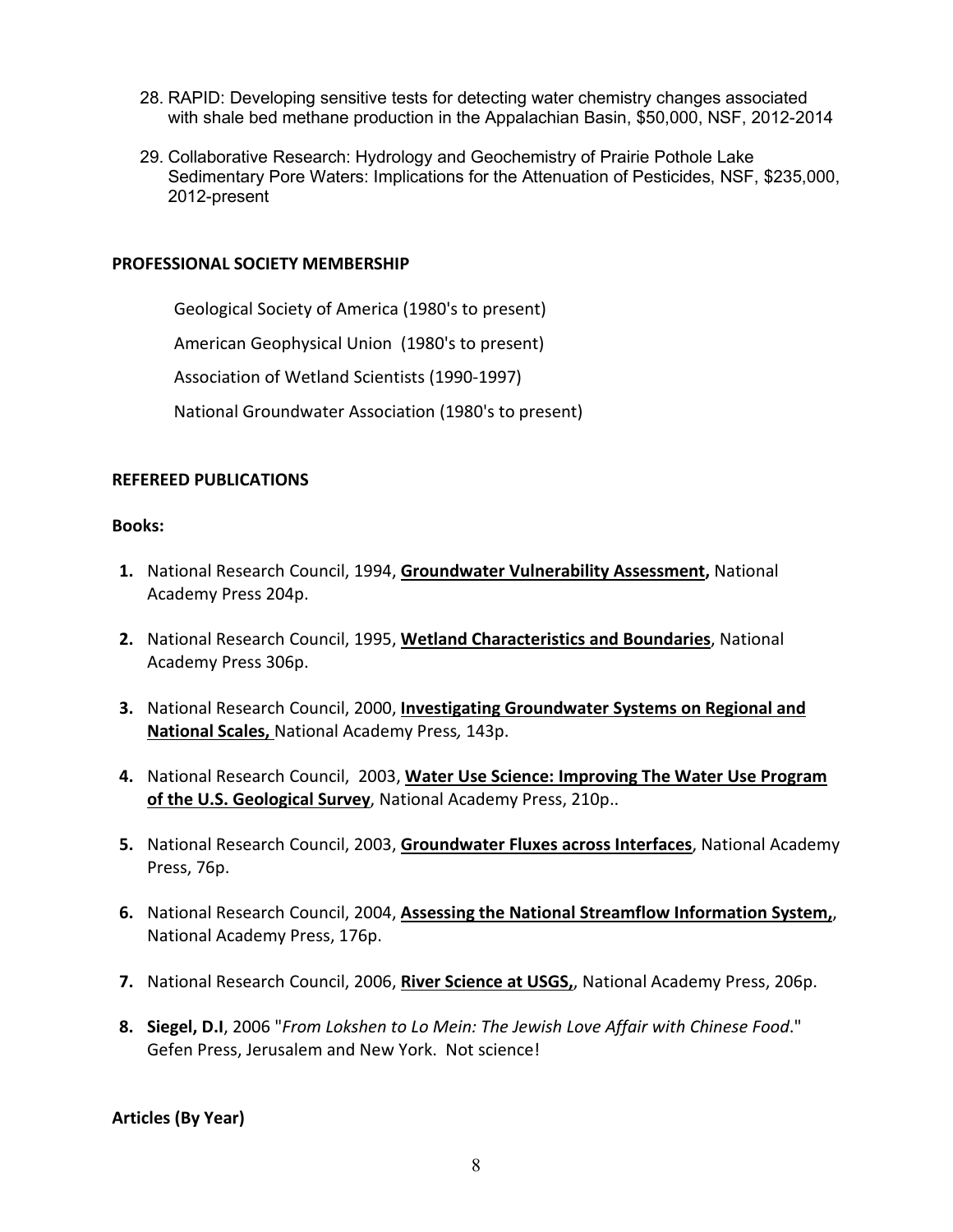- 1. Olcott, P.G. and **Siegel, D.I.**, 1979, Physiography and surficial geology of the copper-nickel study region, northeastern Minnesota: U.S. Geological Survey Water-Resources Investigations 78-51, 22 p.
- 2. **Siegel, D.I**. and Winter, T.C., 1979, Water balance of Williams Lake, north-central Minnesota, U. S. Geological Survey Professional Paper 107.
- 3. **Siegel, D.I.** , 1979, Potential hydrologic effects of peat mining in the Red Lake Peatlands, North-Central Minnesota--a project plan, U.S. Geological Survey Open FIle Report 79-1591,
- 4. **Siegel, D.I.**, 1980, Method of logging holes drilled by the rotary method: Water Resources Division Bulletin, January-March, 1980, U.S. Geological Survey, Reston, Virginia, p. 47-49.
- 5. **Siegel, D.I.** and Ericson, D.W., 1980, Hydrology and water quality of the copper-nickel study region, northeastern Minnesota: U.S. Geological Survey Water-Resource Investigations, 80-739, 87 p.
- 6. **Siegel, D.I.** and Winter, T.C., 1980, Hydrologic setting of Williams Lake, north-central Minnesota: U.S. Geological Survey Open-File Report 80-403, 55 p.
- 7. **Siegel, D.I.**, 1981a, Hydrogeologic setting of the Glacial Lake Agassiz Peatland, northern Minnesota: U.S. Geological Survey Water-Resources Investigations 81-24, 32 p.
- 8. **Siegel, D.I.**, 1981b, Effect of snowmelt on the water quality of Filson Creek and Omaday Lake, northeastern Minnesota: Water Resources Research, Vol. 17, p. 238-242.
- 9. **Siegel, D.I.**, 1981, Hydrogeochemistry and kinetics of silicate weathering in a gabbroic watershed, Filson Creek, northeastern Minnesota: Ph.D. Thesis, University of Minnesota, 275 p.
- 10. Guswa, J.H., **Siegel, D.I.**, and Gillies, D.G., 1982, A Preliminary evaluation of the ground-water-flow system, Twin Cities metropolitan area: U.S. Geological Survey Water-Resources Investigations Report 82-44, 70 p.
- 11. **Siegel, D.I.**, 1983a, Groundwater and evolution of the Glacial Lake Agassiz: Journal of Ecology, vol. 71, p. 913-921.
- 12. **Siegel, D.I.**, 1983b, Review of: Isotope Studies of Hydrologic Processes (Eds. E.D. Perry and C.W. Montgomery), EOS, vol. 64, p. 430.
- 13. **Siegel, D.I.**, 1983c, The effect of snowmelt on the quality of Filson Creek and Omaday Lake, northeastern Minnesota, U.S. Geological Survey Water Resources Investigations 81-66, 82 p.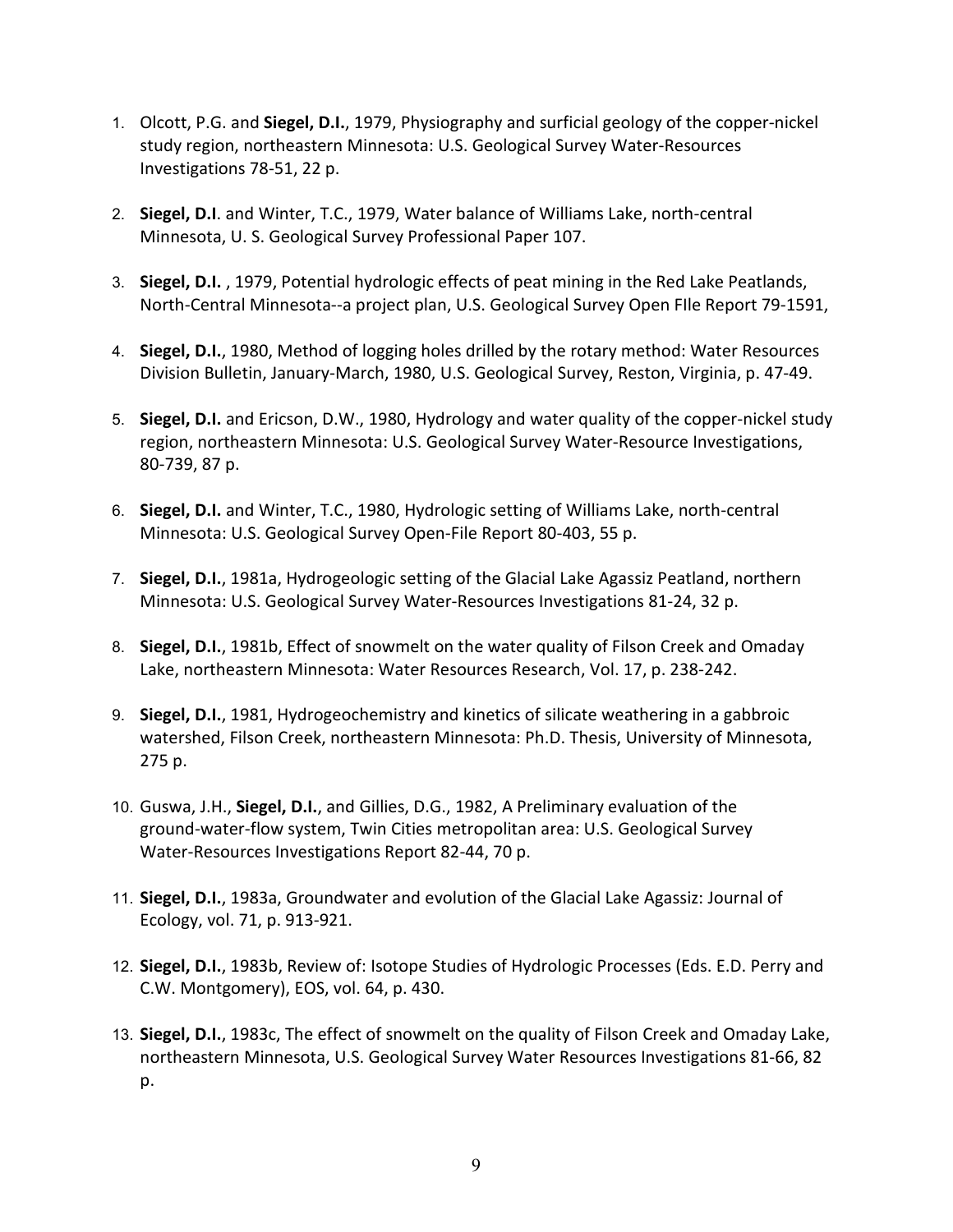- 14. **Siegel, D.I.**, Anderson, L.E., and Rogalla, J.A., 1983, Preliminary evaluation of methods for determination of sulfate concentrations in precipitation and other dilute solutions, In: Siegel, 1983c.
- 15. Carter, Virginia P.; chairperson; Winter, Thomas C. ; Novitzki, Richard P. ; Hollands, Garrett G. ; Lejcher, Terry ; O'Brien, Arnold ; **Siegel, D. I.** ; Straw, Thomas ; Bartow, Nancy C. 1984, Proceedings of the National wetland valuesassessment workshop, 17-28, U.S. Department of Interior, Fish and Wildlife Service, Washington, DC, United States
- 16. Mullins, H.T., Land, L.S., Wise, S.W., Jr., **Siegel, D.I.**, Masters, P.M., Hinchey, E.J. and Price, K.R., 1985, Authigenic dolomite in Bahamian slope sediment, Geology, vol. 13, p. 292-295.
- 17. Mullins, H.T., Wise, S.W., Jr., Gardulski, A., Hinchey, E.J., Masters, P.M. and **Siegel, D.I.**, 1985, Shallow subsurface diagenesis of late Pleistocene Peri-platform ooze: northern Bahamas, Sedimentology, vol. 32, p. 473-494.
- 18. **Siegel, D.I.**, and Franzi, D.A., 1984, The inorganic geochemistry of groundwater and sediments in an aquifer contaminated by crude petroleum, Bemidji, Minnesota: Project plan and preliminary results, U.S. Geological Survey Water Resources Investigation 84-4188, p. 87-96.
- 19. **Siegel, D.I.** and Pfannkuch, H.O., 1984a, Silicate mineral dissolution at pH 4 near standard temperature and pressure, Geochimica et Cosmochimica Acta, vol. 48, p. 197-201.
- 20. **Siegel, D.I.** and Pfannkuch, H.O., 1984b, Silicate dissolution influence on Filson Creek chemistry, northeastern Minnesota: Geological Society of America Bulletin, vol. 95, p. 1446-1453.
- 21. **Siegel, D.I.**, and Livermore, D., 1984, Chloride transport in the Mississippi River System, Water Resources Bulletin, vol. 20, p. 503-509.
- 22. **Siegel, D.I.** and Mandle, R.J., 1984, Isotopic evidence for glacial meltwater recharge to the Cambrian-Ordovician aquifer, north-central United States, Quaternary Research, vol. 22, p. 328-335.
- 23. Chamberlain, S.C., Dossert, W.P. and **Siegel, D.I.**, 1986, A new paragenesis and new localities for the barium carbonate, witherite, Canadian Mineralogist, vol. 24, p. 79-90.
- 24. Chason, D.B. and **Siegel, D.I.** 1986, Hydraulic conductivity and related physical properties of peat, Lost River Peatland, northern Minnesota, Soil Science, vol. 42, p. 91-99.
- 25. **Siegel, D.I.**, 1986, Review: Water, by Felix Franks, Heyden & Sons, Phila., Pa., Water Resources Bulletin, vol. 22, p. 145.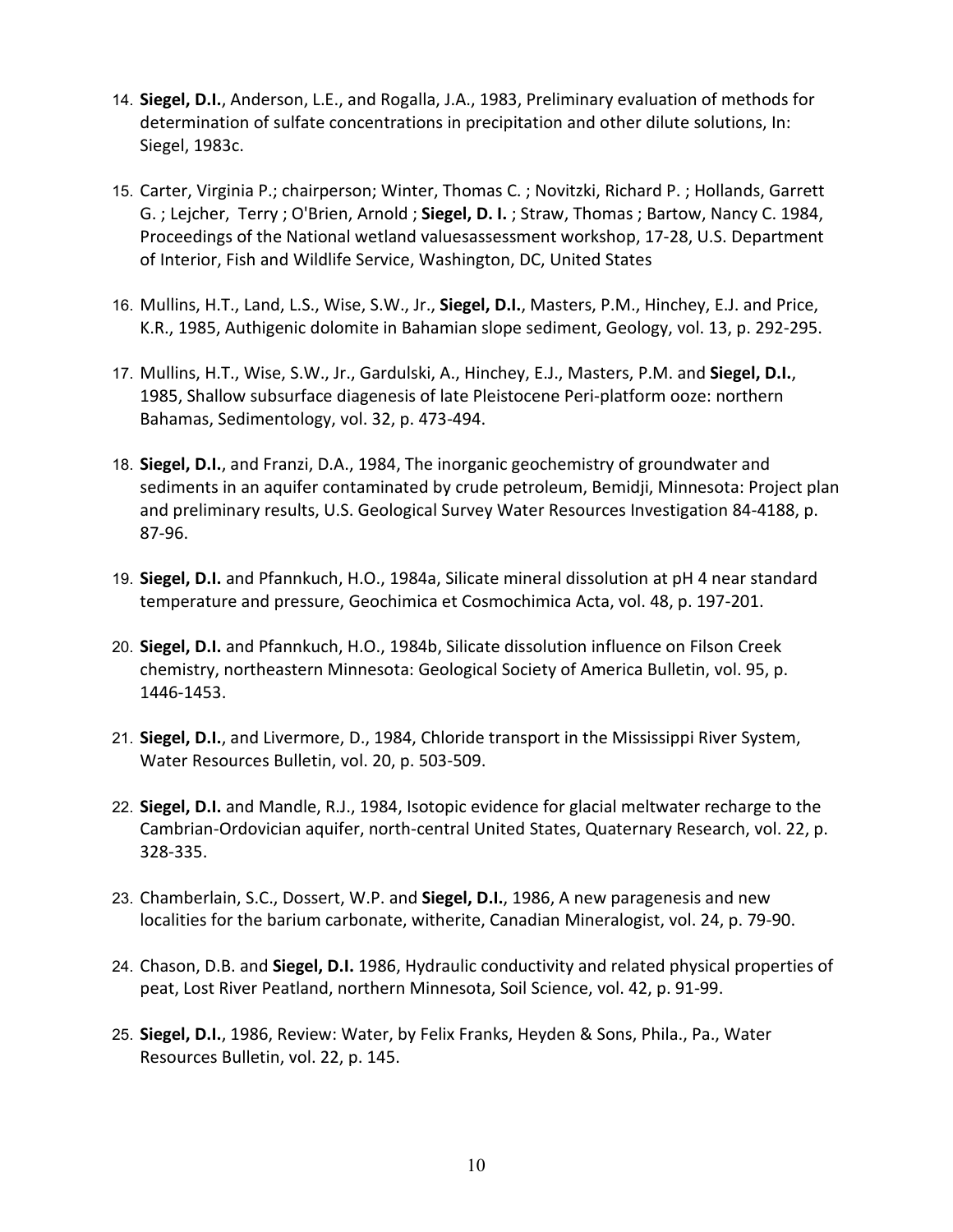- 26. **Siegel, D.I.**, Baedecker, M.J. and Bennett, P., 1986, The effect of biodegradation of oil on the inorganic chemistry of ground water, In: Proceedings of the 6th International Water-Rock Symposium, Rejkavik, Iceland, p. 524-527.
- 27. Young, H.L., **Siegel, D.I.**, Mandle, R.J. and Kontis, A.L., 1986, Northern Midwest Regional Aquifer System Study, In: Regional Aquifer System Analysis Program of the U.S. Geological Survey Summary of Projects, 1978-84, Ed. Ren Jen Sun, U.S. Geological Survey Circular 1002, p. 72-87.
- 28. Bennett, P. and **Siegel, D.I.**, 1987, Enhanced dissolution of quartz by dissolved organic carbon, Nature, vol. 326, p. 684-686.
- 29. **Siegel, D.I.** 1987a, Review of: Ecological Considerations in Wetlands Treatment of Municipal Wastes, Ed. P.J. Godfrey et al., Van Nostrand Reinhold Company, Water Resources Bulletin, Vol. 22, p. 1056-1057.
- 30. **Siegel, D.I.**, 1987b, Review of the recharge-discharge function of wetlands, In: Ecology and Management of Wetlands, Crown Helm Ltd., UK, p. 59-66.
- 31. **Siegel, D.I.**, 1987c, Geochemical facies and mineral dissolution, Bemidji, Minnesota Research Site, U.S. Geological Survey Water Open File Rept. 87-109, c13-c15.
- 32. **Siegel, D.I.**, and Glaser, P.H., 1987, Groundwater flow in a spring-fen, raised-bog complex, Lost River Peatland, Northern Minnesota, Journal of Ecology, vol. 75, p. 743-754.
- 33. Bennett, P., Melcer, M.E., **Siegel, D.I.**, and Hassett, J.P., 1988, The dissolution of quartz in dilute aqueous solutions of organic acids at 25 C, Geochimica Cosmochimica Acta, vol. 52, p. 1521-1530.
- 34. Gould, G. and **Siegel, D.I.**, 1988, Theoretical simulation of groundwater flow in hydrocarbon-producing bedrock formations, southwestern New York-northwestern Pennsylvania, Water Resources Bulletin, vol. 24, p. 671-676.
- 35. **Siegel, D.I.** and Jenkins, D.T., 1987, Isotopic analysis of groundwater flow systems in a wet alluvial fan, southern Nepal, In: Isotope Techniques in Water Resources Development, International Atomic Energy Agency, p. 475-482.
- 36. **Siegel, D.I.**, Chamberlain, S.C. and Dossert, W.P., 1987, The isotopic and chemical evolution of mineralization in septarian concretions: Evidence for episodic paleohydrogeologic methanogenesis, Geological Society of America, vol. 99, p. 385-394.
- 37. **Siegel, D.I.**, Bennett, P.C., Baedecker, M.J., Berndt, M.P. and Franzi, D.A., 1988, The inorganic geochemistry of groundwater and aquifer matrix, Bemidji Toxic Waste Research Site, northern Minnesota: First Year Results U.S. Geol. Survey Open-File Rept. 86-481, p. c17-c212.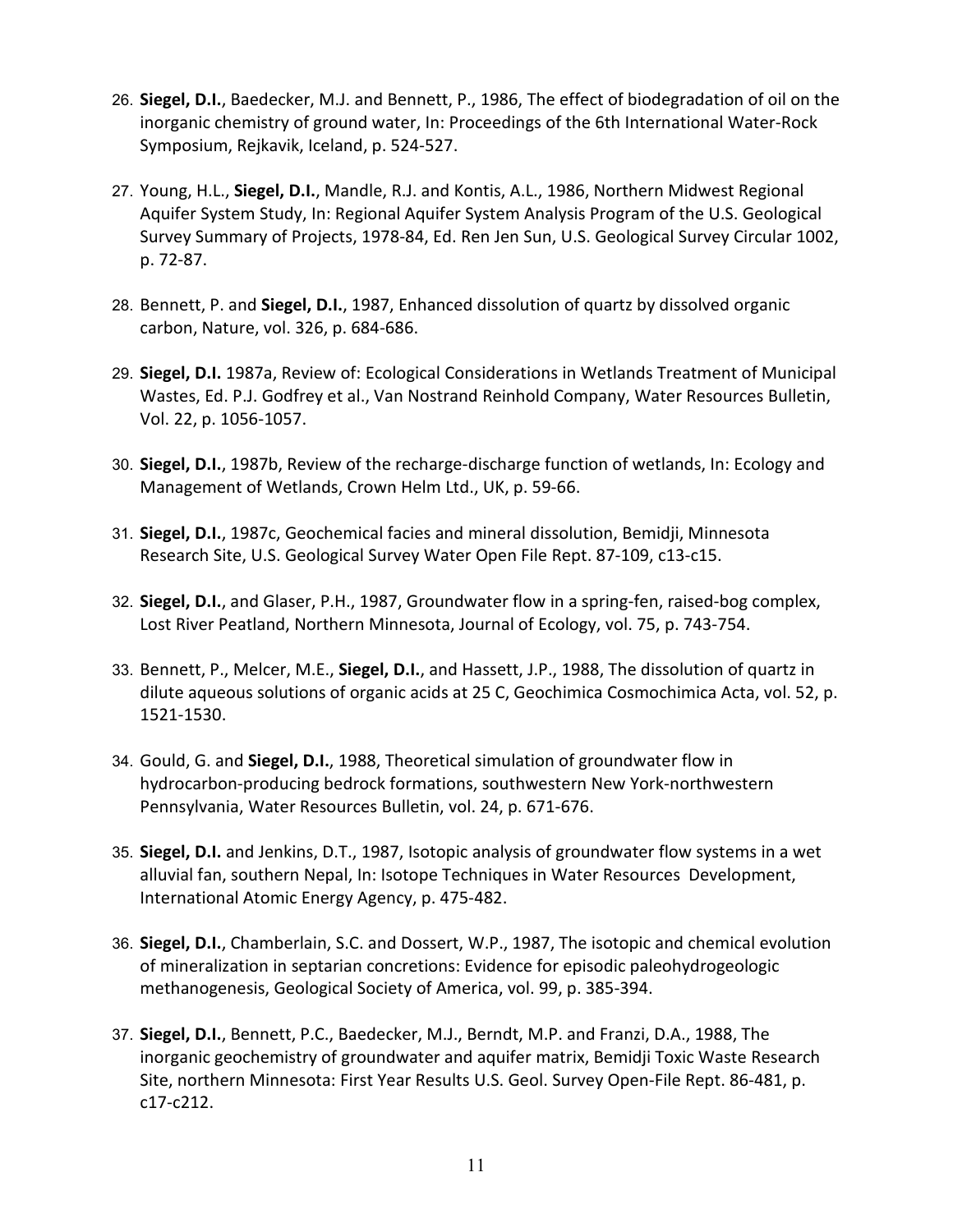- 38. **Siegel, D.I.**, 1988, The recharge-discharge function of wetlands near Juneau, Alaska: Part I. Hydrologic investigations, Journal of Ground Water, vol. 26, p. 427-435.
- 39. **Siegel, D.I.**, 1988, The recharge-discharge function of wetlands near Juneau, Alaska: Part II. Geochemical investigations, Journal of Ground Water, vol. 26, p. 580-596.
- 40. **Siegel, D.I**., 1988, Evaluating Cumulative Effects of Disturbance on the Hydrologic Function of Bogs, Fens, and Mires, Environmental Management, vol. 12, p. 621-626.
- 41. Baedecker, M.J., **Siegel, D.I.**, Bennett, P.C., Cozzarelli, I.M., 1989, The Fate and Effects of Crude Oil in a Shallow Aquifer: Distribution of Chemical Species and Geochemical Facies, U.S. Geol. Survey Water Resources Investigations 88-4220, Chapter A, p. 1-20.
- 42. Bennett, P.C. and **Siegel, D.I.**, 1989, Silica-organic complexes and enhanced quartz dissolution in water by organic acids, In Proceedings, 6th International Symposium on Water-Rock Interactions, Bath, England, p.89-91.
- 43. Loveley, D.R., Baedecker, N.J., Phillips, E.J.P., Cozzarelli, I.M., Lonergan, D.J., and **Siegel, D.I**., 1989, Oxidation of aromatic contaminants coupled to microbial iron reduction, Nature, vol. 339, p. 297-300.
- 44. **Siegel, D.I.**, 1989, The hydrogeochemistry of the Cambrian-Ordovician aquifer system, north-central United States, U.S. Geol. Survey Prof. Paper, 1405-D, 76 p.
- 45. **Siegel, D.I.** and Begor-Franz, K., 1989, The Geochemistry of the Sandstone Aquifer, eastern Wisconsin, In: Regional Aquifer Systems of the United States, American Water Resources Association, Monograph Series 13, p. 73-83.
- 46. Young, H.L., Mandle, R.J., Kontis, A. L. and **Siegel, D.I.**, 1989, The Cambrian-Ordovician Regional Aquifer systems in the northern Midwest--a summary, In Regional Aquifer Systems of the United States, American Water Resources Association, Monograph Series No. 13, p. 5-37.
- 47. **Siegel, D.I.**, 1990, Sulfur isotopic evidence for regional recharge of saline water during continental glaciation, north-central United States, Geology, vol. 18, p. 1054-1056.
- 48. **Siegel, D.I.**, Stoner, D., Brynes, T. and Bennett, P., 1990, A geochemical process approach towards evaluating ground-water contamination, Ground Water Management, Number 2, National Water Resources Association, p. 1291-1301.
- 49. **Siegel, D.I.**, Groundwater Chemistry, a chapter in: Young, H.,1990, The hydrogeology of the Cambrian-Ordovician aquifer system of the north-central United States: U.S. Geological Survey Professional Paper 1405-A
- 50. **Siegel, D.I.**, Frape, S.K., Martini, A., Drimmie, R., and Thomas, R., 1990, Trace metal contamination of the Great Lakes by natural ground-water discharge: a first approximation,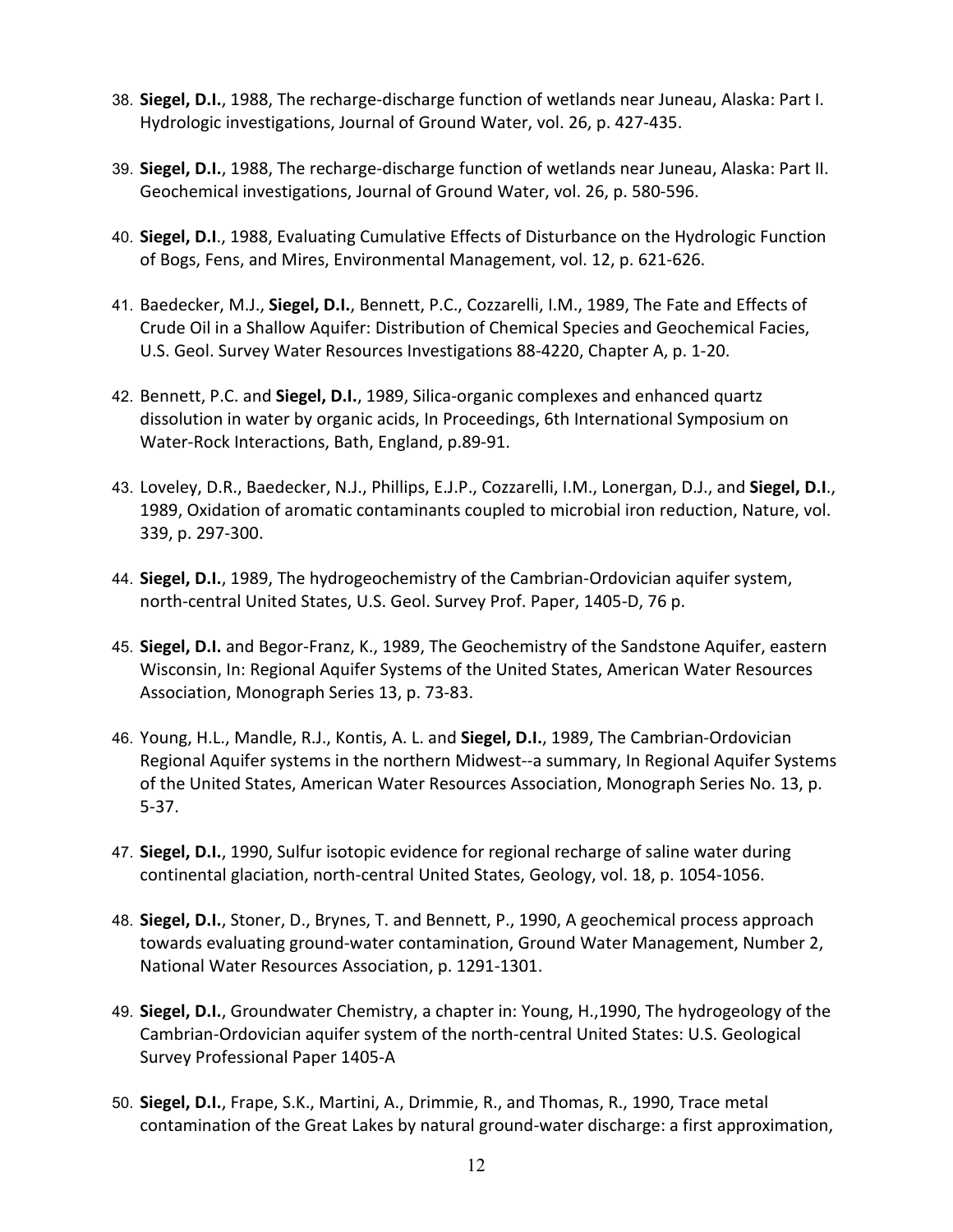In Proceedings Symposium on International and Boundary Water Resources Issues, American Water Resources Association, p. 605-615.

- 51. Bennett, P.C., **Siegel, D.I.**, Hill, B.M., and Glaser, P.H., 1991, The fate of silicate minerals in a peat bog, Geology, vol. 19, p. 328-331.
- 52. Byrnes, T., **Siegel, D.I.**, and Stoner, D.W., 1991, Evaluation of groundwater quality data: useful tools for the groundwater professional, Ground Water Management, vol. 7, p. 825- 837.
- 53. Hill, B.M. and **Siegel, D.I.**, 1991, Ground-water flow and the metal content of peat, Journal of Hydrology, vol. 123, p. 211-224.
- 54. Glaser, P.H., Janssens, J.A., and **Siegel, D.I.**, 1991, Response of vegetation to hydrological and chemical gradients in the Lost River Peatland, northern Minnesota, Journal of Ecology, vol. 78, p. 1021-1048.
- 55. **Siegel, D.I.**, 1991, Evidence for dilution of deep, confined, ground water by vertical recharge of isotopically heavy Pleistocene water, Geology, v. 19, p. 433-436.
- 56. **Siegel, D.I.**, and Glaser, P.H., 1991, Mechanisms controlling the production and transport of methane, carbon dioxide, and dissolved solutes within a large boreal peat basin, Department of Energy Research Summary, No. 11, June, 1991, 4 pp.
- 57. **Siegel, D.I.**, Szustakowski, R., and Frape, S., 1991, A regional evaluation of brine mixing in the Albion Group (Silurian) sandstones of New York, Pennylvania, and Ohio, Bull. Petrol. Geoch. Explor., vol. 6, p. 66-78.
- 58. **Siegel, D.I.**, Byrnes, T., and Stoner, D.W., 1991, Mobilization of heavy metals and trace elements from landfill cover material and substrates, Ground Water Management, vol. 7, p. 971-988.
- 59. McNamara, J.P., **Siegel, D.I.**, Glaser, P.H., & Beck, R.M., 1995, Groundwater and vegetation relationships in the Malloryville Wetlands: Implications for hydrogeologic control over peatland succession, Journal of Hydrology, vol. 140, p. 279-296.
- 60. **Siegel, D.I.** 1992, Discussion of "Geochemical Evolution of the Cambrian-Ordovician Aquifer, Easter Wisconsin: 1. Major Ion and Radionuclide Distribution," by T.R. Weaver and J. M. Bahr, May-June 1991 issue, v.29, no.3, p. 350-356, and "Geochemical Evolution of the Cambrian-Ordovician Sandstone Aquifer, Eastern Wisconsin: 2. Correlation Between Flow Paths and Ground-Water Chemistry," by T. R. Weaver and J. M. Bahr, July-August 1991 issue, v.29, no. 4, p 510-515, Ground Water, v.30, p.273-275.
- 61. **Siegel, D.I.**, McFarland, W. and Brynes, T., 1992, Geochemical cause of scaling in air stripping of volatile organic compounds, In: Proceedings National Groundwater Association Petroleum and Hydrocarbon Annual Conference, Houston, TX.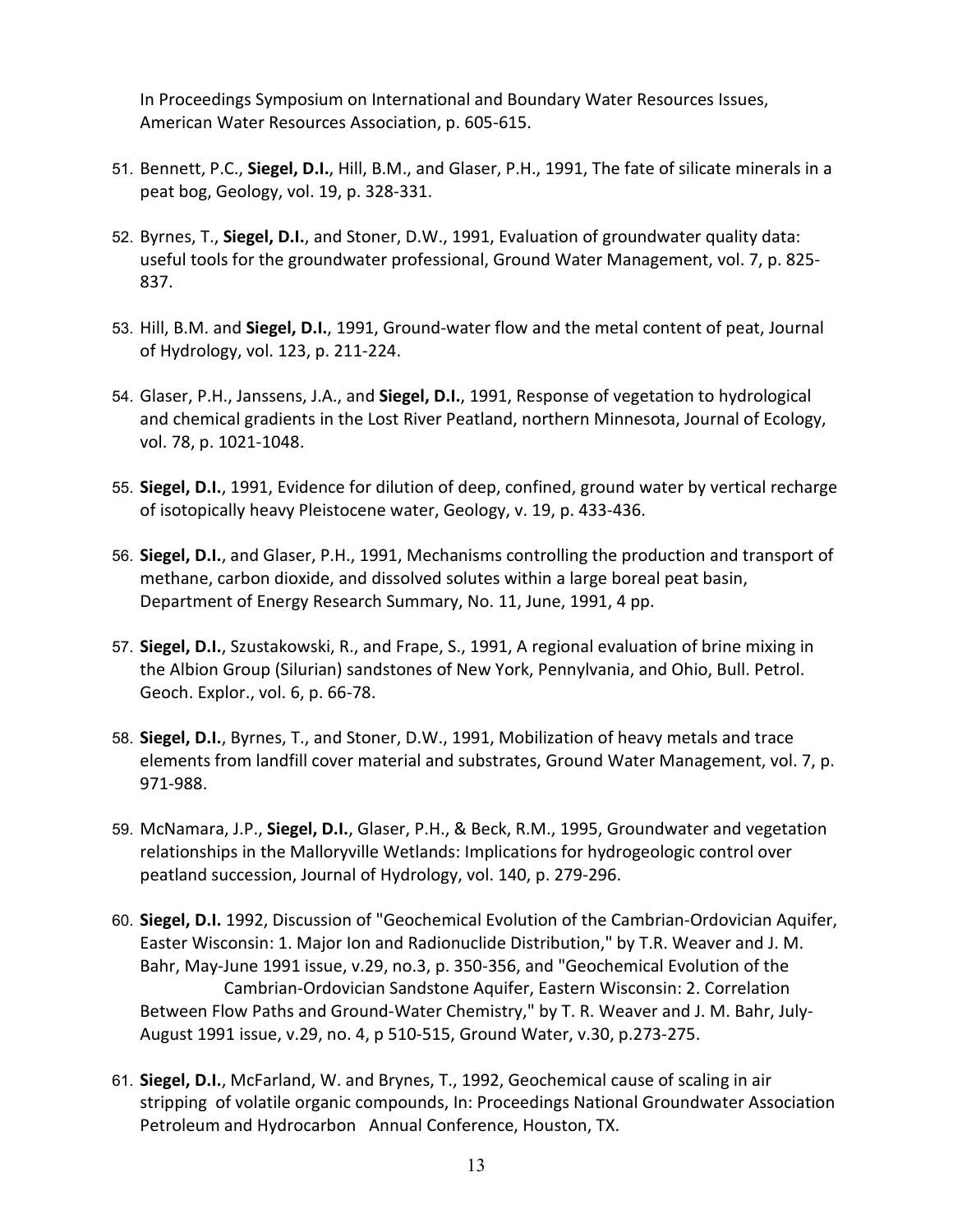- 62. Baedecker, M.J., Cozzarelli, I., **Siegel, D.I.**, and Bennett, P., 1993, Carbon cycling in an oil contaminated aquifer,vol. 8, Journal of Applied Geochemistry, p. 569-586.
- 63. Baedecker, M.J., Cozzarelli, I.M., Eaganhouse, R.P., **Siegel, D.I**., and Bennett, P.C., 1993, Crude oil in a shallow sand and gravel aquifer--III. Biogeochemical reactions and mass balance modeling in anoxic groundater, Applied Geochemistry, vol. 8, p. 569-586
- 64. Bennett, P.C., **D.I. Siegel**, M.J. Baedecker, and M.F. Hult, 1993, Crude oil in a shallow sand and gravel aquifer--I. Hydrogeology and inorganic geochemistry, Applied Geochemistry, vol. 8, p. 529-549.
- 65. **Siegel, D.I**., Stocking, K., and Gray, J.D., 1993, Geochemical methods to clearly distinguish coal fly ash leachate from natural groundwater, In: Proceedings 1993American Power Conference, Chicago, Illinois, p. 256-259.
- 66. **Siegel, D.I.**, 1993, Ground Water, Chapter 11, In: The Patterned Peatlands of Northern Minnesota, (Ed. H.E. Wright, Jr.), University of Minnesota Press, p. 163-173.
- 67. Romanowicz, E.**, Siegel, D.I**., and Glaser, P.H., 1993, Hydraulic reversals and episodic methane emissions during drought cycles in mires, Geology, vol.21,p.231-234.
- 68. Chanton, J., Baurer, J., Glaser, P., **Siegel, D.I.,** Kelly, C.,Tyler, S.C., Romanowicz, E. and Lazarus, A.,1995, Radiocarbon evidence for the substrates supporting methane formation within northern Minnesota peatlands, Geochemica Cosmochimica Acta, vol. 59, p. 3663- 3668
- 69. Romanowicz, E.A., **Siegel, D.I**., Chanton, J.P. and Glaser, P.H., 1995, Temporal variations of deep dissolved-methane in the Lake Agassiz Peatland, Global Biogeochemical Cycles,vol. 9, p.197-212.
- 70. **Siegel, D.I**., Reeve, A., Glaser, P.H. and E. Romanowicz, 1995, Climate-driven flushing of pore water from humified peat: geochemical and ecological ramifications, Nature, vol. 374, p. 531-533.
- 71. **Siegel, D.I**. (panel member), 1995, Wetlands: Characteristica and Boundaries, National Research Council Press, Washington, D.C.
- 72. **Siegel, D.I**., Moran, E.C. and Stoner, D.W., 1995, Landfill remediation and contaminant characterization Part III: Use Simple Methods to Identify Landfill Leachate, MSW Management, Nev/Dec 1995, p.26-32.
- 73. Stoner, D. and **Siegel, D.I.**, 1995, Landfill remediation and contaminant characterization Part I: How to best use groundwater quality data, MSW Management, July/August 1995, p.54- 59.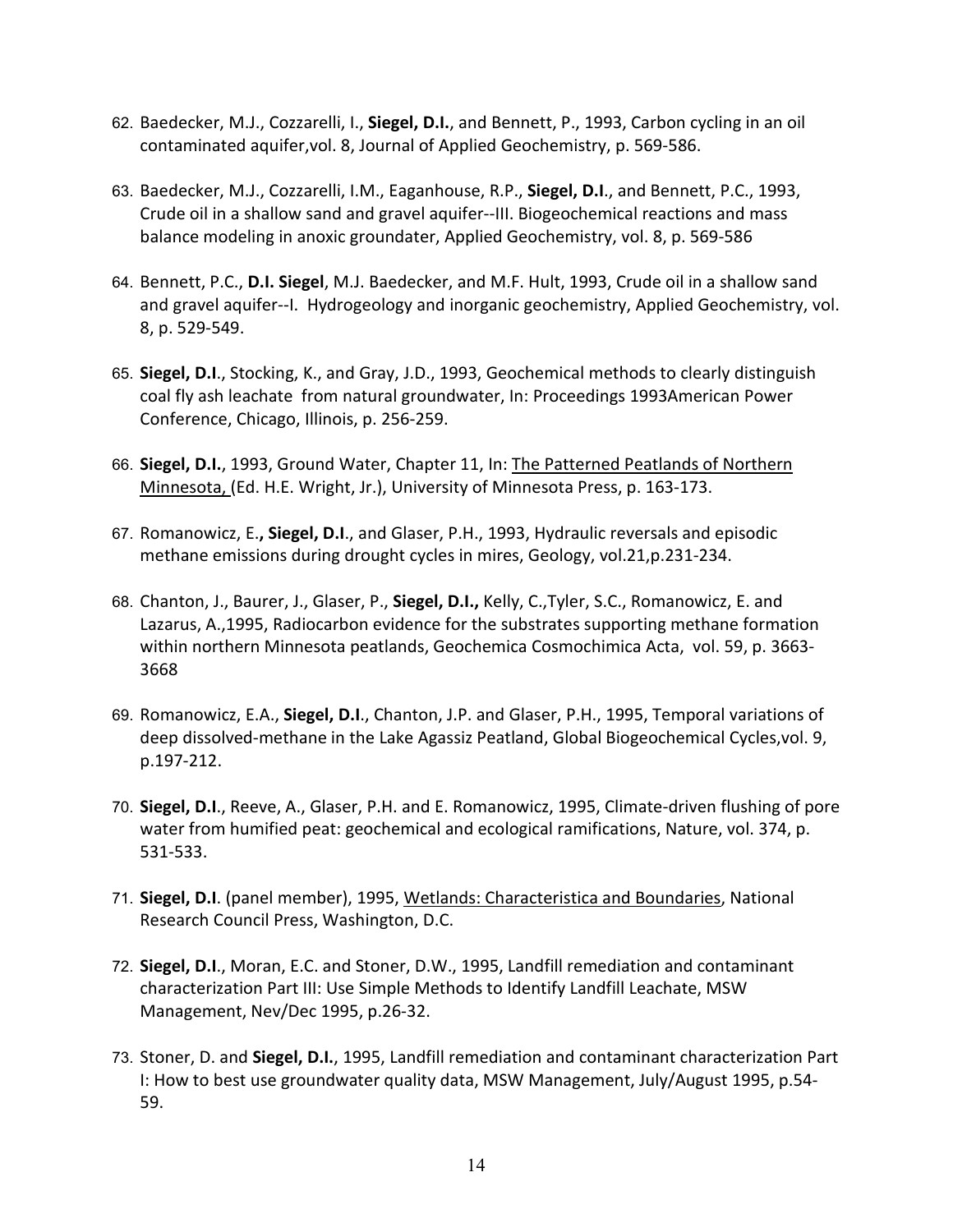- 74. Stoner, D. and **Siegel, D.I.**, 1995, Landfill remediation and contaminant characterization Part II: Contamination from MSW landfills is a treatable environmental illness, MSW Management, Sept./Oct., 1995, p.54-57.
- 75. Ours, D. P. and **Siegel, D.I**. , 1996, Hydrogeochemical evaluation techniques: the only way to really tell if corrective action is necessary, In: Proceedings SWANA 1st Annual Lanfill Symposium, Wilmington, Delware, Nov. 4-6, 1996, p.119-141.
- 76. Reeve, A.S., **Siegel, D.I**., and Glaser, P.H., 1996, Geostatistical analysis of peat pore-water chemistry: Hudson Bay Lowlands, Ontario, Canada, J. of Hydrology , vol.181, p.285-304.
- 77. **Siegel, D.I.,** 1996, Natural bubbling brew: the carbonated springs of Saratoga, GeoTimes, vol 41. p. 20-24.
- 78. Glaser, P.H., **Siegel, D.I**., Shen, Y., and Romanowicz, E.A., 1997, Regional linkages between raised bogs and groundwater flow-systems in the Glacial Lake Agassiz region of Northerm Minnesota, Jour. of Ecology, vol. 85,p. 91-99.
- 79. Glaser, P.H., **Siegel, D.I**., Bennett, P.C.,and Romanowicz, E.A., Paleomarkers for reversals of groundwater flow and peatland development at Lost River, Minnesota, 1997, Holocene, vol. 6., pp.413-421.
- 80. Ours, D., **Siegel, D.I.** and Glaser, P.H., 1997, Chemical dilation and the material properties of peat, Jour. of Hydrology, vol. 196, p. 348-360.
- 81. Mason, J.M, Gabriel, W., and **D.I. Siegel**, Environmental characterization of karstic terrains: A case study for the preactical application of stable isotoe ratios and anon/cation analysis of ground water, 1998, In Preceedings: 7th Multidisciplinary Conference on Sinkholes and the Engineering and Environmental Impacts of Karst, USEPA.
- 82. Rivers, J.S., **Siegel, D.I.,** Glaser, P.H., Chanton, J.P. and Stalder, L., 1998, A stochastic appraisal of the annual inorganic and organic carbon budget of a large circumboreal peatland, Rapid River Watershed, northern Minnesota, Global Biogeochemical Cycles, vol. 12, p.715-727.
- 83. Drexler, J.Z., Bedford, B.L., DeGaetano, A.T., and **Siegel, D.I.,** 1999, Quantification of the Water Budget and Nutrient Loading in a Small Peatland, Amer. Water Res.Assoc. Bull., vol. 35, p.753-769.
- 84. Drexler, J.Z., Bedford, B.L., Scognamiglio, R. and **Siegel, D.I**., 1999, Fine-scale characteristics of groundwater flow in a peatland, Hydrological Processes, vol. 13, p. 1341-1359.
- **85. Siegel, D.I**. and B. Andersen, 2000, Effectively Using Isotopes of Water to Solve Practical Hydrogeological Problems, Chapter I-G, In: Handbook of Environmental Science, Health and Technology, Ed. Lehr, J., McGraw-Hill, Ed. J.H. Lehr and J.K.Lehr, p. 4.38-4.73.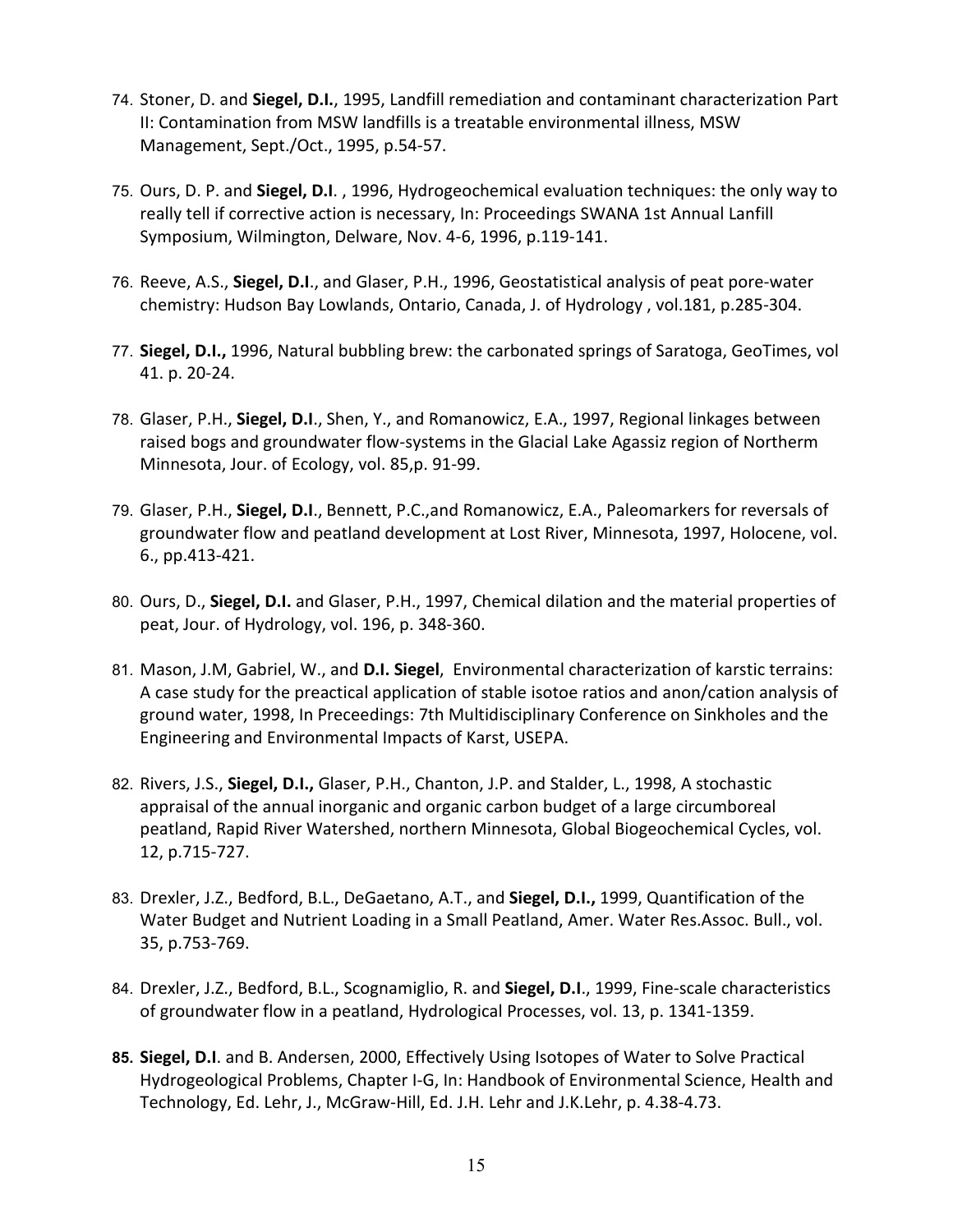- 86. Chasar, L.S., J.P. Chanton, P.H. Glaser and **Siegel**, **D.I**., 2000, Methane concentration and stable isotope distribution as evidence of rhizospheric processes: comparison of a fen and bog in the Glacial Lake Agassiz peatland complex. Annals of Botany 86, 655-663.
- 87. Chasar, L.S., J.P. Chanton, P.H. Glaser,**. Siegel**, **D.I**., and J.S. Rivers, 2000, Radiocarbon and stable carbon isotopic evidence for transport and transformation of DOC in northern Minnesota peatlands, Global Biogeochem. Cycles, vol. 14, p. 1095-1108.
- 88. Hogan, J.F., Blum, J.D., Siegel, D.I., and Glaser, P.H. 2000, <sup>87</sup>Sr/ <sup>86</sup>Sr as a tracer of groundwater discharge and precipitation recharge in the Glacial Lake Agassiz Peatlands, Northern Minnesota, USA , Water Resources Research, vol. 36, p.3701-3711
- 89. Lipson, D. and **Siegel, D.I**., 2000 Using ternary diagrams to characterize the transport and attenuation of BTX, Ground Water, Ground Water, vol. 38, p. 106-113.
- 90. Reeve, A.S., **Siegel, D.I.,** and Glaser, P.H., 2000, Simulating vertical flow in large peatlands, Journal of Hydrology, vol. 227, p.207-217.
- 91. **Siegel, D.I.,** Bickford, M.E**.,** and Orell, S., 2000, Leachate,marine and bedrock water sources in the Fresh Kills Landfill, Staten Island, New York: constraints on an environmental problem from Pb and Sr isotopic and other geochemical data, Applied Geochemistry, vol. 15, p. 493- 500.
- 92. McKenzie, J. F., **Siegel, D.I.** ,Patterson, W. and McKenzie, D.J., 2001, A geochemical survey of spring water from the main-Ethiopian rift valley, southern Ethiopia: implications for wellhead protection, Hydrogeology Journal, vol. 9, p. 265-272.
- 93. Erbe, M.W., and **Siegel, D.I.,** 2001, Using ternary diagrams to characterize biodgradation and hydrophobic sorption of chlorinated ethenes in ground water, Journal of Environmental Hydrology, vol. 9, 11p. (Available only on [www.hydroweb.com\)](http://www.hydroweb.com/)
- 94. Reeve, A.S., **Siegel, D.I.,** and Glaser, P.H., 2001, Simulating dispersive mixing in large peatlands, J. Hydrology, vol. 242, pp 103-114.
- 95. Reeve, A.S., Warzocha, J., **Siegel, D.I.,** and Glaser, P.H., 2001, Regional ground-water flow modeling of the glacial lake Agassiz peatlands, Minnesota, J. Hydrology, vol. 243, pp 91-100
- 96. **Siegel, D.I.,** 2001 "Truth or Consequences" for the Practicing Hydrologist: On Scientific Certainty and Ethics. Hydrologic Processes, Hydrologic Processes, vol. 15, 521-523
- 97. **Siegel, D.I**., J.P. Chanton, P.H. Glaser, and D.O. Rosenberry, 2001, Estimating methane production rates in bogs and landfills by deuterium enrichment of pore-water, Global Biogeochemical Cycles, vol. 15, 967 -977.
- 98. **Siegel, D.I.** 2001, Winning tenure in Geoscience Departments: Some Unsolicited Advice to Faculty Aspirants, GSAToday, October, 2001, p. 31.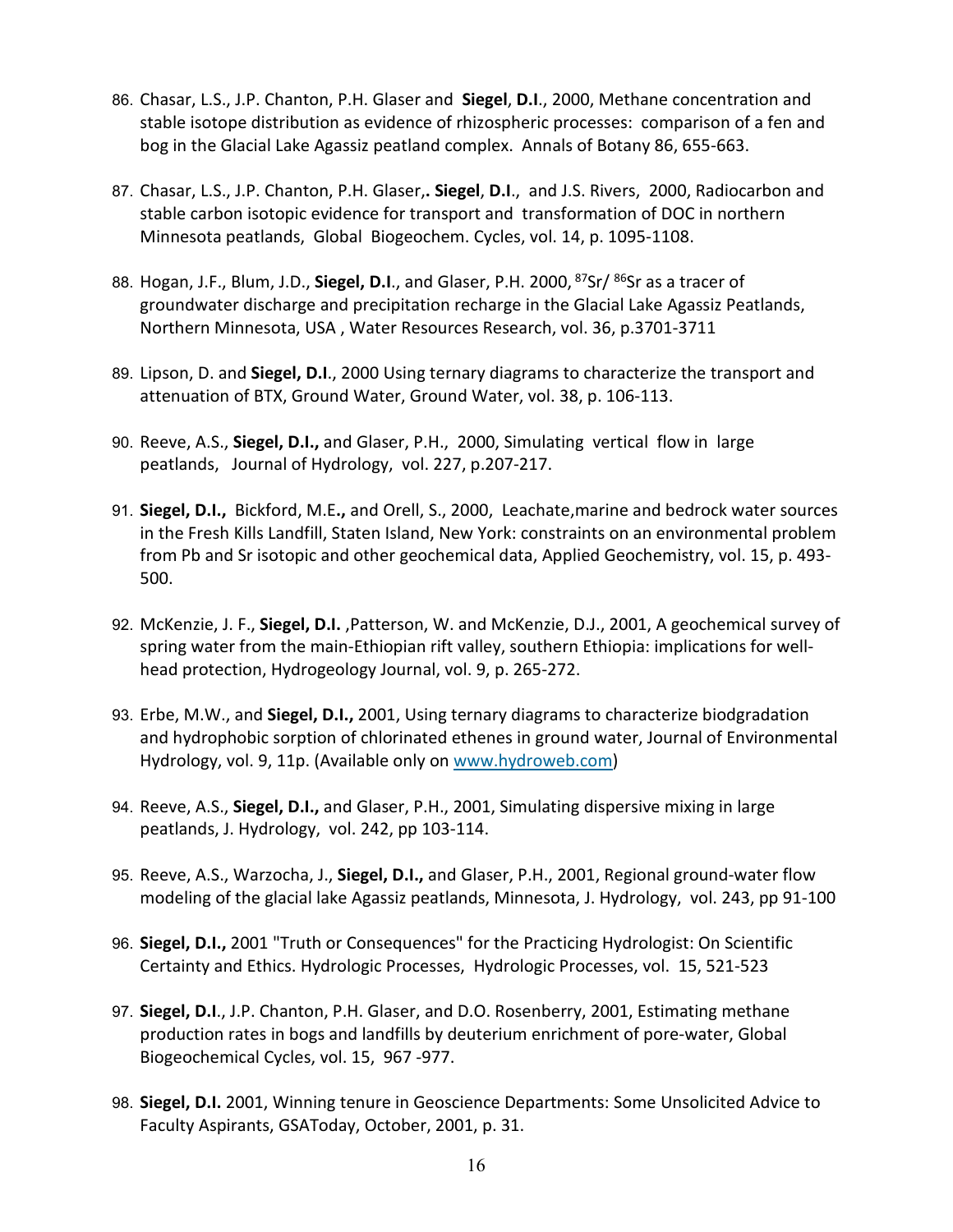- 99. **Siegel, D.I.** 2001, Reply to Letters on "Winning tenure in Geoscience Departments: Some Unsolicited Advice to Faculty Aspirants,"GSAToday, December, 2001, p. 29.
- 100. McKenzie, J., Siegel, D.I., Shotyk, B., Steinmann, P., Pfunder<sup>,</sup>, G., 2002, The Hydrogeology of a domed peat bog, Jura Mountains, Switzerland, Hydrological Processes, vol. 16, p. 1047- 1064.
- 101. **Siegel, D. I.** 2002, The rocks rediscovered: Confessions of a die-hard hydrogeologist., August Geotimes, p. 14-15.
- 102. McKenzie, J. F., **Siegel, D.I**. and McKenzie, D.J., 2003, Response to Critique of: A geochemical survey of spring water from the main-Ethiopian rift valley, southern Ethiopia: implications for well-head protection, Hydrogeology Journal, vol. 11, p. 316-317.
- 103. Otz, M.A., Otz, H.K, and **Siegel, D.I.,** 2003, Losing Streams, Hydraulic Gradient Reversals, and Rapid Subsurface Groundwater Flow: A Problem for the Proposed AlpTransit Tunnel Project, Piora Zone, in Southern Switzerland? Hydrogeology Journal, v.
- 104. Otz, M.H., Otz, I., **Siegel, D.I.,** Hinchey, E., Lewis, Q., and Wolfe, J., 2003, Dye tracing in an oil-contaminated environment: a case study in western New York, USA [abs.]: MAF, Proceedings of the 8th International Conference on Methods and Applications of Fluorescence: Spectroscopy, Imaging and Probes, Prague, Institute of Physical Chemistry, p. 186.
- 105. Rosenberry, D.R., **Siegel, D.I**., Glaser, P.H. and Weeks, E., 2003, Hydraulic head responding to atmospheric pressure changes: a method to determine volumetric gas content in peat Water Resources Research, Volume 39, Issue 3, pp. SBH 13-1, CiteID 1066, DOI 10.1029/2002WR001377
- 106. Chanton, J., Chaser, L., Glaser, P. and **Siegel, D.I.,** 2004, Carbon and hydrogen isotopic effects on microbial methane from terrestrial environments, In: *Stable Isotopes and Biosphere-Atmosphere Interactions*,Ed. Flanagan, L.B., Ehleringer, J.R. and Pataki, D.E., Elsevier Press. New York, p.85-101.
- 107. Glaser, P.H., **D.I. Siegel**, A.S. Reeve, J.A. Janssens, and D.R. Janecky. 2004. Tectonic drivers for vegetation patterning and landscape evolution in the Albany River region of the Hudson Bay Lowlands. Journal of Ecology, 92, 1054–1070.
- 108. Glaser, P.H., B.C.S. Hansen, **D.I. Siegel**, A.S. Reeve, Morin, P.J.,2004, Rates, pathways, and drivers for peatland development in the Hudson Bay Lowlands, northern Ontario. Journal of Ecology, 92, 1036–1050.
- 109. Glaser P. H., J. P. Chanton, P. Morin, D. O. Rosenberry**, D. I. Siegel**, O. Ruud, L. I. Chasar, A. S. Reeve, 2004, Surface deformations as indicators of deep ebullition fluxes in a large northern peatland, Global Biogeochem. Cycles, 18, GB1003, doi:10.1029/2003GB00206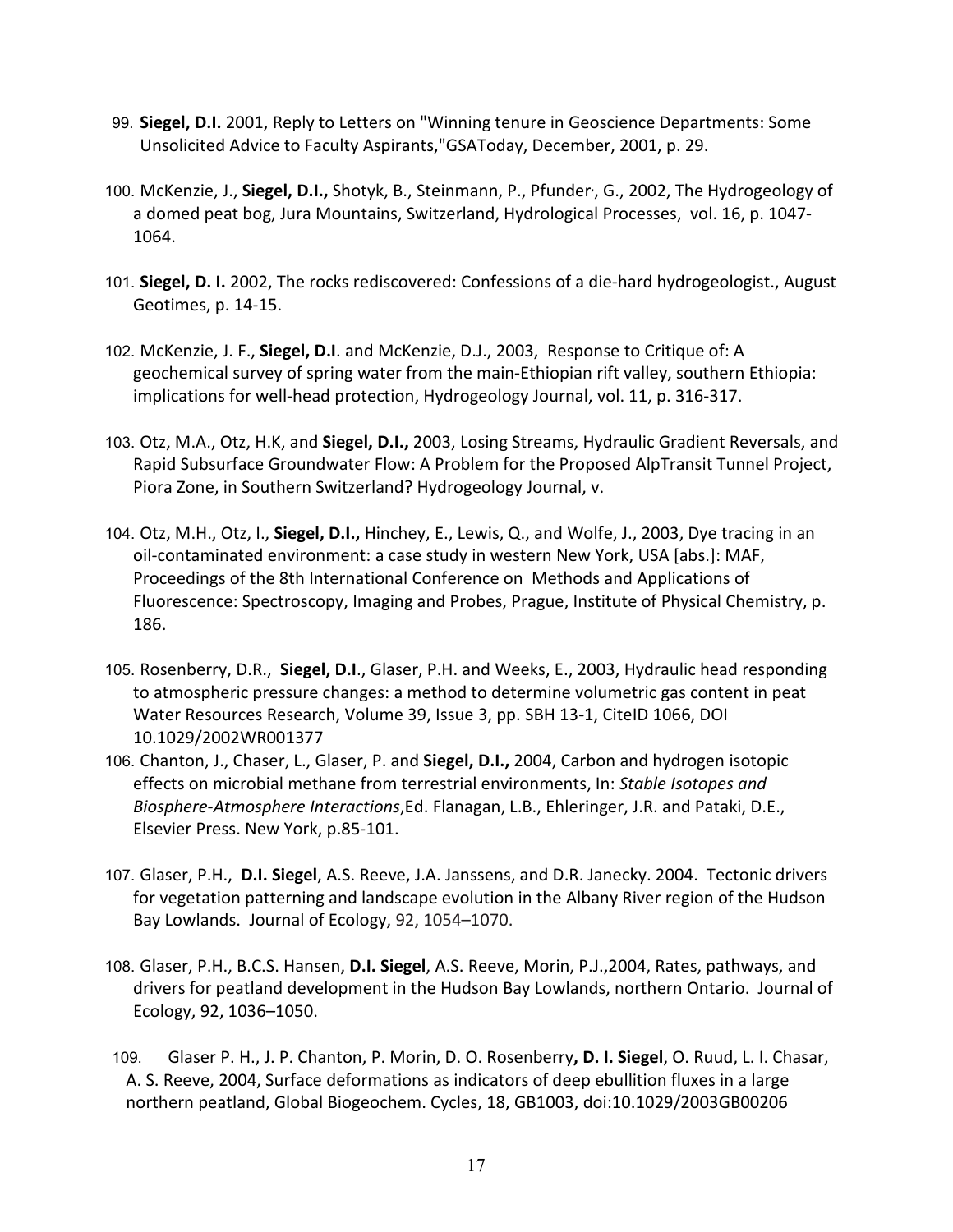- 110. Lesniak K.A. and **D.I.Siegel**, 2004, Carbon dioxide in the Saratoga Springs: Isotopic evidence for magmatism in the Lower Hudson Valley, In Proceedings, Water Rock Interaction Congress, Saratoga Springs, New York, p. 1563-1565.
- 111. Otz, Martin H., E. Hinchey**, D. I. Siegel**, Heinz K. Otz, and I. Otz, 2004, Fluorescent dyetracing as a cost-effective tool in applied contaminant hydrology: A case study of synchronous spectro-fluorometry in a heavily oil-contaminated aquifer, In Proceedings of the National Groundwater Association Hydrocarbon Meeting, Baltimore, MD , 45-60. p 198-209.
- 112. **Siegel, D.I.,** 2004, Personal Reflections on the Hydrogeological and Horse Racing "Hot Spot" of the East: Saratoga Springs, New York, Ground Water., vol. 42, p. 141-143.
- 113. **Siegel, D.I.** and McKenzie, J.M., 2004, Contamination in Orangetown: A Mock Trial and Site Investigation Exercise, Journal of Geological Educations, vo. 52, p. 266-273.
- 114. **Siegel, D.I**,, 2004, Lesniak, K.A., Stute, M., and S.Frape, 2004, Isotopic geochemistry of the Saratoga springs: Implications for the origin of solutes and source of carbon dioxide, Geology, vol. 34, p. 256-260.
- 115. Todorova, S.G., **Siegel, D.I**. and Costello, A.M., 2005, Microbial (Fe(III) reduction in a minerotrophic wetlland--geochemical controls and involvement in organic matter decomposition, *Applied Geochemistry,* vol. 20, 1120-1130.
- 116. Bleuten, ,W., Borren. W., Glaser, P. H., Tsuchihara. T., Lapshina. E.D., Makila, M., **Siegel, D.I.**, Joosten, H., and Wassen, M.J., 2006, Hydrological Processes, Nutrient Flows and Patterns of Fens and Bogs, Ecological Studies, Vol. 190, 184-204.
- 117. Glaser, P.H., **D.I. Siegel**, A.S. Reeve, and J.P. Chanton. 2006, The hydrology of large peat basins in North America, In Peatlands : basin evolution and depository of records on global environmental and climatic changes Martini, I.P., Matinez Cortizas, A., and Chesworth, W. (eds.) Elsevier, Amsterdam
- 118. Lautz, LK**, DI Siegel,** RL Bauer. 2006. Impact of Debris Dams on Hyporheic Interaction Along a Semi-arid Stream. *Hydrological Processes*, 20(1):183-196.
- 119. Lautz, L.K. and **Siegel, D.I.**, 2006, Modeling Surface and Ground Water Mixing in the Hyporheic Zone Using MODFLOW and MT3D, Advances in Hydrologic Sciences, p. 1618–1633
- 120. Lautz, L.K., **Siegel, D.I.,** and Robert L. Bauer, 2006, Hyporheic Interaction Along a Second Order Semi-Arid Stream, Red Canyon Creek, Wyoming*, Hydrologic Processes*, *p.* 83–196.
- 121. Limburg, K.E. and **Siegel, D.I.,** 2006,The geochemistry of connected waterways, and the potential for tracing fish migrations, Northeastern Geology and Environmental Sciences v. 28, p. 254-265.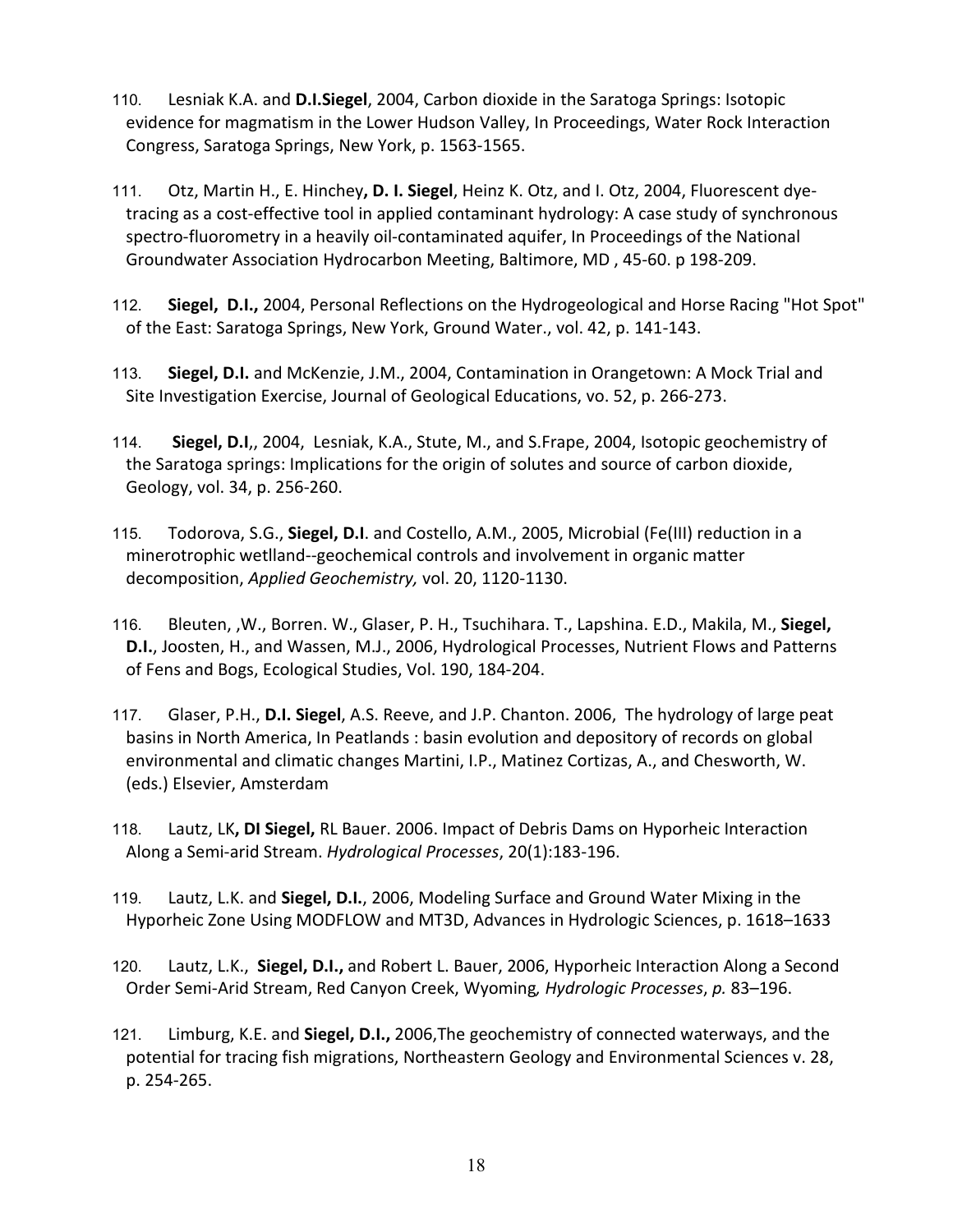- 122. McKenzie, J. **Siegel, D.I.**, Voss, C., Rosenberry, D., and Glaser, P.H., 2006, Heat transport in the Red Lake Bog, Minnesota, *Hydrologic* Processes, vol. 21, p 369-378.
- 123. Reeve, A.S., Evenson, R., Glaser, P.H., **Siegel, D.I.** and Rosenberry, D., 2006, Flow path oscillations in transicent ground-water simulations of large peatland systems, Journal Hydrology, vol. 316, p. 313-324.
- 124. Rosenberry, D., Glaser, P.H. and **Siegel, D.I**.. 2006,How Biogenic Gas Affects The Hydrology of Northern Peatlands: Current Developments and Research Needs, *Hydrologic Processees,* 20, p. 3601–3610
- 125. **Siegel, D.I.** and Glaser, P.H., 2006, The Hydrology of Peatlands, In: Boreal Peatland Ecosystems, Ed. R. Kelman Wieder and Dale H. Vitt, Springer Berlin Heidelberg ,p. 289-311
- 126. **Siegel,.D.I.,** P. H. Glaser, So, J. Janecke, D.R., 2006, The dynamic balance between organic acids and circumneutral groundwater in a large boreal peat basin, Journal Hydrology, vol. 320, p. 421–431.
- 127. Azzolina,N.A., **Siegel, D.I**. **,**Brower, J.C., Samson, S.D., Otz, M.H. and Otz. I., 2007, Can the HGM Classification of Small Non-Peat Forming Wetlands Distinguish Wetlands From Surface Water Geochemistry, Wetlands, vol. 27, p. 884-893.
- 128. Frey, K.E., **Siegel, D.I.** & Smith, L.C. 2007, Geochemistry of West Siberian streams and their potential response to permafrost degradation. Water Resources Research 43, W03406, doi: 1029/2006WR0049022006
- 129. Lautz, LK, **Siegel, D.I.,** Bauer, R.K.. 2007. Dye tracing through Sinks Canyon: incorporating advanced hydrogeology into the University of Missouri's geology field camp. Journal of Geoscience Education, 55(3): 197-202
- 130. Lautz, LK, **Siegel, D.I**., 2007. The effect of transient storage on nitrate uptake lengths in streams: an inter-site comparison. Hydrological Processes, 21(26):3533-354
- 131. McKenzie, J.M., Voss, C.I. and **Siegel, D.I.,** 2007. Groundwater flow with energy transport and water–ice phase change: numerical simulations, benchmarks, and application to freezing in peat bogs. *Advances in water resources*, Vol. *30*, pp.966-983.
- 132. Bickford M.E.,**Siegel , D.I.,** Michael J. Mottl , Barbara M. Hill , Jennifer Shosa ,2008, Strontium isotopic relations among pore fluids, serpentine matrix, and harzburgite clasts, South Chamorro Seamount, Mariana forearc, Chemical Geology, Vol. 256, 24–32.
- 133. **Siegel, D.I.,** 2008, Reductionist Hydrogeology: The Ten Fundamental Principles, Hydrologic Processes, Hydrol. Process. 22, 4967–4970 (2008).
- 134. Chanton, J. P., P. H. Glaser, L. S. Chasar, D. J. Burdige, M. E. Hines, **D. I. Siegel**, L. B. Tremblay, and W. T. Cooper, 2008, Radiocarbon evidence for the importance of surface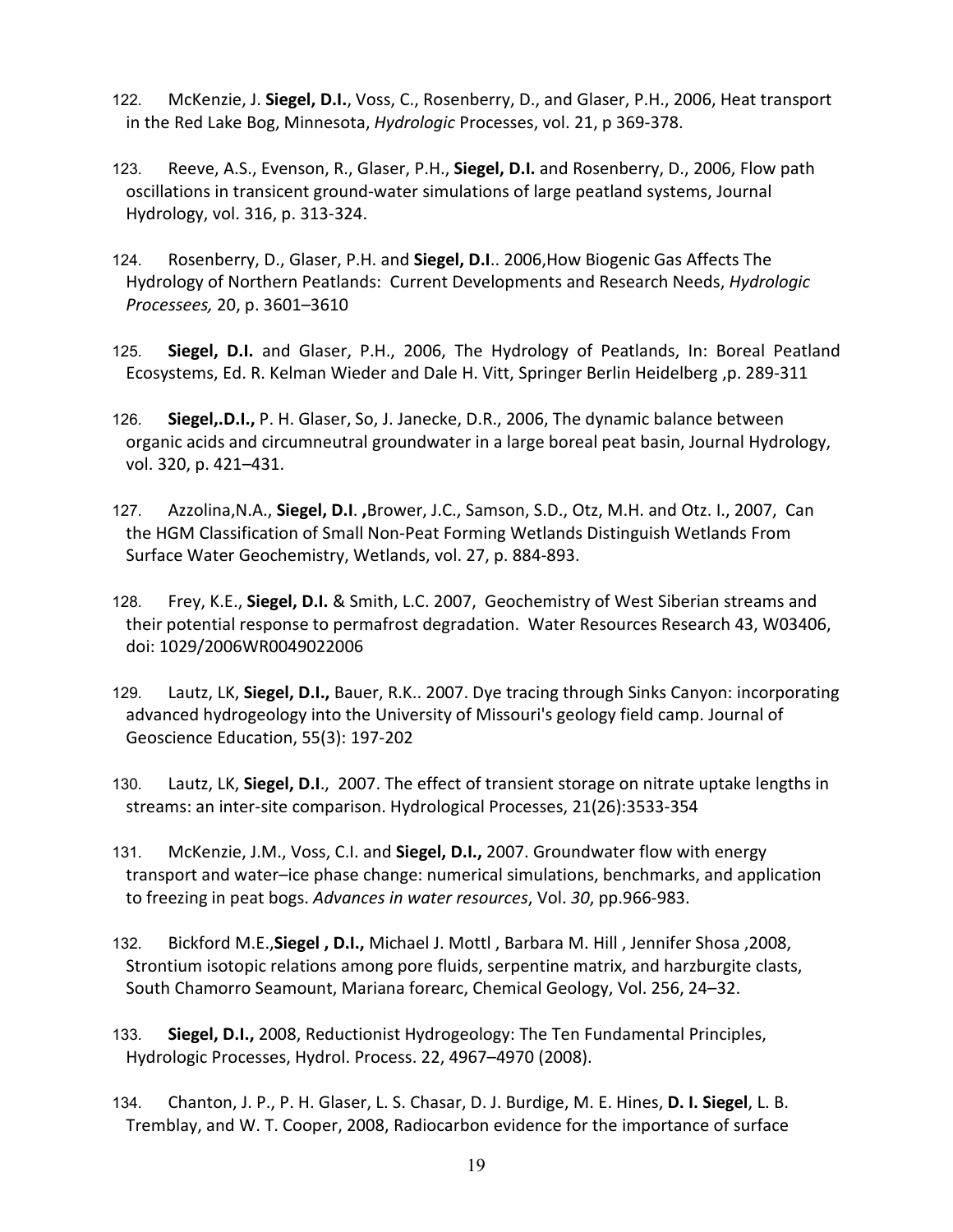vegetation on fermentation and methanogenesis in contrasting types of boreal peatlands, Global Biogeochem. Cycles, 22, GB4022, doi:10.1029/2008GB003274.

- 135. Endreny, A. and **Siegel, D.I.,** 2009, Investigating Earth Science in Urban Schoolyards, Journal Geological Education, vol. 58, 191-195.
- 136. Jin, L, **DI Siegel**, LK Lautz and MH Otz. 2009. Transient storage and the scaling of solute transport in a second order mountain stream. Hydrological Processes, 23(17):2438-2449, DOI: 10.1002/hyp.7359.
- 137. Jin, L. **Siegel, D.I.,** Lautz, L.K., Mitchell, M.J., Dahm, D.E. and Mayer, B. ,2009, Calcite precipitation driven by the common ion effect during groundwater-surface water mixing: a potentially common process in streams with geologic settings containing gypsum. The Geologic Society of America Bulletin. v. 122; no. 7-8; p. 1027-1038; DOI: 10.1130/B30011.
- 138. [M](http://www3.interscience.wiley.com/journal/122459220/abstract)cKenzie, J.M. , **D.I. Siegel**, D.O. Rosenberry (USGS). 2009. Improving conceptual models of water and carbon transfer through peat in AGU Monograph: Northern Peatlands and Carbon Cycling, eds. Baird, Belyea, Comas, Reeve, and Slater, Geophysical Monograph Series, Volume 184, 299 pp. [ISBN 978-0-87590-449-8](http://65.216.151.13/cgi-bin/agubooks?book=ASGM1844498)
- 139. **Siegel, D.I**. ,2009, Reply to comment by Shlomo Neuman on 'Siegel D. 2008. Reductionist hydrogeology: ten fundamental principles. Hydrological Processes 22: 4967– 4970'; Hydrol. Process..vol. 23, p. 1678.
- 140. Ying, X.Y., Li, Y.C.B., and **Siegel, D.I**., 2009,Source of sediments and metal fractionation n two Chinese estuarine marshes, Environ Earth Sci., p.1866-6280, DOI10.1007/s12665-009- 0288-x
- 141. Bauer, RL, **DI Siegel**, EA Sandvol, LK Lautz, 2010, Integrating hydrology and geophysics into a traditional geology field course: The use of advanced project options. GSA Special Paper on Field Geology Education: Historical Perspectives and Modern Approaches
- 142. Endreny, T., Lautz, L.K., and **Siegel, D.I**., Representing a Hydraulic Jump and Hyporheic Exchange Flux across Debris Dams and In-Channel Structures,", Water Resources Research, in press.
- 143. Lautz, L.K., Kranes, N.T., and **D.I..Siegel**, 2010, Heat tracing of heterogeneous hyporheic exchange adjacent to in-stream geomorphic features, Hydrologic Processes, vo. 24, p. 3074- 3084
- 144. **Siegel D.I.** and Baveye, P., 2010, Battling the Paper Glut, Science, vol. 329. p. 1466.
- 145. Trimble, S.W., McKelvey, B., Grody, W.W., Gad-el-Hak, M., **Siegel, D.I.,** Baveye, P.C., and Bauerlein, M. ,2010, Correspondence: Reward Quality Not Quantity," Nature 467, no. 7317, 14 October 2010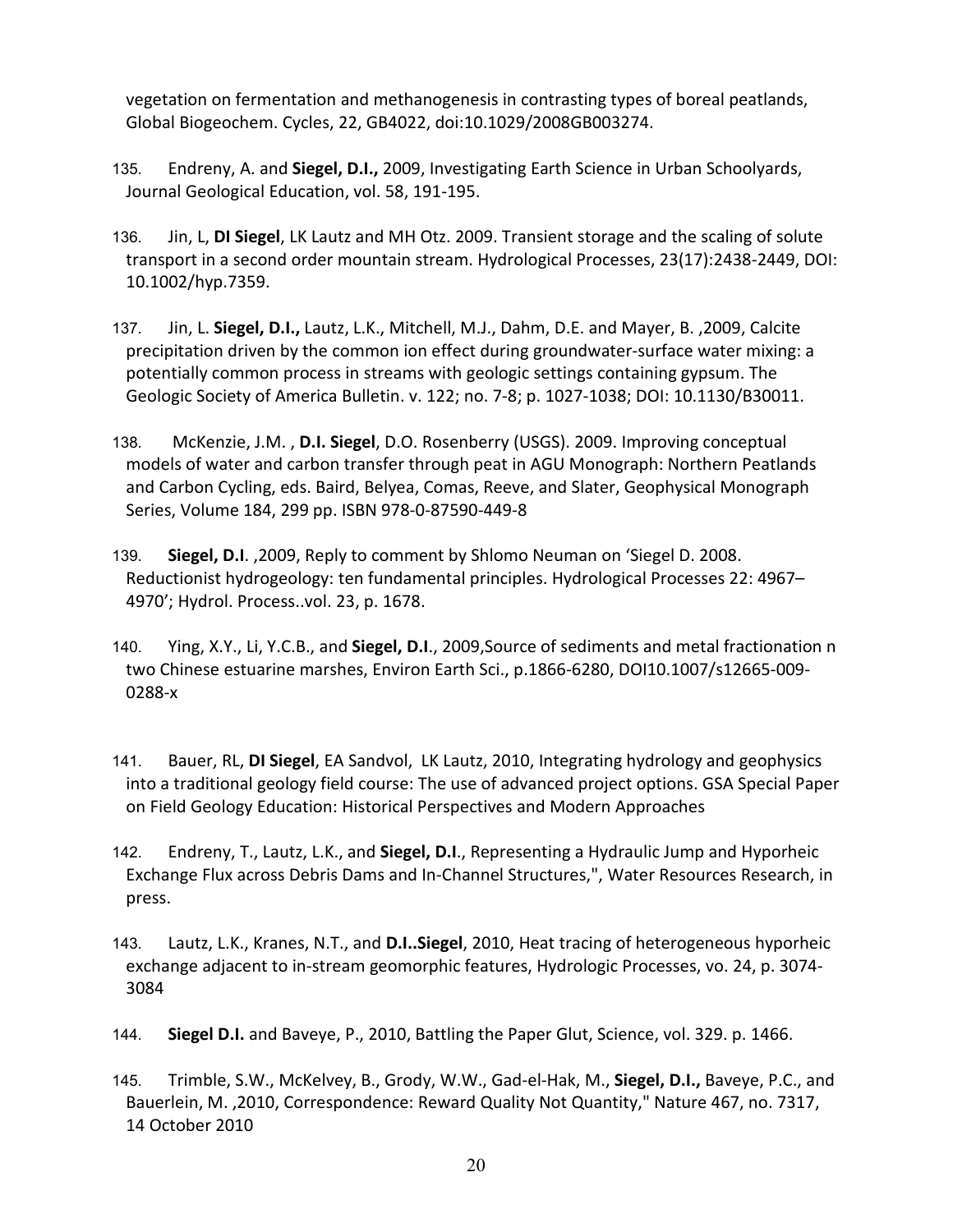- 146. Endreny, TE, LK Lautz, and **D.I. Siegel**. 2011. Hyporheic flow path response to hydraulic jumps at river steps: flume and hydrodynamic models, Water Resources Research, 47. W02517, doi:10.1029/2009WR008631.
- 147. Endreny, TE, LK Lautz, and **D.I. Siegel**. 2011. Hyporheic flow path response to hydraulic jumps at river steps: hydrostatic model simulations, Water Resources Research, 47, W02518, doi:10.1029/2010WR010014.
- 148. Jin, L. Whitehead, P., **Siegel, D.I.** and St. Findlay, 2011, Salting our Landscape: An Integrated Catchement Model Using Readily Accessible Data to Assess Emerging Road Salt Contamination to Streams, Environmental Polllution, vol. 159, p. 1257-1265.
- 149. Endreny, T., Lautz, L., and **Siegel, D.I**., 2011, Hyporheic flow path response to hydraulic jumps at river steps: Flume and hydrodynamic models: Water resources research, 47:W02517, 1-10
- 150. Endreny, T., Lautz, L., and **Siegel, D.I.,** 2011, Hyporheic flow path response to hydraulic jumps at river steps: Hydrostatic model simulations: Water resources research, 47:W02518, 1-13.
- 151. McKenzie, J., Lautz, L.K., **Siegel, D.I.**, Otz. M. and J. Hassett, 2011, Water Quality, Contamination, and Wetlands in the Croton Watershed, New York, USA, Open Journal of Modern of Hydrology. Web-based.
- 152. Jin, L, **DI Siegel**, LK Lautz, Z Lu. 2012. Identifying streamflow sources during spring snowmelt using water chemistry and isotopic composition in semi-arid mountain streams. Journal of Hydrology, vol. 470-471, p. 289-301.
- 153. **Siegel, D.I.,** 2013, Pseudoscience and the Shale-Gas Debatein New York, The SciTech Lawyer, Fall 2013, p. 20-22.
- 154. Lautz, LK, GD Hoke, Z Lu, **DI Siegel,** \*K Christian, J Kessler, NG Teale. 2014. Using discriminant analysis to determine sources of salinity in shallow groundwater prior to hydraulic fracturing. Environmental Science & Technology, 48(16):9061–9069. doi: 10.1021/es502244v.
- 155. Lu, Z, S Hummel, LK Lautz, GD Hoke, X Zhou, J Leone, **DI Siegel.,**2014. Iodine as a sensitive tracer for detecting influence of organic-rich shale in shallow groundwater. Applied Geochemistry. doi:10.1016/j.apgeochem.2014.10.019
- 156. Smith, B., **Siegel, D.I.,** Neslund, . and Carter, C.., 2014,Organic Contaminants in Portland Cements Used in Monitoring Well Construction, Groundwater Monitoring & Remediationhttp://dx.doi.org/10.1111/gwmr.12082.
- 157. **Siegel, D.I.** ,2014, On the Effectiveness of Remediating Groundwater Contamination: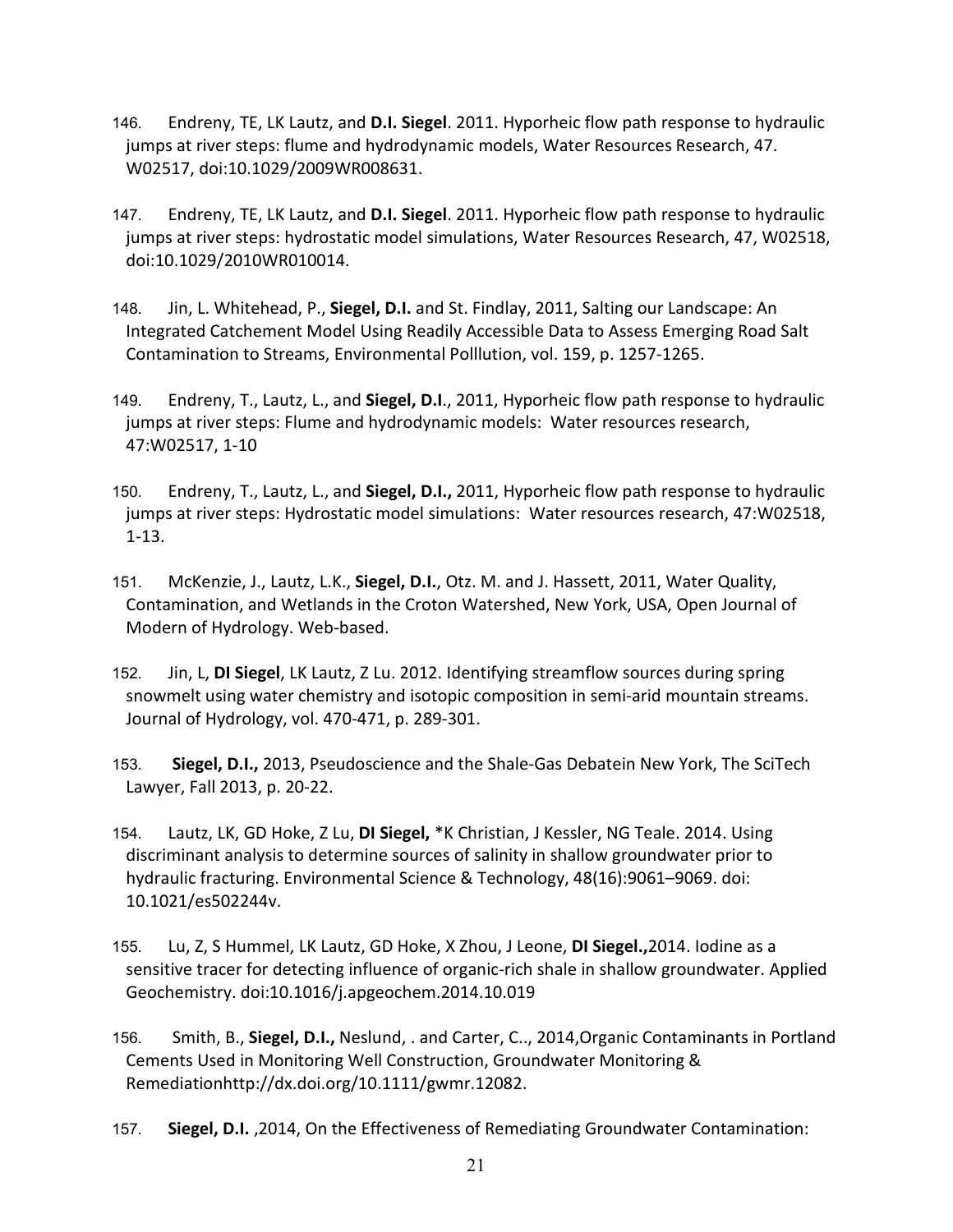Waiting for the Black Swan, Ground Water, doi: 10.1111/gwat.12180

- 158. Mu, X., Brower, J., **Siegel, D. I.,** Fiorentino II, A. J., An, S., Cai, Y., & Jiang, H. 2014. Using integrated multivariate statistics to assess the hydrochemistry of surface water quality, Lake Taihu basin, China. *Journal of Limnology*, *73, p.*
- 159. **Siegel DI,** Azzolina NA, Smith BJ, Perry AE, Bothun RL. 2015a.Methane concentrations in water wells unrelated to proximity to existing oil and gas wells in Northeastern Pennsylvania. Environmental Science & Technology 49(7): 4106–4112.
- 160. **Siegel DI**, Azzolina NA, Smith BJ, Perry EA, Bothun RL. 2015b. Correction to methane concentrations in water wells unrelated to proximity to existing oil and gas wells in Northeastern Pennsylvania. Environmental Science & Technology 49: 4106–4112.
- 161. **Siegel, D.I.,** 2015, 'Shooting the messenger': some reflections on what happens doing science in the public arena, Hydrological Processes, DOI: 10.1002/hyp.10692
- 162. Gao, P., Wang, Z.Y. and **Siegel, D.I**. , 2015. Spatial and temporal changes of sedimentation in Three Gorges Reservoir of China. Lakes and Reservoirs: Research and Management, 20, pp. 1-10.
- 163. **Siegel, D.I.,** Smith, B., Perry, E., Bothun, R. and Hollingsworth, M., 2015. Pre-drilling water-quality data of groundwater prior to shale gas drilling in the Appalachian Basin: Analysis of the Chesapeake Energy Corporation dataset. Applied Geochemistry, 63, pp.37-57.
- 164. Gracz, M.B., Moffett, M.F., **Siegel, D.I.** and Glaser, P.H., 2015. Analyzing peatland discharge to streams in an Alaskan watershed: An integration of end-member mixing analysis and a water balance approach. Journal of Hydrology, 530, pp.667-676.
- 165. Christian, K., Lautz, L.K. Hoke. G.D., **Siegel, D.I**.. Lu. Z. and J. Kessler, 2015. Methane occurrence is associated with sodium-rich valley waters in domestic wells overlying the Marcellus shale in New York State, Water Resources Research, DOI: 10.1002/2015WR017805.
- 166. Smith. B., Becker, M., and D.I. **Siegel, 2016,** Temporal Variability of Methane in Domestic Groundwater Wells, Northeastern Pennsylvania, Environmental Geosciences, vol. v. 23, p. 49– 80.
- 167. Gracz, M.B., Moffett, M.F., **Siegel, D.I.** and Glaser, P.H., 2015. Analyzing peatland discharge to streams in an Alaskan watershed: An integration of end-member mixing analysis and a water balance approach. Journal of Hydrology, 530, pp.667-676.
- 168. Christian, K., Lautz, L.K. Hoke. G.D., **Siegel, D.I**.. Lu. Z. and J. Kessler, 2015. Methane occurrence is associated with sodium-rich valley waters in domestic wells overlying the Marcellus shale in New York State, Water Resources Research, DOI: 10.1002/2015WR017805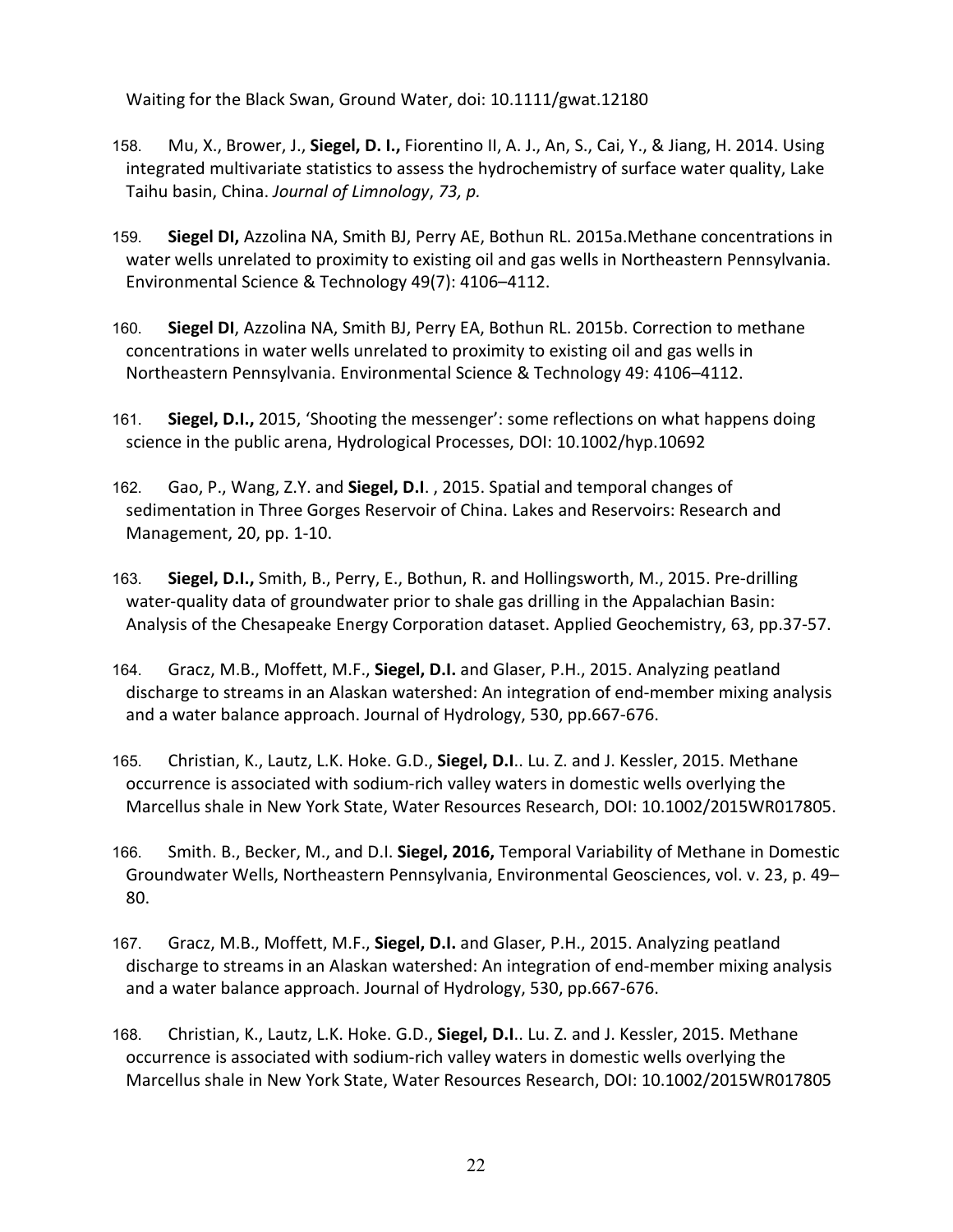- 169. **Siegel, D.I.,** Smith, B., Perry, E., Bothun, R. and M. Hollingsworth, 2016, Dissolved methane in shallow groundwater of the Appalachian Basin: Results from the Chesapeake Energy predrilling geochemical database, Environmental Geosciences, v. 23, pp. 1– 47.
- 170. Levy, Z. F., **Siegel D.I.**, Glaser PH, Samson S.D., Dasgupta. S.S.. 2016. Peat porewaters have contrasting geochemical fingerprints for groundwater recharge and discharge due to matrix diffusion in a large, northern bog-fen complex. *Journal of Hydrology,* vol. 541, p. 941– 951.
- 171. Glaser, P.H., **Siegel, D.I**. , 2016, Climate-Driven Shifts in the Vertical Transport of Solutes Through Deep Peat Deposits Alter Methane Production Zones in a Large Peat Basin, Global Biogeochemical Cycles, vol. 30, p. 1578-1598.
- 172. Levy, Z.F., Rosenberry, D.O., Moucha, R., Mushet, D.M., Goldhaber, M.B., LaBaugh, J.W., Fiorentino, A.J. and **Siegel, D.I.**, 2018. Drought-induced recharge promotes long-term storage of porewater salinity beneath a prairie wetland. *Journal of Hydrology*, *557*, pp.391-406.
- 173. Levy, Z.F., Mills, C.T., Lu, Z., Goldhaber, M.B., Rosenberry, D.O., Mushet, D.M., Lautz, L.K., Zhou, X. and **Siegel, D.I.,** 2018. Using halogens (Cl, Br, I) to understand the hydrogeochemical evolution of drought-derived saline porewater beneath a prairie wetland. *Chemical Geology*, *476*, pp.191-207.

# **Abstracts of Papers Presented**

- **1.** Alexander, E.C., **Siegel, D.I.** and Milske, J., 1983 (Abst.), Isotopic studies of the Mount Simon aquifer, southern Minnesota Meeting, American Geophysical Union, Baltimore, June 3, 1983, EOS, vol. 64, p. 225, contributed poster.
- **2.** Andersen, C.B., **Siegel, D.I.**, and Posten, S., 1994, Chloride concentration sin landfill leachate: inaccuracies caused by organic "cloaking,",Procedings: NE Geological Society of America Meeting, vol 26, p.2.
- **3.** Andersen, C. B, **Siegel, D.I. ,**Shen, Y., Posten, S., 1995, Analysis of groundwater quality data using multivariate statistical techniques: an example from the Frersh Kills Landfill, Staqten Island, New York , Abstracts with Programs NE Geological Society of America Meeting, vol. 27, p.26.
- **4.** Azzolina, N. and **Siegel, D.I**., 2005 The Validity of Hydrogeomorphic Classification of Wetlands in the Catskills, abst. NE GSA Meeting in Saratoga**.**
- **5.** Bartos, J. Jr., **Siegel, D.I.,** and Noll, R.S., 2000, Evidence for Dedolomitization Caused by Pleistocene Glacial Meltwater in a Fractured Dolomite, in Geological Society America Annual Meeting, Reno, 2000,vol 32, p. A-357,.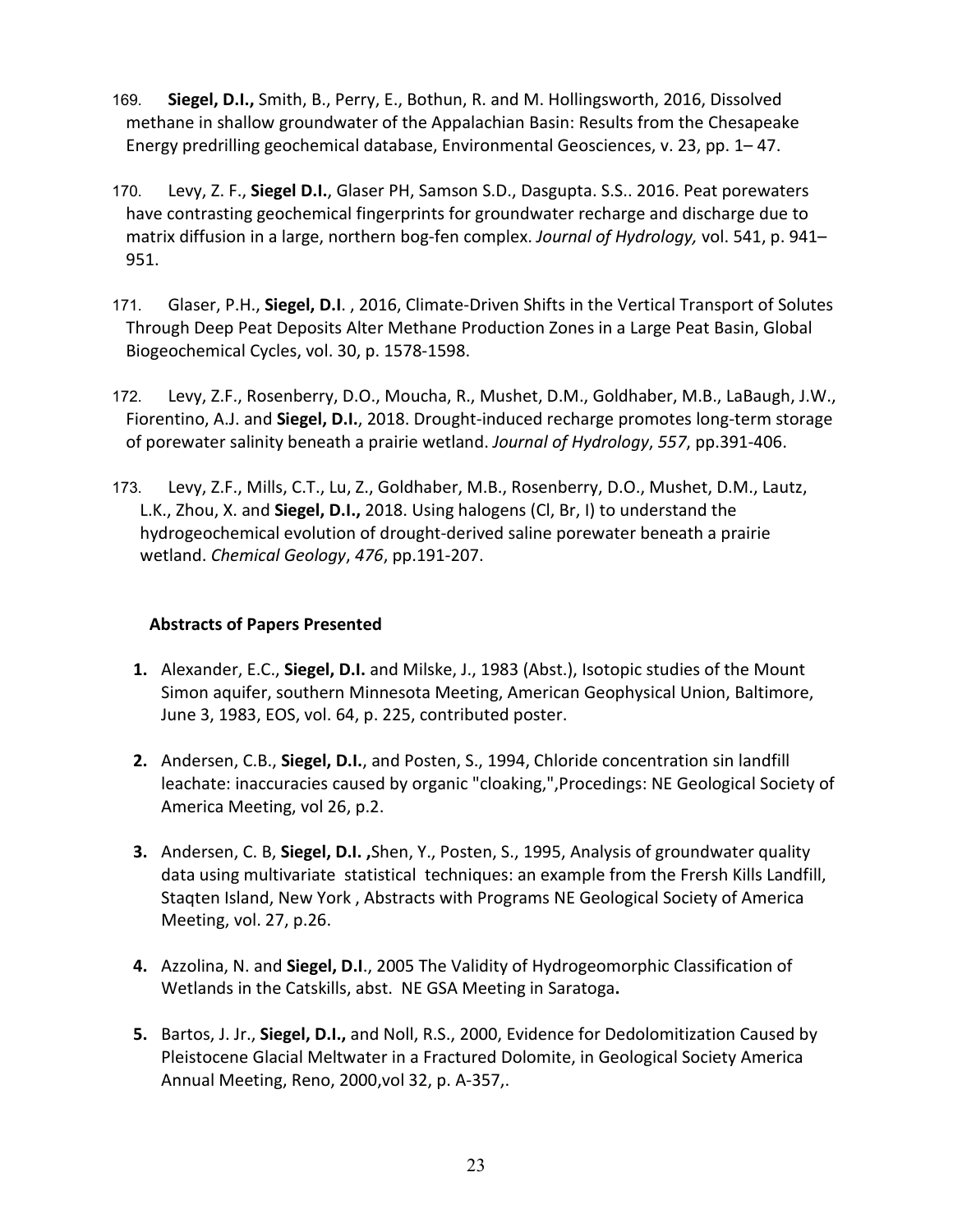- **6.** Bartos, J. and **Siegel, D.I.,** 2001, Migration of North American Sedimentary brines and the subsequent dilution by Pleistocene-age water: a synthesis of conservative solutes and stable isotopes of water, Geol. Soc. America Abstracts with Programs, Annual Meeting, Boston, MA, November, 2001 p. A-185
- **7.** Baum, C.S., Williams, B.P, Allaire, M. ,Parra, L.A., Ferree, N., Story, C., Lautz, L.K., and **Siegel, D.I.,** 2006, A vanishing act: understanding the path of the Popo Agie River through Sinks Canyon Cave, National Meeting of the Geological Society America, Philadephia, PA.
- **8.** Baedecker, M.J., Cozzarelli, I.M., Bennett, P., and **Siegel, D.I.**, 1990, Cycling of organic and inorganic carbon in a shallow aquifer, Proceedings, V.M. Goldschmidt Conference, Baltimore, MD., p.29.
- **9.** Baedecker, M.J., **Siegel, D.I.**, Bennett, P.C., and Cozzarelli, I.M., 1988, The fate and effects of crude oil in a shallow aquifer I. the distribution of chemical species and chemical facies, Proceedings Technical Meeting of U.S. Geological Survey Toxic Substances Hydrology Program, Phoenix, Arizona, p. 5, invited 20 minutes.
- **10.** Baedecker, M.J., Cozzarelli, I.M., **Siegel, D.I.** and Bennett, P., 1988, Processes related to the distribution of carbon isotopes in ground water affected by crude oil, Geological Society America Annual Meeting, Denver, 1988, vol. 20, p. 365, invited, 30 minutes.
- **11.** Bauer,R.L, **Siegel**, D, I., Lautz, L. Dahms,D.E., Sandvol, E., Luepke, J., and Payne, L., 2003, Multidisciplinary Instruction through Data Analysis at the University of Missouri Branson Field Camp, In Proceedings Geological Society America National Meeting, Seattle, WA,vol. 34, p.119.
- **12.** Bickford, M., **Siegel, D I,** Hill, B M. and Shosa, J. 2007, Strontium Isotopic Evidence for Episodic Discharge of Slab Fluids to Mud Volcanos in the Marianas Forearc, Title, Eos Trans. AGU,88(23), Jt. Assem. Suppl., Abstract V51B-07,
- **13.** Buckner, G.T., Landers, La Rae N., and **Siegel, D.I.**, 2003, An example of detailed geologic field mapping to understand complex geology and hydrogeology for predicting contaminant migration, Box Canyon landfill, Marine Corps Base Camp, Pendleton, California, In Proceedings Geological Society America National Meeting, Seattle, WA. vol. 34, p.73.
- **14.** Boldt, D.R. and **Siegel, D.I.**, 1985 (Abst.), Numerical simulation of groundwater flow through peat, American Geophysical Union, Spring Meeting, Baltimore, Maryland, May 29, 1985, EOS, vol. 66, p. 264, contributed poster.
- **15.** Bauer, R.L., **Siegel, D.I**., Sandvol, E. and L.K Lautz, 2009, Integrating hydrology and geophysics into a traditional geology field course: the used of advanced project options, Geological Society American Annual Meeting, Portland OR, Paper No. 252-5 Paper 113-3.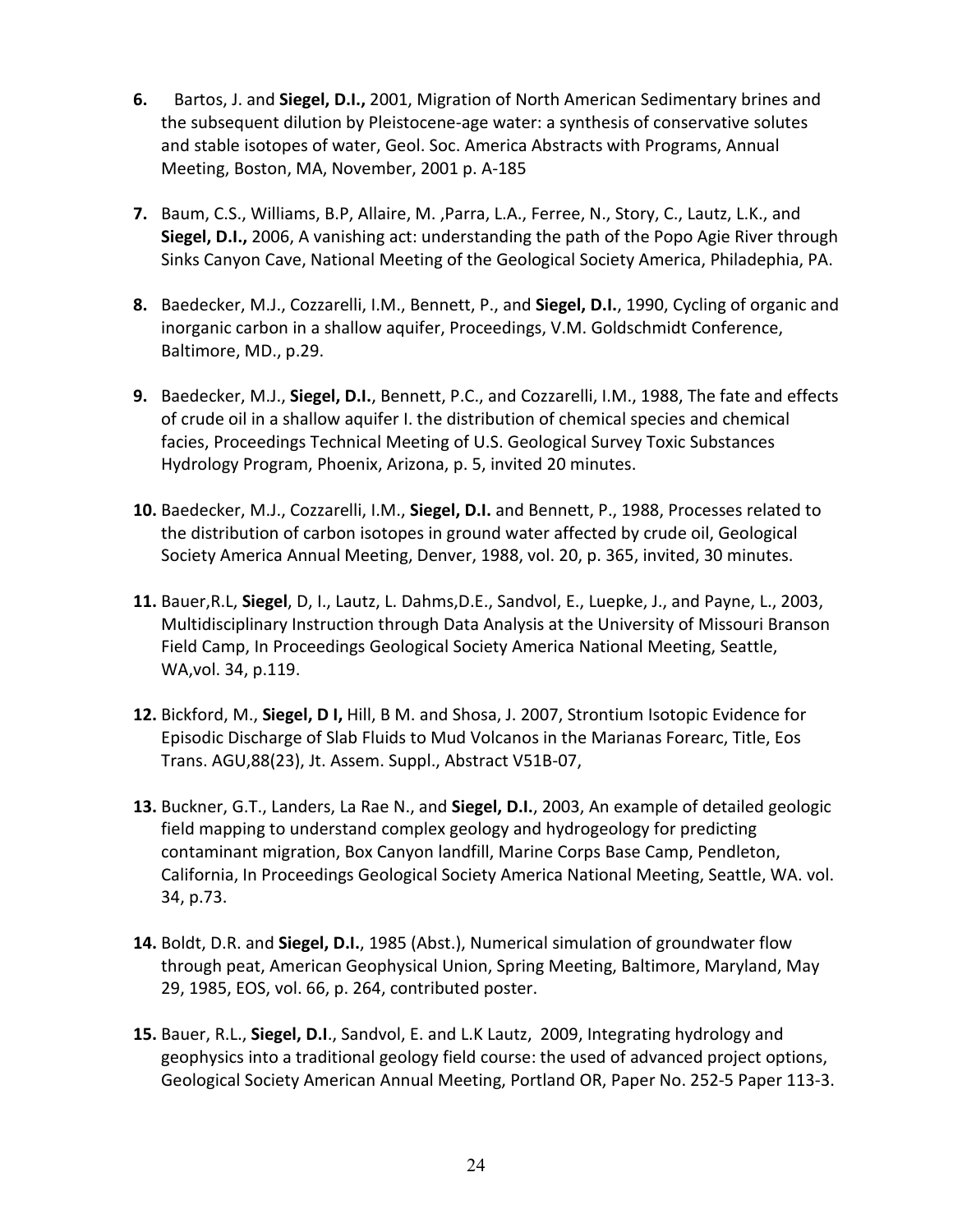- **16.** Bemis, April ; Shaw, George H. ; Glaser, Paul ; **Siegel, Donald** I.,1994, Control of peat landforms and hydrology by bedrock topography and subsurface stratigraphy, Geological Society of America, 1994 annual meeting Abstracts with Programs - Geological Society of America, 26, p. 470
- **17.** Bennett, P. and **Siegel, D.I.**, 1986 (Abst.), Dissolution of quartz by organic acids in ground water, American Geophysical Union, Spring Meeting, Baltimore, Maryland, May 20, 1986, EOS, vol. 67, p. 275, contributed, 15 minutes.
- **18.** Bennett, P.C., **Siegel, D.I.**, Jones, P.L. and Veeger, A.I., 1987 (Abst.), A pressure probe for determining lake-groundwater interaction, American Geophysical Union, Spring Meeting, May 20, 1987, EOS, vol. 68, p. 319, contributed, poster.
- **19.** Bennett. P., **Siegel, D.I.** and Hill, B., 1988, Silica mobility in a wetland: evidence for silica-organic complexation, Geological Society America Annual Meeting, Denver, 1988, vol. 20, p. 150, contributed, 15 minutes.
- **20.** Bennett, P., and **Siegel, D.I.**, 1990, Quartz surface-chemistry in organic-rich natural waters, in Proceedings, V.M. Goldschmidt Conference, Baltimore, MD.,p. 30.
- **21.** Bennett, P., Baedecker, M.J.,and **Siegel, D.**, 1990, Organic and biological controls on the inorganic geochemistry of a petroleum contaminated aquifer, Spring Meeting, AGU, EOS, v. 71. p. 517, invited, 20 minutes.
- 22. Burgess, C.S., Lautz, Laura K., Chien, Nathaniel Patrick<sup>,</sup> Hoke, Gregory D., Leonte, Mihai, Kessler, J.D., Christian, Kayla, **Siegel, Donald I**. and Lu, Zunli, 2016, Temporal pattern of naturally occurring methane levels in domestic water wells overlying the Marcellus Shale in New York. Geological Society of American Annual Meeting, Denver, Colorado.
- **23.** Chason, D.B. and **Siegel, D.I.**, 1984 (Abst.), Hydraulic conductivity of peat, Lost River Peatlands, Northern Minnesota, American Geophysical Union, Cincinnati, May 16, 1984, EOS, vol. 65, p. 212, contributed, 15 minutes.
- **24.** Chasar, L. Chanton, J., Glaser, P..H**., Siegel, D. I**. and Rivers, J., 2001, Carbon dynamics of large northern peatlands: radiocarbon and stable isotope analyses , Abstracts INTECOL/SWS Annual Meeting, Quebec City, Canada, p.222.
- **25.** Chasar, L. Chanton, J., Glaser, P..H., **Siegel, D. I.** and Rivers, J., 2001, Carbon dynamics of large northern peatlands: radiocarbon and stable isotope analyses , Abstracts INTECOL/SWS Annual Meeting, Quebec City, Canada, p.222.
- **26.** Chamberlain, S.C. and **Siegel, D.I.**, 1986 (Abst.), Stable isotope compositions of witherite and strontianite: Implications for the genesis of sedimentary carbonates, In: Proceedings Joint Annual Meeting Geological Association of Canada, Mineralogical Association of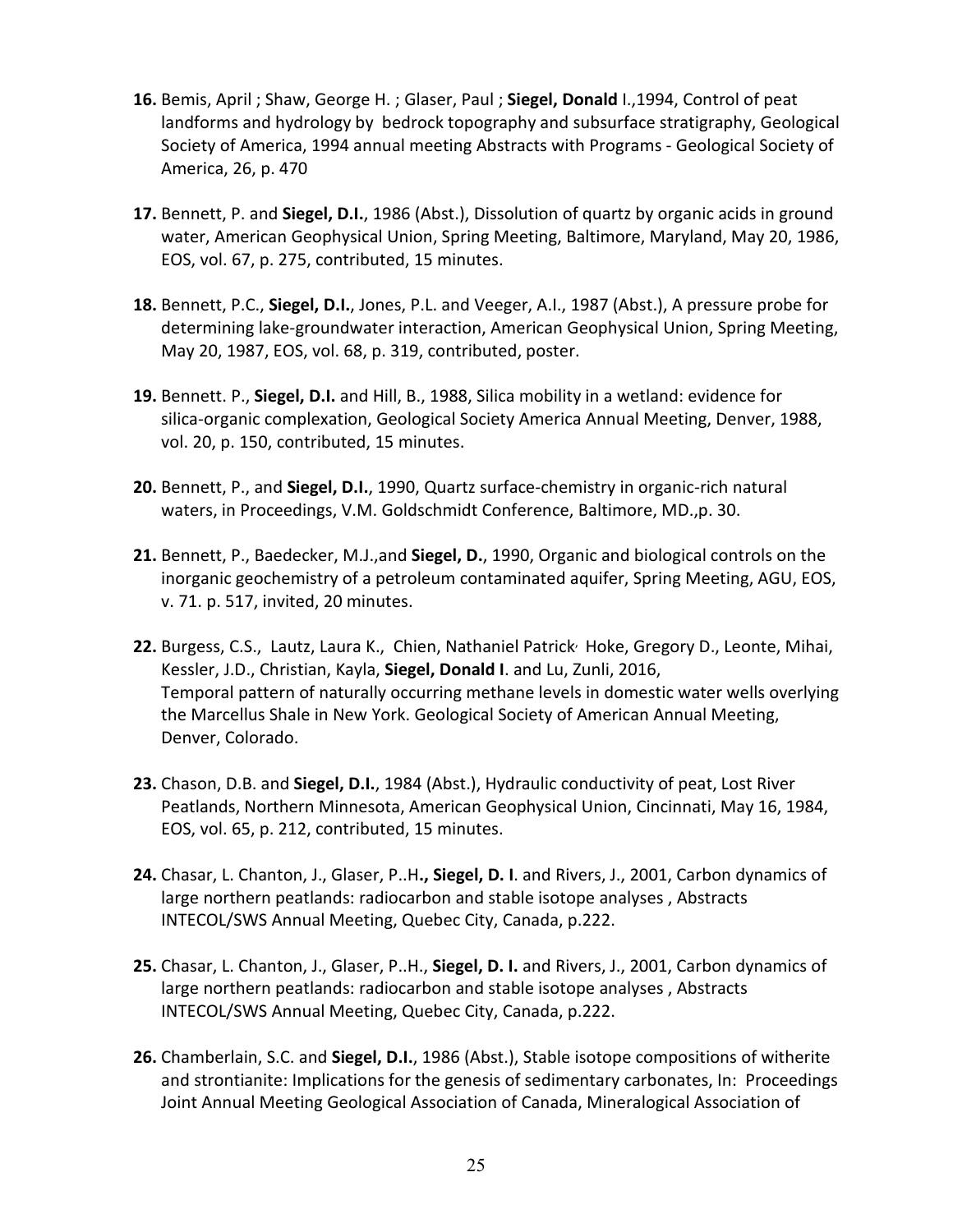Canada, Canadian Geophysical Union, May 20, 1986, vol. 11, p. 54, contributed, 20 minutes.

- **27.** Coler, D. and **Siegel, D.I**., 1999, Suspended metter in analysis of trace metals in ground water: are turbidity standards meaningfull, Geological Society of America, Abstracts with Programs, Northeastern Section Meeting, Providence, R.I., vol. 31, A-10.
- **28.** Corbett, J.,Chanton, J.,Glaser, P.H., Burdige, D.,**Siegel, D.I.,** Cooper, W., 2008, Using 14C to investigate Methane Production and DOC Reactivity in Northern Peatlands, Eos Trans. AGU,89(53), Fall Meet. Suppl., Abstract B33B-0413
- **29.** Corbett, J., J. Chanton, D. Burdige, P. H. Glaser, **D. I. Siegel**, S. S. Dasgupta, M. m. Tfaily, W. T. Cooper, 2009, Using C/N ratios to investigate DOM reactivity in northern peatlands, 2009, Eos, Vol. 90, Number 52, 29 December 2009, Fall Meet. Suppl., Abstract B41A-0296.
- **30.** Coyne, M.C., **Siegel, D.I.,** and Coler, D.G., 1999, Transport of nutrients from on-site treatment evices to fens: preliminary plume characterization and evaluation, Geological Society of America, Abstracts with Programs, Northeastern Section Meeting, Providence, R.I., vol. 31, A-10.
- **31.** Christian, K., Lautz, L. K., Hoke G. D., Lu, Z., **Siegel, D.I.** and Kessler, J., 2014, Spatial parameters controlling salinity and dissolved methane concentrations in private well prior to hydraulic fracturing, paper 285-5, Geological Society of American Annual Meeting, Vancouver, Canada. 285-2, Geological Society of American Annual Meeting, Vancouver, Canada.
- **32.** Dasgupta, S.S., **Siegel, D.I.,** Glaser, P.H., and Chanton, J., 2008, ,(Abstract) Identifying Possible Preferential Flow Paths and Biochemical Reactions Between Surface Water and Deep Ground Water through Stable Isotopic Analysis In a Large Circumboreal Peatland, Geological Society of America Meeting, Houston, TX, 7 October 2008.
- **33.** Dossert, W.P., Chamberlain, S.C. and **Siegel, D.I.**, 1984 (Abst.), A new occurrence of witherite near Syracuse, New York, In: Proceedings, 11th Rochester Academy of Sciences Mineralogical Symposium, April 13, 1984, Rocks and Minerals, vol. 59, p. 224, contributed, 20 minutes.
- **34.** Dreisen, D.M. and **Siegel, D.I., 2008**, Mathematical Modeling of Climate: Massachusetts et al. v. EPA and The Precautionary Principle, National Risk Assessment Conference, Boston, December 7<sup>th</sup>, 2008.
- **35.** Epp, E., **Siegel, D.I.**, Baldauf, A., 2005 ,The Origin of Sodium and Calcium-Chloride Enriched Groundwater beneath Onondaga Lake, Syracuse, New York, abst. NE GSA Meeting in Saratoga**.**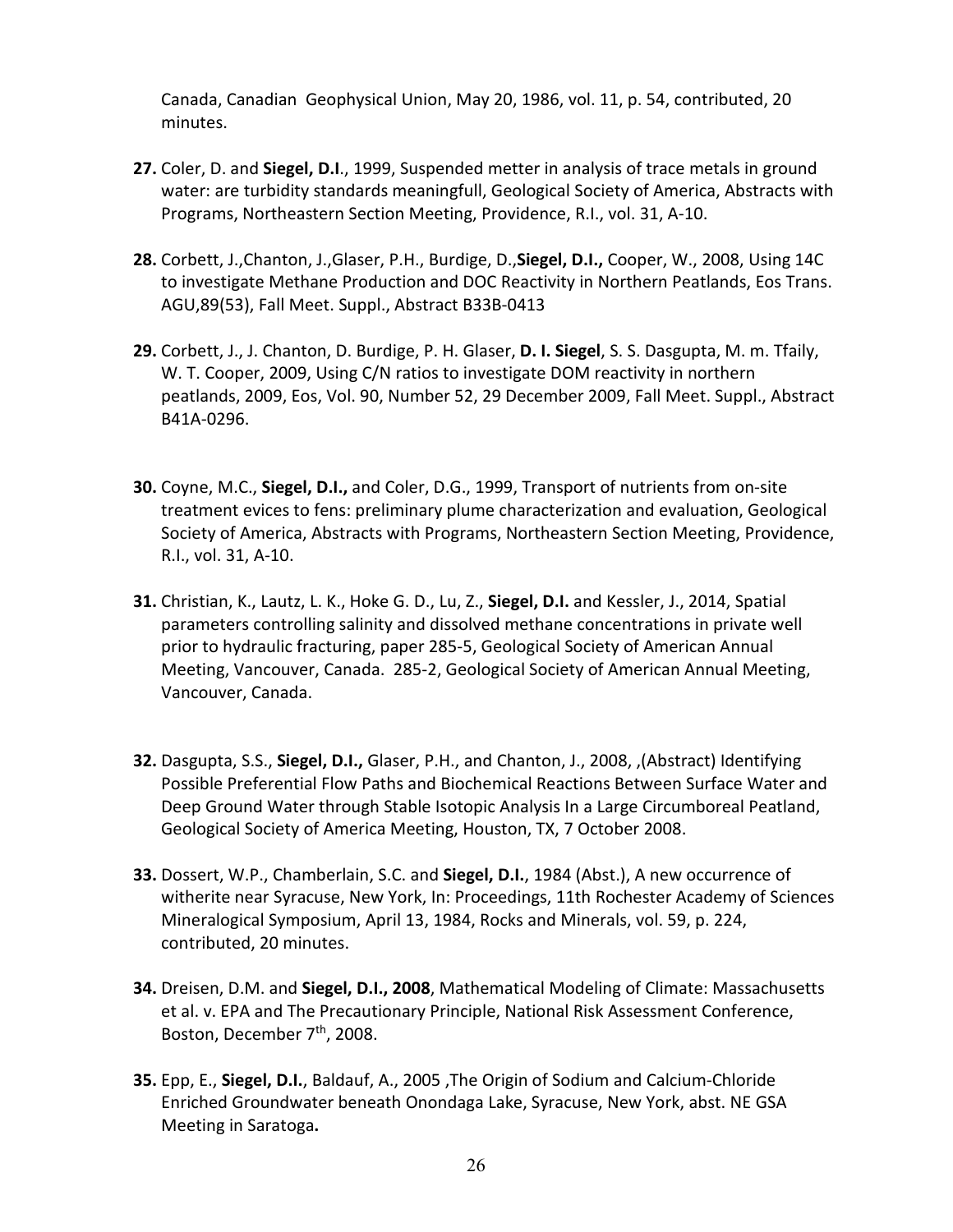- **36.** Evenson, R., Reeve, A.S., Glaser, P.H. and **Siegel, D.I.,** 2000, Simulating groundwater reversals in a boreal peatland, EOS, vol. 81, p. F523
- **37.** Flusche, M. Seltzer, G., **Siegel, D.I**., Rodenberry, D., and Samson, S.D., 2005, Geochemical Analysis of Waters in the Lake Junin Watershed, *Jour. Hydrology*. vol. 312, p. 1-13.
- **38.** Franzi, D.A., Miller, R.T. and **Siegel, D.I.**, 1987, Primary and secondary processes related to the heterogeneity and anisotropy of a surficial aquifer near Bemidji, Minnesota, Abstracts of Proceedings, North-Central Meeting Geological Society of America, Minneapolis, Minnesota, April 3, 1987, vol. 19, p. 198, contributed, 20 minutes.
- **39.** Franz, K.E. and **Siegel, D.I.**, 1984 (Abst.), Geochemical trends in the Sandstone Aquifer, eastern Wisconsin, American Geophysical Union, Cincinnati, May 16, 1984, EOS, vol. 65, p. 213, contributed, 15 minutes.
- **40.** Frape, S.K., **Siegel, D.I.**, Dolar, P., and McNutt, R.H., 1989, The relationship of major structural tectonic features and formation water chemistry of the Michigan-Appalachian Basins, Invited, Fall American Geophysics Union Meeting, San Francisco, invited, 20 minutes, EOS, vol. 70, invited, 20 minutes, p. 1097.
- **41.** Frey, K.E., **Siegel, D.I**. and Smith, L.C, 2005, Effects of Permafrost Degradation on the River Transport of Solutes to the Kara Sea, *Eos Trans. AGU, 86*(52), Fall Meet. Suppl., Abstract.
- **42.** Gade, M. and D.I. Siegel, 2013, The False Positie Conondrum: Identifying false positives of contamination from landfills in semi-arid to arid western watersheds, Annual Meeting of the Geological Society of America, Denver, CO., paper 313-7. Annual Meeting of the Geological Society of America, Denver CO.,Paper No. 150-3
- **43.** Glaser, P.H., **Siegel, D.I.**, and Janssens, J., 1986 (Abst.), The detection of ground water discharge in extensive peatlands by remote sensing, In: Proceedings Fourth International Congress of Ecology, August 12, 1986, Syracuse, N.Y., p. 159-160, contributed poster.
- **44.** Glaser, P.H. and **Siegel, D.I.**, 1990, Ground-water discharge and the distribution of peatland patterns in the Glacial Lake Agassiz Region, Northern Minnesota (USA), Fall Meeting American Geophysical Union, San Francisco, EOS, vol. 71, p. 1299.
- **45.** Glaser, P.H., Romanowicz E., and **Siegel, D.I.**, 1992, Methane storage in the peatlands of the Glacial Lake Agasszi Region during a period of extreme drought, In Proceedings of British Ecological Society Mires Research Group--Special Topic Symposium on Global Climatic Change, Carbon Balance and Peatlands, School of Agriculture, University of Nottingham, March 23-25, 1992, p. 12.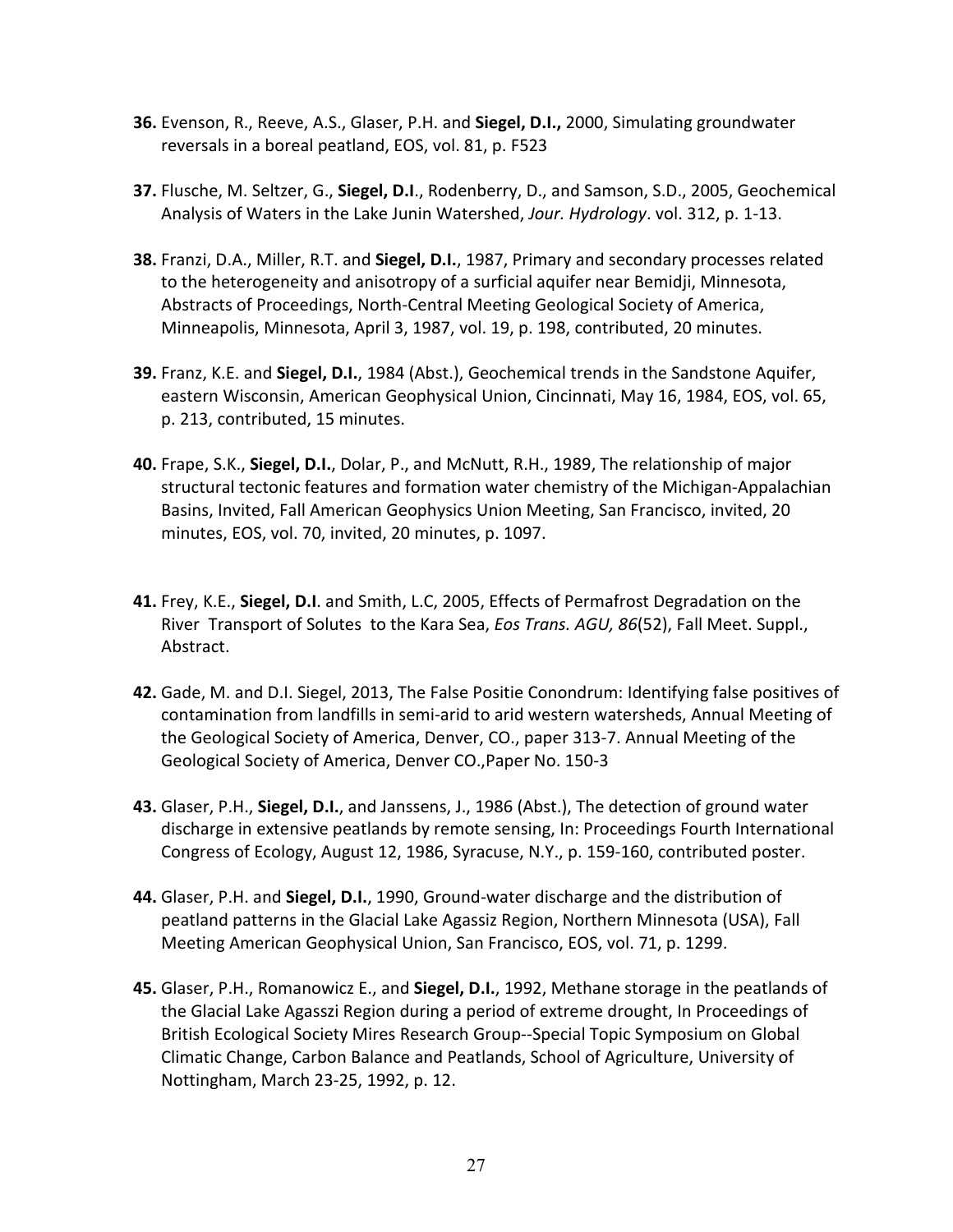- **46.** Glaser, P.H., Morin, P.J., Tsekos, N., and **D.I. Siegel**,, 1997 (abst.), Vertical oscillations in the land surface of northern peatlands determined by GPS: a physical expression of climate change and methane cycling, Fall Meeting American Geophysical Union, San Francisco, EOS, vol. 78.
- **47.** Glaser, P.H., Morin, P.J., Kamp. J..J., Tsekos, N., and **Siegel, D.I.,** 1998a, (Abst.), Measuring Biogenic Gas Bubbles in Peat Cores by Magnetic Resonance Imaging, Spring Meeting American Geophysical Union, Boston, EOS, vol. 79, S48.
- **48.** Glaser, P.H., Morin, **Siegel, D.I.,** Ruud, O., Rosenberry, D..O., Chanton, J.P., Stalder-Chasar, L., Reeve, A., , and Janecky, D., 1999**,** (Abst.), Bog breathing: the curious nterplay of climate, groundwater, and greenhouse gases in boreal peatlands, EOS, vol. 80, p. F47..
- **49.** Glaser, P.H., and **Siegel, D.I.,** 1999, Linkages between groundwater and ecosystems processes in boreal peatlands, In Proceedings, vol. 31, Geol. Society of America Annual Meeting, Denver, p. A-495.
- **50.** Glaser, P.H., Morin, P.J., **Siegel, D..,** Oivind, R., Rosenberry, D. O., Chanton, J.P., Stalderchaser, L. Reeve, A.S., and Janecky, D.R., 2000, Major degassing events driven by seasonal droughts in the Glacial Lake Agassiz Peatlands of Norhtern Minnesota, EOS, vo. 81, p. F80.
- **51.** Glaser, P.H., Rosenberry, D., **Siegel, D.I.** , 2003, "Surface deformations as indicators of deep ebullition fluxes in a large northern peatland, Global Biogeochemical Cycling, Proceedings American Geophysical Union Meeting, San Francisco.
- **52.** Glaser, P.H. and **Siegel, D.I**. and A.S. Reeve, 2006, Historical roots of hydrological concepts in peatland science with a modern perspective from northern peat basins, National Meeting Geological Society of America, Philadelphia, PA.
- **53.** Glaser, P H.,Morin, P J., Tsekos, N., **Siegel, D I.**,Rosenberry, D O., Chanton, J P. Reeve, A S.,2006, The Transport of Free-Phase Methane in Hydraulically Confined and Unconfined Peat Strata Analyzed by Magnetic Resonance Imaging (MRI), Fall Meeting American Geophysical Union, San Francisco.
- **54.** Glaser, Paul H, **Siegel, D.I.** and Reeve, A. S. 2007, How Tothian Concepts Influenced the Modern Understanding of Peatland Hydrology, GSA Denver Annual Meeting (28–31 October 2007), Paper No. 67-5.
- **55.** Glaser, P H, **Siegel, D I**, Chanton, J P, Reeve, A S, Slater, L, Rosenberry, D O,Morin, P J, Carpenter, M, Rhoades, J., Nolan, J,,Parsekian, A,O'Brien, M, Sarkar, S, Corbett, J E, D'Andrilli, J. 2007, A 30 year study of carbon, groundwater, and climate coupling in a large boreal peat basin, Proceedings American Geophysical Union, San Francisco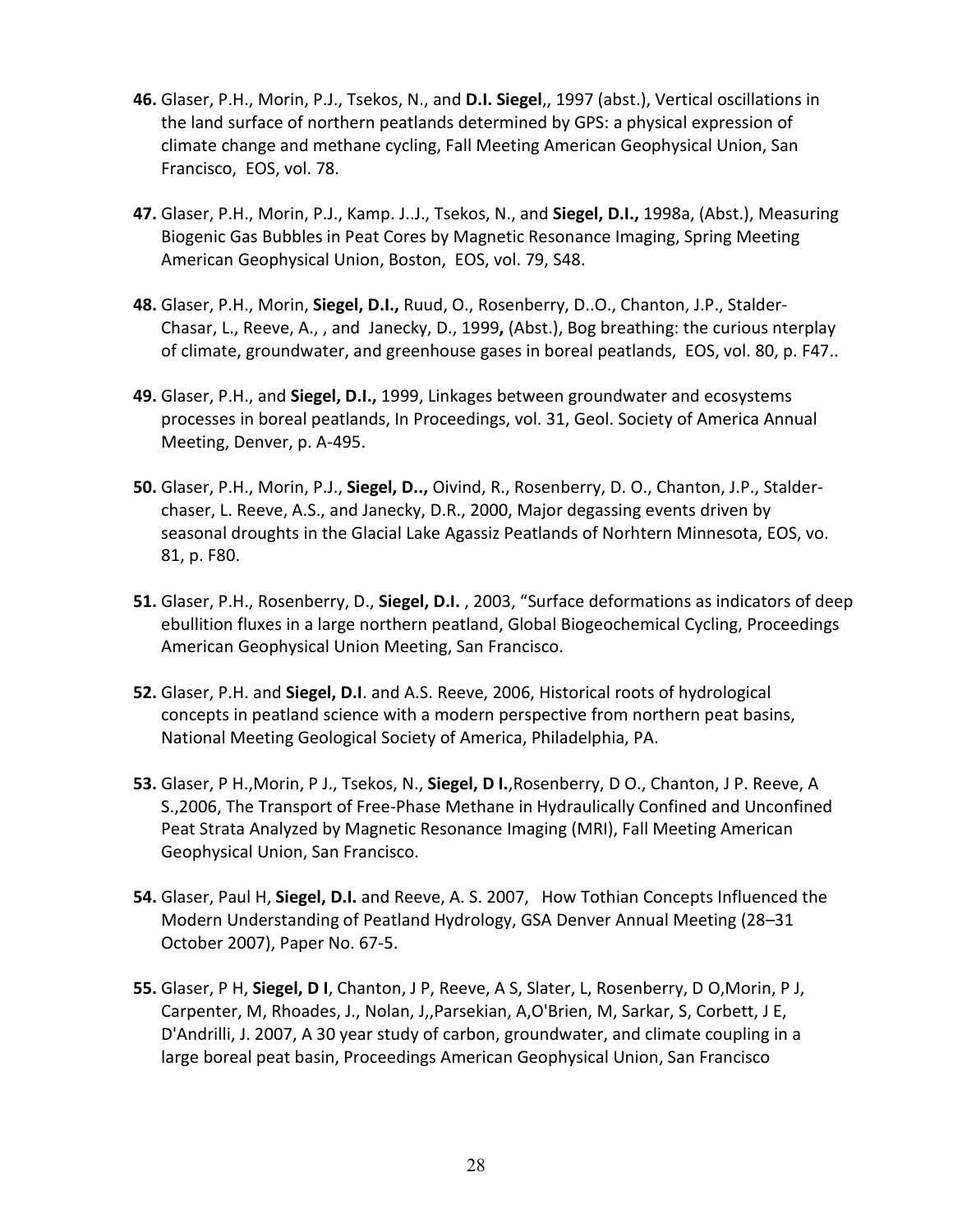- **56.** Glaser P. H., D. O. Rosenberry, A. S. Reeve, **D. I. Siegel**, J. P. Chanton, L. D. Slater, X. Comas, J. M. Rhoades, L. Allen, J. Corbett, J. D'Andrilli, M. I. Tfilany, A. Parsekian, J. Nolan, M. Sarkar, M. Gracz, P. J. Morin, 2009, The Red Lake Peatland Observatory (RLPO): A multi-sensor instrument array for monitoring carbon-water dynamics in a large northern peatland, Eos, Vol. 90, Number 52, Fall Meet. Suppl., Abstract B44B-06
- **57.** Glaser, P., Rosenberry, **D I., Siegel,** D.I.,Reeve, A.S., Chanton, J., Slater. L., Burdige, D., Cooper. W.T., Comas, X., Rhodes, J. L., 2011, (Abst).The Red Lake Peatland Observators (RLPO): A Multi-sensor instrument array for monitoring carbon-water dynamics in the large northern peatland, 2011 GSA Annual Meeting in Minneapolis (9–12 October 2011) Paper No. 232-9.
- **58.** Glaser, P.; **Siegel, D.I**.; Rosenberry, D.O.; Chanton, J.; Reeve, A.S.; Slater, L.D.; Cooper, W.T.,; Burdige, D.J; Comas, X.; Corbett, J.E.; Tfaily, M.; and Paul J. Morin, 2011 (Abst.), Groundwater-carbon interactions within the Red Lake Peatland of northern Minnesota, American Geophysical Union Annual Meeting, San Francisco, CA , Dec. 5, 2011, B12C-06.
- **59.** Glaser, P.H., Reeve, A.S., **Siegel, D.I**., Chanton, J., Rosenberry, D.O., Corbett, J.E.,Dasgupta, S., and Z. Levy, 2013, B43G-01. A 40-Year Time Series for Climate-Driven Flow Systems and their Relation to the Methane Production Capacity of the Glacial Lake Agassiz Peatlands (GLAP) In Northern Minnesota, Annual Meeting of American Geophysical Union, San Francisco, CA.
- **60.** Glaser, P.H., Chanton, J., **Siegel, D.I**., Reeve, A., Corbett, J.E. and D. O. Rosenberry. Methane pools within the Glacial Lake Agassiz Peatlands (GLAP) and their response to climate change, Paper B24C-05
- **61.** Goldenburg, Karen, **Siegel, D.I.,** Andersen, Brannon, C., 1995, Using mixing models to characterize groundwater contamination, 1995 Abstracts with Programs NE Geological Society of America Meeting, vol. 27, p.48.
- **62.** Gould, G. and **Siegel, D.I.**, 1987 (Abst.), Theoretical computer simulations of groundwater flow in southwestern New York and northwestern Pennsylvania during Wisconsin glaciation, American Geophysical Union, Spring Meeting, Baltimore, Maryland, May 20, 1987, EOS, vol. 68, p. 320. contributed Poster.
- **63.** Hill, B. and **Siegel, D.I.**, 1988, Relationship between groundwater flow and the metals content of peat, Lost River Peatland, northern Minnesota, EOS, v. 69, p. 353-354, contributed, AGU, Baltimore, 15 minutes.
- **64.** Hill, B., **Siegel, D.I**. and others, 2001, POE--using the internet for personalized learning in a large enrollment introductory Earth Science class, Geol. Soc. America Abstracts with Programs, Annual Meeting, Boston, MA, November, 2001 p. A-244.
- **65.** Hummel, S.T., Lautz, L.K., Hoke, G.D. Lu, Z., Leone, J., Zhou, X., and **D. I. Siegel,** 2013,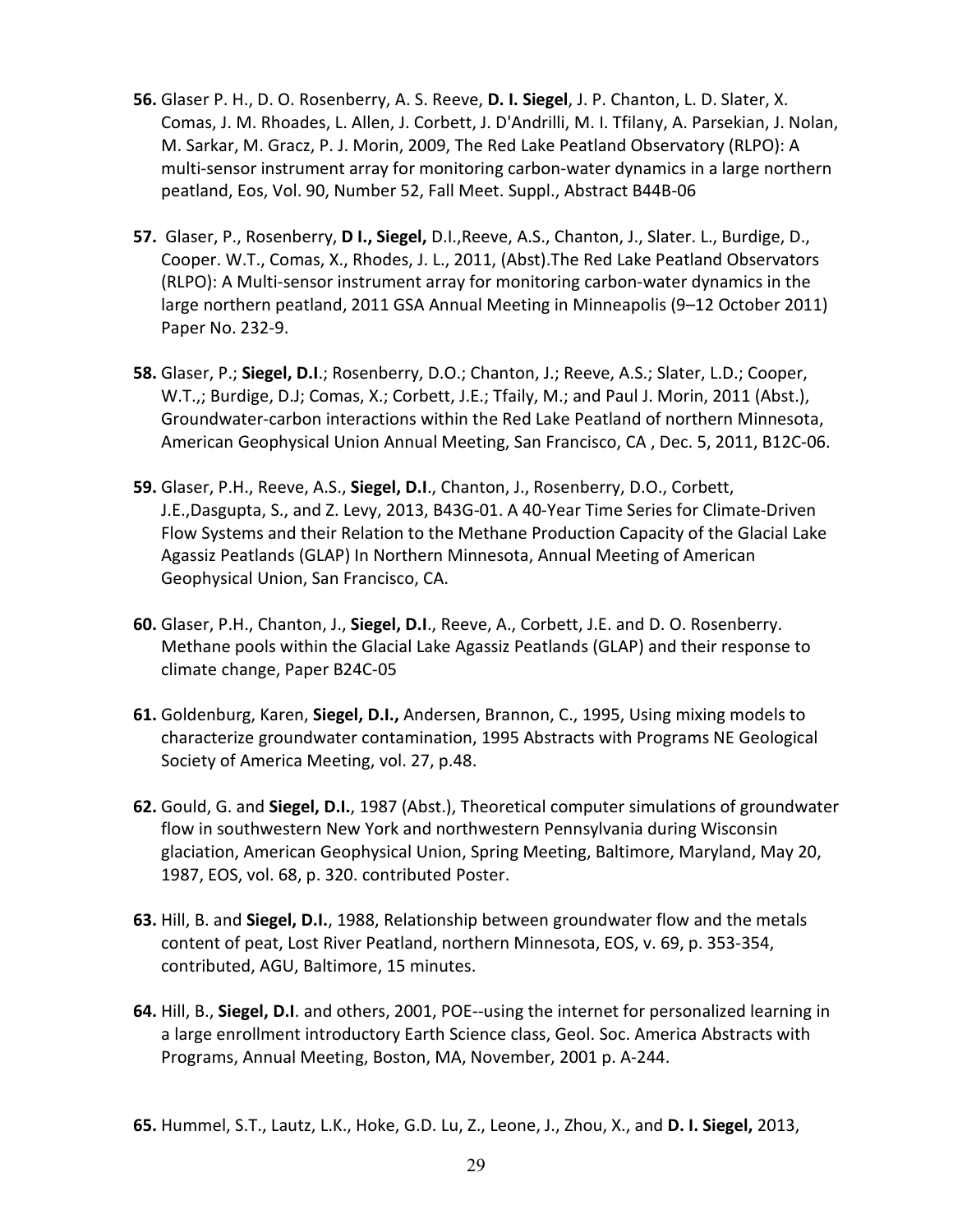Iodine as a sensitive tracer for deteting influence of organic-rich shale in shallow ground water, Geological Society of American National Meeting, Denver, Colorado.

- **66.** Jenkins, D.T., **Siegel, D.I.**, and Eschner, A.E., 1986 (Abst.), Isotopic variations in groundwater in a wet alluvial fan, southern Nepal, Asia, American Geophysical Union, Spring Meeting, Baltimore, Maryland, May 20, 1986, EOS, vol. 67, p. 277, contributed poster.
- **67.** Jin, Li, **Siegel, D.I.**, Lautz, L.K., and Kranes, N.T, 2006, The relationship between source waters and geochemical processes on the chemistry of Red Canyon Creek, a 2<sup>nd</sup> Order Stream, National Meeting Geological Society of America, Philadelphia, PA.
- **68.** Jin, Li, Sarkar, S., and **Siegel, D.I**., 2006, "Real world" experience in hydrogeology: the multidisciplinary Syracuse Mock Trial Experience. National Meeting Geological Society of America, Philadelphia, PA.
- **69.** Jin, L., J L Meeks, K A Hubbard, L M Kurian, **D I Siegel**, L K Lautz, M H Otz. 2007,Using Multiple Watershed-scale Dye Tracing Tests to Study Water and Solute Transport in Naturally Obstructed Stream Channels. Proceedings of the American Geophysical Union Annual Meeting, December 10-14, 2007: San Francisco, California: Advances in Ecohydrology: Landscape-Scale Patterns and Processes
- **70.** Jin, Li and **Siegel. D.I.,** 2008, Temporal Geochemical Variations in a Mountain Stream: Expectations to Anomalies, Eos Trans. AGU, 89(53), Fall Meet. Suppl., H11B-0745
- **71.** Kaufmann, R.S., **Siegel, D.I**., Prinos. S, and Dickey. N., 1994, Evolution of formation waters in the Illinois and Appalachian Basins as indicated by chlorine stable isotope compositions, Abstracts 8th International Conference on Geochronology, Cosmochronology, and Isotope Geology, Berkeley, CA, p. 165.
- **72.** Kight. M.D., and **D.I. Siegel**, 2011, A protocl to characterize flowback waer contamination to shallow waters from shale gas development, NE. Geol. Society of America Meeting, Pittsburgh. Paper 16-7.
- **73.** Kitchens, S., **Siegel, D.I**., Seltzer, G.O., and Rivers, J., 1998, (Abst.) A Hydrogeochemical Analysis of Floyd's Prairie, Okeefenokee Swamp, Georgia, EOS, vol. 79, S93.
- **74.** Kranes, NT , LK Lautz**,** L Jin and **DI Siegel** . 2006. Temperature variations in the hyporheic zone of Red Canyon Creek, Wind River Range, Wyoming (Abstract). Proceedings of the Northeastern Geological Society of America Annual Meeting, March 20-22, 2006, Camp Hill-Harrisburg, Pennsylvania: Applied Hydrogeology and Environmental Geology for the 21st Century.
- **75.** Lautz, L.K.,RM Fanelli, NT Kranes, **DI Siegel**. 2007. Sediment distribution around debris dams: Impacts on streambed hydrology, biogeochemistry and temperature dynamics in small streams (INVITED). Proceedings of the Geological Society of America Annual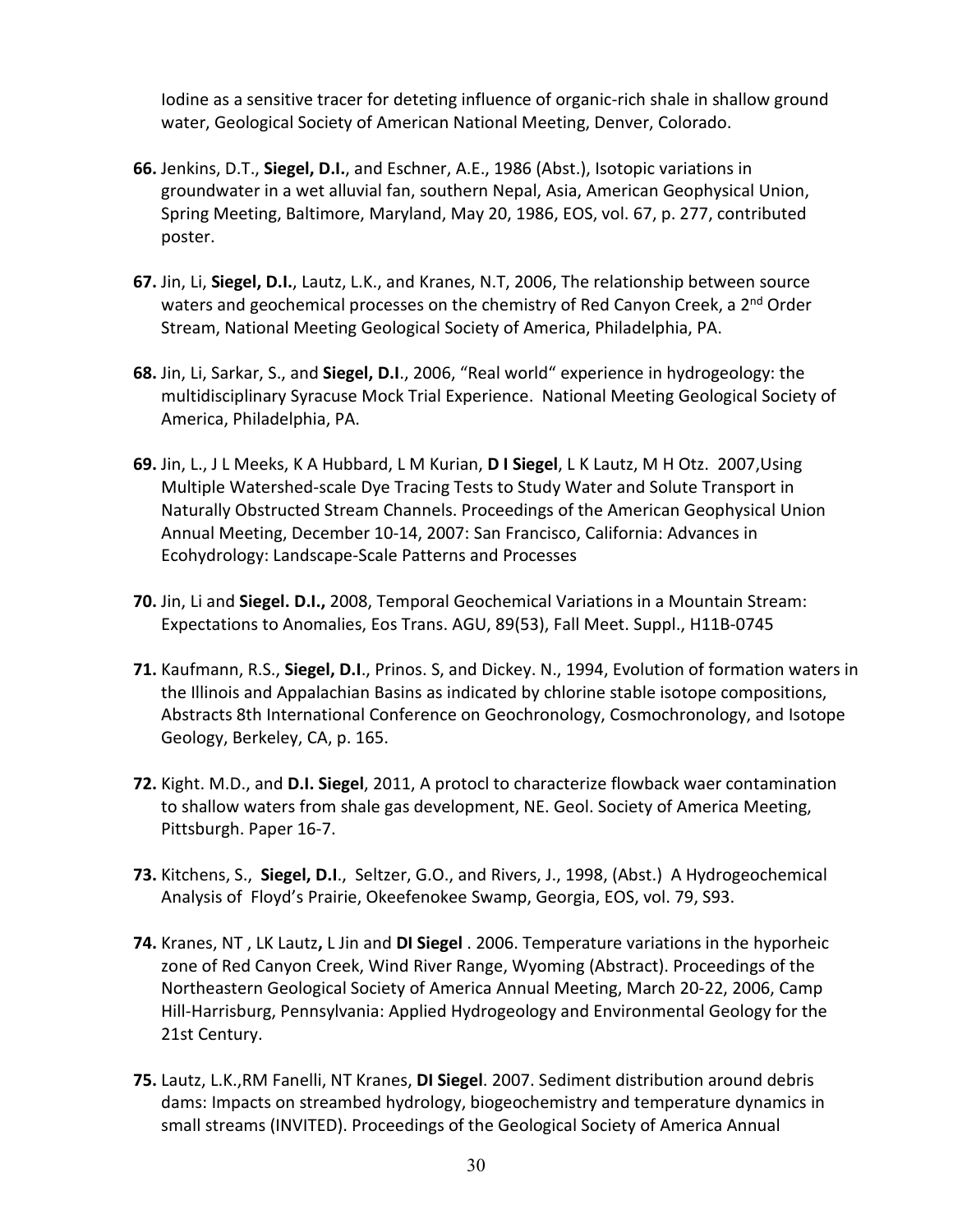Meeting, October 28-31, 2007: Denver, Colorado: The Role of Sediments in Hydrology and Hydrogeology: Streams, Springs, Karst Systems, and Hyporheic Zones (Posters).

- **76.** Lautz, L. K. and **Siegel, D.I.,** 2006, Does rapid exchange of surface and ground water play a key role in reducing nitrate loading in streams?: Drawing conclusions from inter-site comparisons of nitrate uptake rates, 2006 Northeastern Meeting Geological Society of America.
- **77.** Lautz, LK, **DI Siegel.** 2006. Does rapid exchange of surface and ground water play a key role in reducing nitrate loading in streams?: drawing conclusions from inter-site comparisons (Abstract). Proceedings of the Northeastern Geological Society of America Annual Meeting, March 20-22, 2006, Camp Hill-Harrisburg, Pennsylvania: Applied Hydrogeology and Environmental Geology for the 21st Century.
- **78.** Lautz, L. and **Siegel, D.I**., 2004, Modeling Hyporheic Flux Along a Second-Order Semi-arid Stream: Red Canyon Creek, Program and Abstracts, H23G-04, AGU, San Francisco.
- **79.** Lautz, LK, **DI Siegel**. 2005. Does Transient Storage in Streams Enhance Nutrient Uptake Rates?: Selecting the Best Metric for Analysis (Abstract). Proceedings of the Northeastern Geological Society of America Annual Meeting, March 14-16, 2005, Saratoga Springs, New York: Hydrology: Interdisciplinary Approaches to Hydrological Problems.
- **80.** Lautz, LK**, DI Siegel**. 2004. Modeling Hyporheic Flux Along a Second Order Semi-arid Stream: Red Canyon Creek, Wyoming (Abstract). Proceedings of the American Geophysical Union Fall Meeting, December 13-17, 2004, San Francisco, California: Flow and Solute Transport in Coupled Surface-Water/Groundwater Systems III: Riverine Systems.
- **81.** Lautz, LK, **DI Siegel**, RL Bauer. 2003. Hyporheic Interaction Along a Semi-Arid Second Order Stream, Wind River Range (WY) (Abstract). Proceedings of the Geological Society of America Annual Meeting, November 2-5, 2003, Seattle, Washington: Exploring the Linkages Between the Geochemistry, Biology, and Hydrology of the Hyporheic Zones (Posters).
- **82.** Lautz, L. K., Hoke G. D., Lu, Z., Siegel, D.I., Christian, K., and Kessler, J. , 2014, Fingerprinting sources of salinity to aquifers overlying shale using publically-available background water quality data and multivariate statistical approaches., paper 285-4, Geological Society of American Annual Meeting, Vancouver, Canada.
- **83.** Lautz, L. K., Hoke G. D., Lu, Z., **Siegel, D.I.,** Christian, K., and Kessler, J. , 2014, Fingerprinting sources of salinity in shallow groundwater prior to hydraulic fracturing: Statistical model development and application; 248th American Chemical Society National Meeting, San Francisco, CA, Paper 13740
- **84.** Lautz, L. K., Christian, Kayla, Hoke, Gregory D., **Siegel, Donald I.,** Lu, Zunli and Kessler, J.D., 2016, Development of empirical models of natural methane occurrence in shallow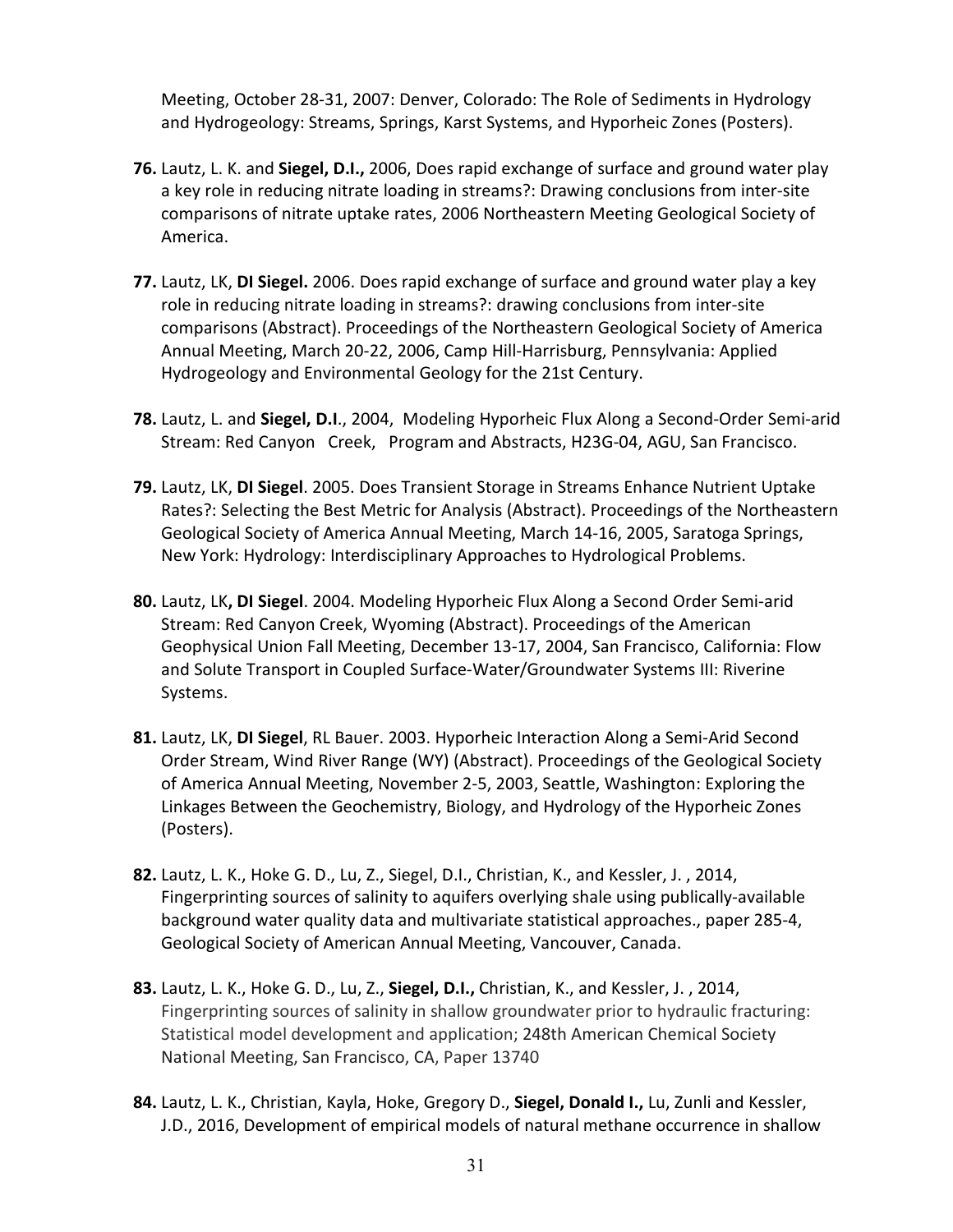groundwater overlying the Marcellus Shale by using machine learning methods, Geological Society of American National Meeting, Denver, Colorado.

- **85.** Lesniak, K. **Siegel, D.I**. and Verillo, D., 2000, The isotopic geochemistry of the Saratoga Springs: Implications for the origin of solutes and source of carbon dioxide gas, Proceedings of the National Meeting of the Geological Society of America, vol 32, Reno, Nevada, A-62.
- **86.** Levy, Z., **Siegel, D.I.,,** , 2011, Effects of scale on mineral solute transport in circumboreal peat landforms. NE. Geol. Society of America Meeting, Pittsburgh. Paper 41-1.
- **87.** Levy, Zeno F., Kight, Melody D., Mu, Xiangyu2, **Siegel, Donald I.,** Glaser, Paul H., and Rosenberry, D., 2011 (Abst.) Effects of Scale on Mineral Solute Transport in Circumboreal Peat Landforms, Northeastern and North Central Joint Meeting of Geological Society of America, 20-22 March 2011, paper No. 41-1.
- **88.** Levy, Z., **Siegel. D.I.,** Moucha R., Fiorentino, A., Mills, C., Goldhaber, M.,and D. Rosenberry, 2015, Geoelectrical analysis of sulfurous wetland sediments and weathered glacial till in the prairie pothole region, American Geophysical Union Meeting, San Francisco, Dec.  $3-8$ <sup>th</sup>, 2015, paper H53C-1682.
- **89.** Levy, Z., **Siegel. D.I.,** Moucha R., 2016, Coupling geoelectricial methods with geochemicalmodeling to understand salt cylings in prairie wetlands, NE Geological Society of America Meeting, Albany, New York, March 21-23. Paper No. 16-6
- **90.** Levy, Z.F , **Siegel, D.I.,** Glaser P.H., and S. Dasgupta, 2014, Using stable isotopes of water to re-evaluate the recharge/discharge functions of North American bogs and fens, 2014, Geophysical Research Abstracts Vol. 16, European Geophysical Union Annual Meeting, Vienna, Austria.
- **91.** Levy Z. F., Moucha R, Rosenberry D.O., Mushet, D.M., Goldhaber ,M., **Siegel, D.I,.** 2016, Drought-induced recharge promotes long-term storage of dissolved salinity beneath a prairie wetland, American Geophysical Union Annual Meeting, San Francisco.
- **92.** Lint, B.H. and **Siegel, D.I.**, 1986, The influence of glacial stratigraphy on the hydrogeology of Oneida County, New York, Proceedings NE Regional Meeting of Geological Society of America, Concord Hotel, New York, p. 31, contributed poster.
- **93.** Lipson, D.S. and **Siegel D.I**., 1995, Using ternary-type diagrams to characterize the natural attenuation and transport of hydrocarbon contamination, Abstracts with Programs NE Geological Society of America Meeting, vol. 27, p.65.
- **94.** Livermore, D.G. and **Siegel, D.I.**, 1983 (Abst.), A mass budget for chloride in the Mississippi River from headwaters to mouth, Fall Meeting, American Geophysical Union, San Francisco, Dec. 6, 1983, EOS, vol. 64, p. 700, contributed poster.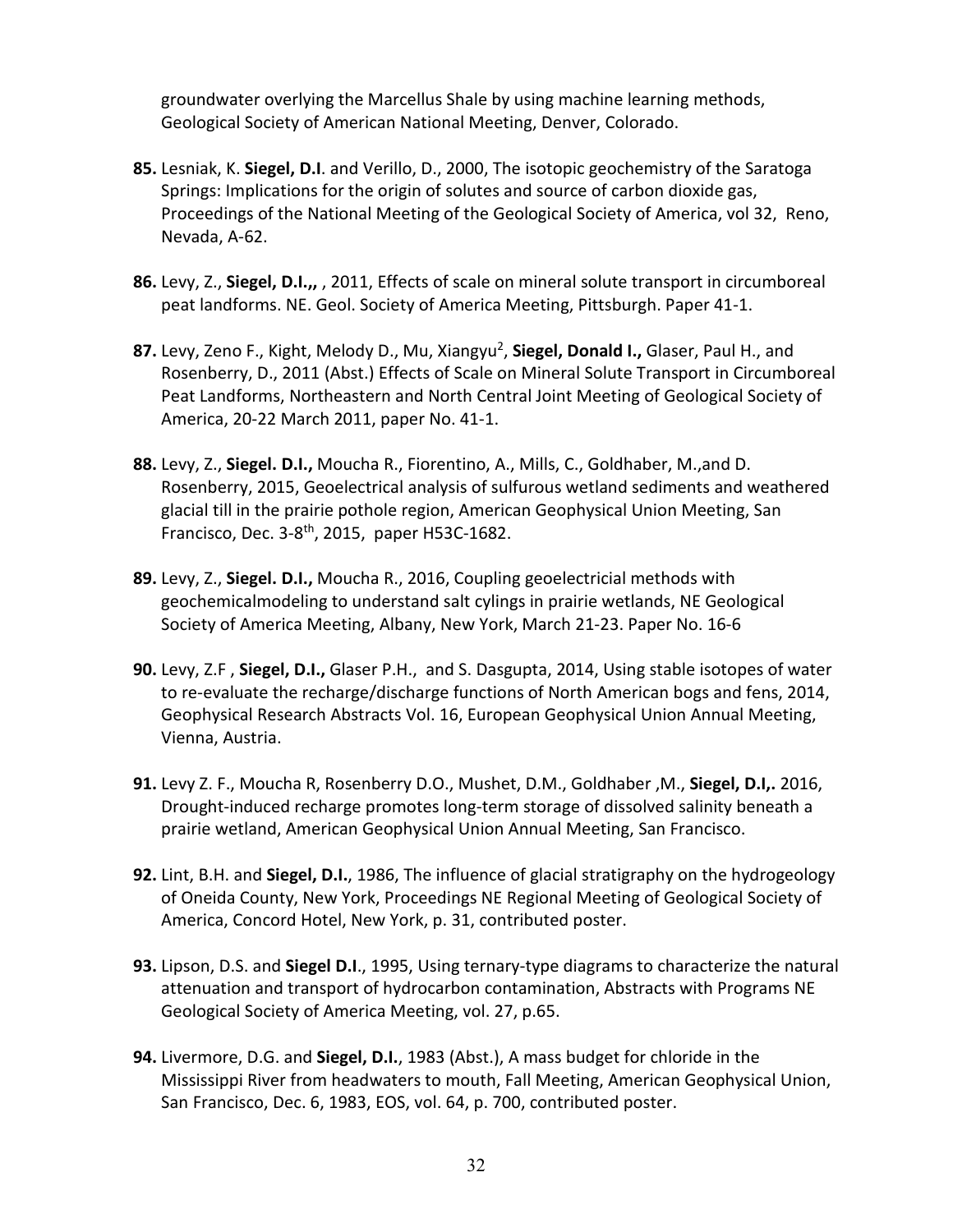- **95.** Martini, A.M., **Siegel, D.I.**, Frape, S.K., and Dollar, P., 1989, Minor and trace elements in formation waters of the Michigan and Appalachian Basins, EOS, Invited, Fall American Geophysics Union Meeting, San Francisco, poster, EOS, vol. 20, p. 1088.
- **96.** Mallete, A., and Siegel, D.I. 2011, (Abst.) Teaching Water WQuality ot Youth in a Four-Week Summer Camp Program, northern Dominican Republic, 2011 GSA Annual Meeting in Minneapolis (9–12 October 2011) Paper No. 25-6
- **97.** McCay, Deanna, H., Lautz, Laura K., Driscoll, Charles T., Kahan, Tara F., Scholtz, Christopher A., Torrance, Donald, Johnson, Chris E., Jumium, Christopher K., **Siegel, Donald I.**, Wilcoxen, Peter J. and Fiorenza, Patrick, 2016, Rethinking STEM Graduate Education for Diverse Career Pathways at the Water-Energy Nexus: Syracuse University's NSF Research Traineeship Program, Geological Society of America Meeting, Denver, Colorado.
- **98.** McCulloch, S.E., Plumley, P.W. and **Siegel, D.I.**, 1989, Occurrence of magnetite in a recent peatland, EOS, vol. 70, p. 311, contributed, Spring, Meeting, American Geophysical Union, Baltimore, 15 minutes.
- **99.** McKenzie, J.M., **Siegel, D.I.** , Shotyk, W., Pfunder , G. and M Otz, 1998**,** (Abst.) Hydrogeochemistry of an Ombrotrophic bog, Jura Mountains, Switzerland, EOS, vol. 79, S108.
- **100.**McKenzie, J.M., **Siegel, D.I.** , Shotyk, W., Pfunder , G. and Steinmann, P., 1999**,** (Abst.) The hydrogeologic seting of an alpine raised bog, Switzerland, Geological Society of America, Abstracts with Programs, Northeastern Section Meeting, Providence, R.I., vol. 31, A-57.
- **101.**McKenzie, J.M., **Siegel, D.I.** , Shotyk, W., Otz. M. H., 1999**,** (Abst.) High basal peat hydraulic condctivity: the driving mechanism for vertical recharge at domes bogs, EOS vol. 80, p. F397.
- **102.**McKenzie, J.M. **Siegel, D.I.,** Patterson, W., and McKenzie, J., 2001, Springs as a domestic water source in southern Ethiopia:waer quality and provincnce, Geol. Soc. America Abstracts with Programs, Annual Meeting, Boston, MA, November, 2001 p. A-137
- **103.**McKenzie, J.M., **Siegel, D.I.** and Rosenberry, D.O., 2003, Modeling heat transport in a Glacial Lake Agassiz Peatland bog to evaluate advective flow, In Proceedings Geological Society America National Meeting, Seattle, WA. vol. 34, p.624.
- **104.**McKenzie, J M., **Siegel, D.I.**, and Glaser, P.H., 2004, Heat Transport in Peatlands: a bog and fen Comparison, Program and Abstracts, H11C-0319, San Francisco.
- **105.**McKenzie, J.M., and **Siegel, D.I.,** 2005, Providing Hope from Water: Spring Capping in Southern Ethiopia, abst. NE GSA Meeting in Saratoga**.**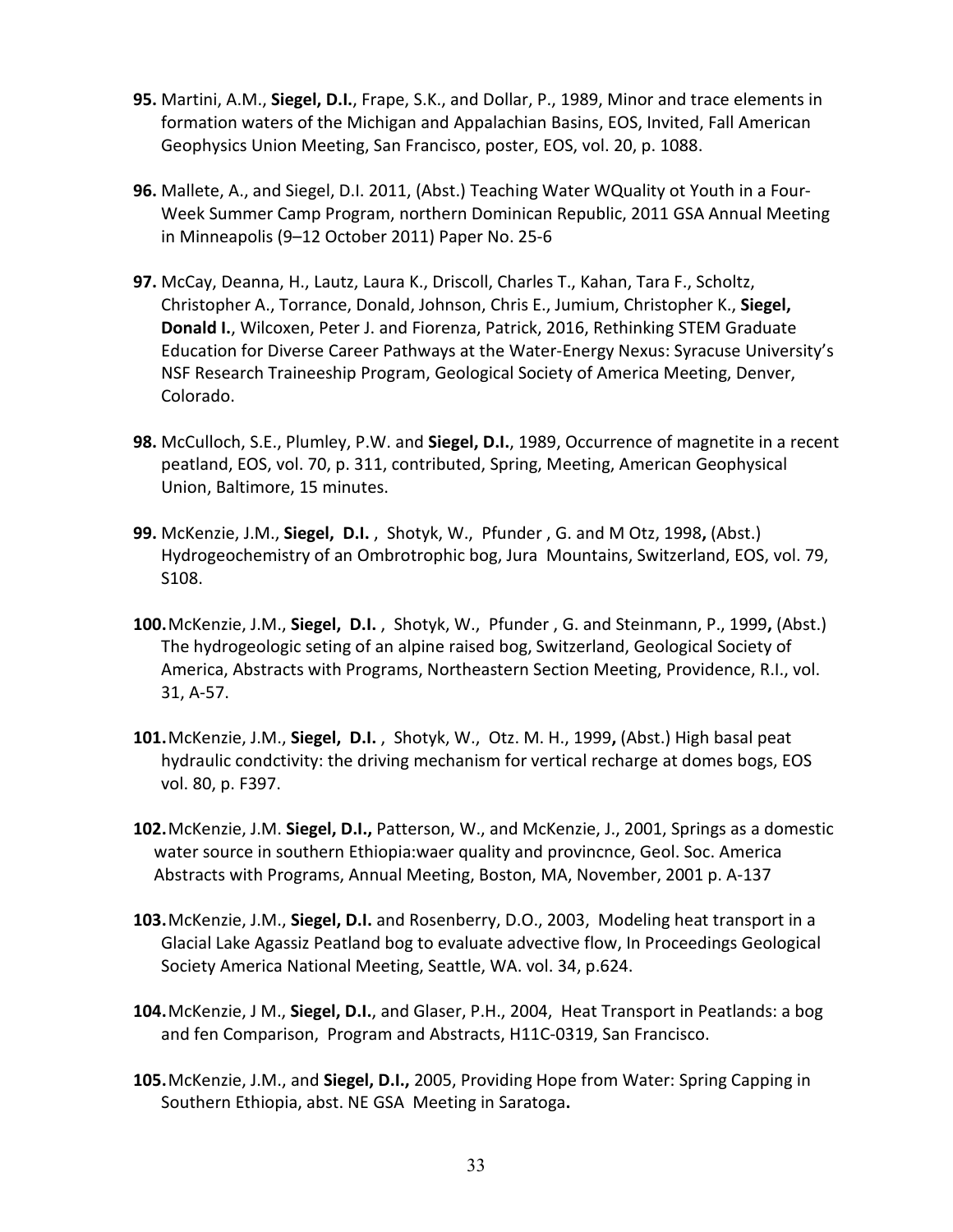- **106.**McKenzie, J M., **Siegel, D.I.**, and Glaser, P.H., 2004, Heat Transport in Peatlands: a bog and fen Comparison, Program and Abstracts, H11C-0319, San Francisco.
- **107.**Mishler, L.N., **Siegel, D.I.,** Levinsohn, E.M., Morin, P, 1997, (abst.), Solute transport and CATSCAN visualization experiments in fen peat, Fall Meeting American Geophysical Union, San Francisco, EOS, vol. 78, p.F224.
- **108.**Morin, P.J., Glaser, P.H., Kamp, J.J., Tsekos, N, Rivers, J.S., **Siegel, D.I**., 1998, (abst.) Visualization and Quantitification of Gas Bubbles Observed in Situ in Peat Cores Using MR and CT Scans, Spring Meeting American Geophysical Union, Boston, EOS, vol. 79, S48.
- **109.**Mu, Xiangyu, Siegel, Donald I., An, Shuqing, Cai, Ying, Xu, Delin, and Jiang, Hao, 2011 (abst.) Geochemical Analysis of Tributary WEater and Potential Nutrient Sources to Lake Taihu, China, Northeastern and North Central Joint Meeting of Geological Society of America, 20-22 March 2011, paper No. 37-10
- **111.**Noll, R.S. and **Siegel, D.I.**, 1989, The use of natural tritium and chloride to differentiate groundwater flow systems in fractured rock, In: Proceedings: Annual Meeting American Society Limnology and Oceanography, Fairbanks, AK, contributed, 15 minutes.
- **112.**Noll, R.S. and **Siegel, D.I.**, 1989, Geochemical identification of multiple flow systems in fractured rock, Niagara Falls, New York, EOS, vol 70. p. 334, contributed poster, p. 1090.
- **113.**Martini, A.M., Romanowicz, E.A., **Siegel, D.I.**, and Noll, R., 1990, Trace metal concentrations in Lockport formation ground water, Niagara Falls, New York, Fall Meeting American Geophysical Union, San Francisco, EOS, vol. 71, p. 1305.
- **114.**McNamara, J.P. and **Siegel, D.I.**, 1990, Hydrogeology and ecology of the Malloryville Wetland Complex, Malloryville, New York, Fall Meeting American Geophysical Union, San Francisco, EOS, vol. 71, p. 1299.
- **115.**Morin, P.J., Glaser, P.H., Kamp, J.J., Tsekos, N, Rivers, J.S., **Siegel, D.I**., 1998, (abst.) Visualization and Quantitification of Gas Bubbles Observed in Situ in Peat Cores Using MR and CT Scans, Spring Meeting American Geophysical Union, Boston, EOS, vol. 79, S48.
- **116.**Mu, Xiangyu, **Siegel. D.I**. An, Shuqing, Cai, ., Xu, D., and Jiang, H, 2011, Geochemical analysis of tributary waters and potential nutrient sources to Lake Taihu, China, NE. Geol. Society of America Meeting, Pittsburgh. Paper 37-10.
- **117.**Newton, C. and **Siegel, D.I**., 1998, (Abst.) Earth Sciences and the Future Professoriate Program at Syracuse University, 1998, EOS, vol. 79, S6.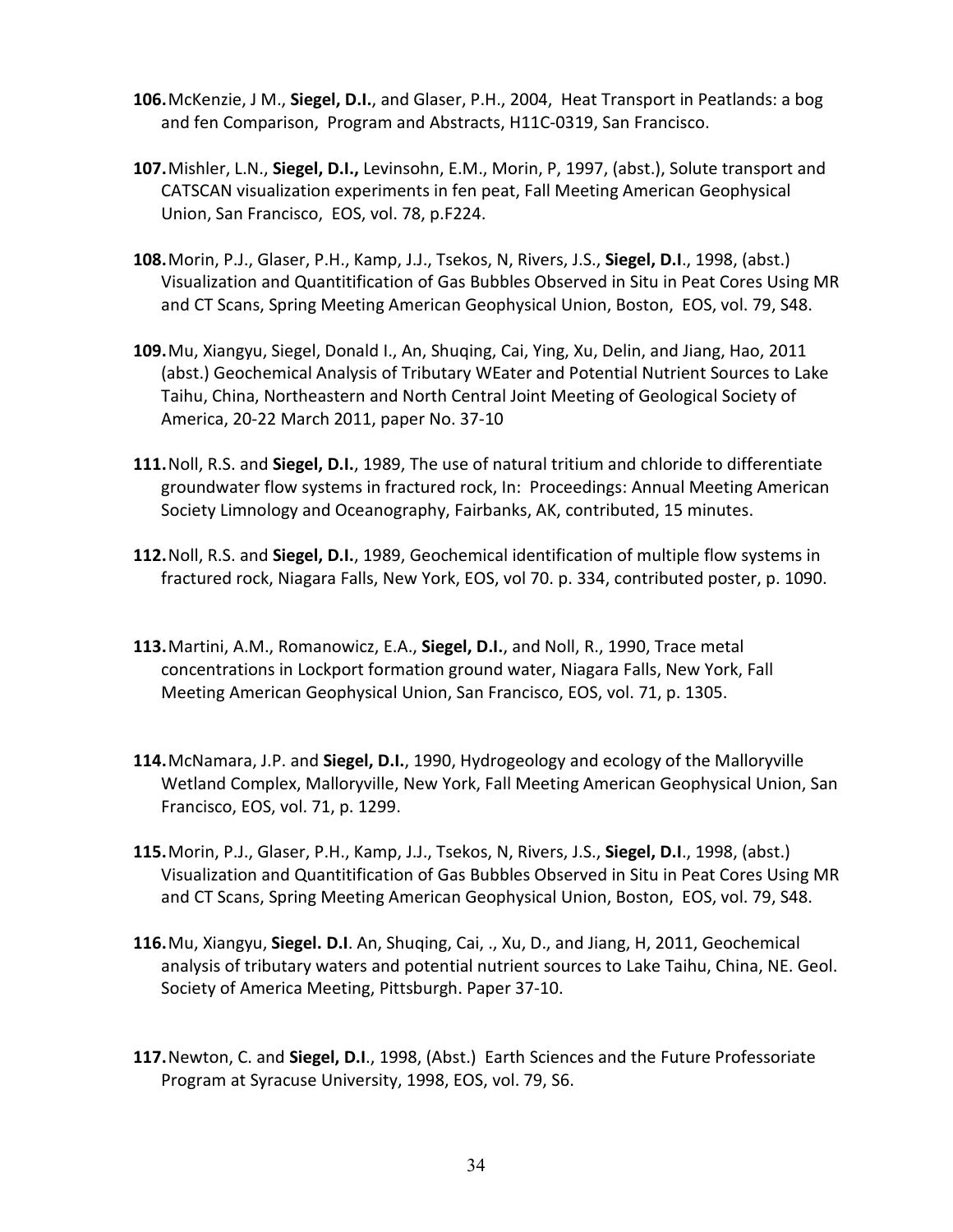- **118.**Otz, M.H., Otz, H.K., and **Siegel, D.I.**, 1999, Losing streams, hydraulic gradient reversals, and rapid subsurface groundwater flow: a problem for the proposed Alptransit Tunnel Project, Southern Switzerland?, EOS. vol. 80, p.F317.
- **119.**Otz, M.H., Hanselmann, K., Otz. H.K., Tonola, M., **Siegel, D.I.,** 2000, Is the biocline of eutrophic Lake Cadgno (southern Switzerland)affected by complex lake current patterns?, EOS, vol. 81, p. F473.
- **120.**Otz, M.H., Hanselmann, K., Otz, H.K., Tonolla, M., and **Siegel, D.I**., 2000, Is the biocline of meromictic Lake Cadagno (Swiss Alps) affected by complex lake current patterns? [abs.]: Eos (Transactions American Geophysical Union), v. 81, F-473.
- **121.**Otz, M., Hinchey, E., and **Siegel, D.I**., 2003, Using synchronous spectrofluorometry for tracing oil-contaminated water under an inaccessible factory, In Proceedings Geological Society America National Meeting, Seattle, WA. vol. 34, p.413.
- **122.**Otz, M.H., Hinchey, E., and **Siegel, D.I**., 2003, Using synchronous spectro-fluorometry for tracing oil-contaminated water under an inaccessible factory [abs.]: Transactions Geological Society of America, v. 35, no. 6, p. 413.
- **123.**Otz, M.H., Otz, I., **Siegel, D.I**., Hinchey, E., Lewis, Q., and Wolfe, J., 2003, Dye tracing in an oil-contaminated environment: a case study in western New York, USA [abs.]: MAF, Proceedings of the 8th International Conference on Methods and Applications of Fluorescence: Spectroscopy, Imaging and Probes, Prague, Institute of Physical Chemistry, p. 186.
- **124.**Reeve, A.S., **Siegel, D.I.**, and Glaser, P.H., 1993, The evaluation of vertical flow in peat of the Hudson Bay Lowalnds, Canada: transport modeling pore-water chemistry, Fall Meeting, American Geophysical Union, EOS. vol. 74, p. 267.
- **125.**Reeve, A.S., **Siegel, D.I.,** Cirmo. C., and Glaser, P.H., 1993, Hydrogeology of peatlands in the Hudson Bay Lowlands with special reference to methane fluxes: In: Proceedings of ASLO-SWS Meeting, June 3rd, Edmonton, Alberta.
- **126.**Reeve,. A., **Siegel. D.I.**, Glaser, P.H., 1994, Geochemical evaluation of peat pore water chemistry: Hudson Bay lowlands, Ontario, Canada,Procedings: NE Geological Society of America Meeting, vol 26, p.68.
- **127.**Reeve. A.S., **Siegel, D.I.,** and Glaser, P.H., 1995, Simulation of methane generation and transport in peat pore water of the Hudson Bay Lowlands: reactive transport modeling, Abstracts with Programs NE Geological Society of America Meeting, vol. 27, p.77.
- **128.**Reeve, A.S., **Siegel, D.I**., and Glaser, P.H., 1996, Simulation of ground-water flow within peatlands: evaluation of conceptual models and pealtnd settings, Abstracts with Programs Geological Society of America Annual Meeting, vol. 27, p.257.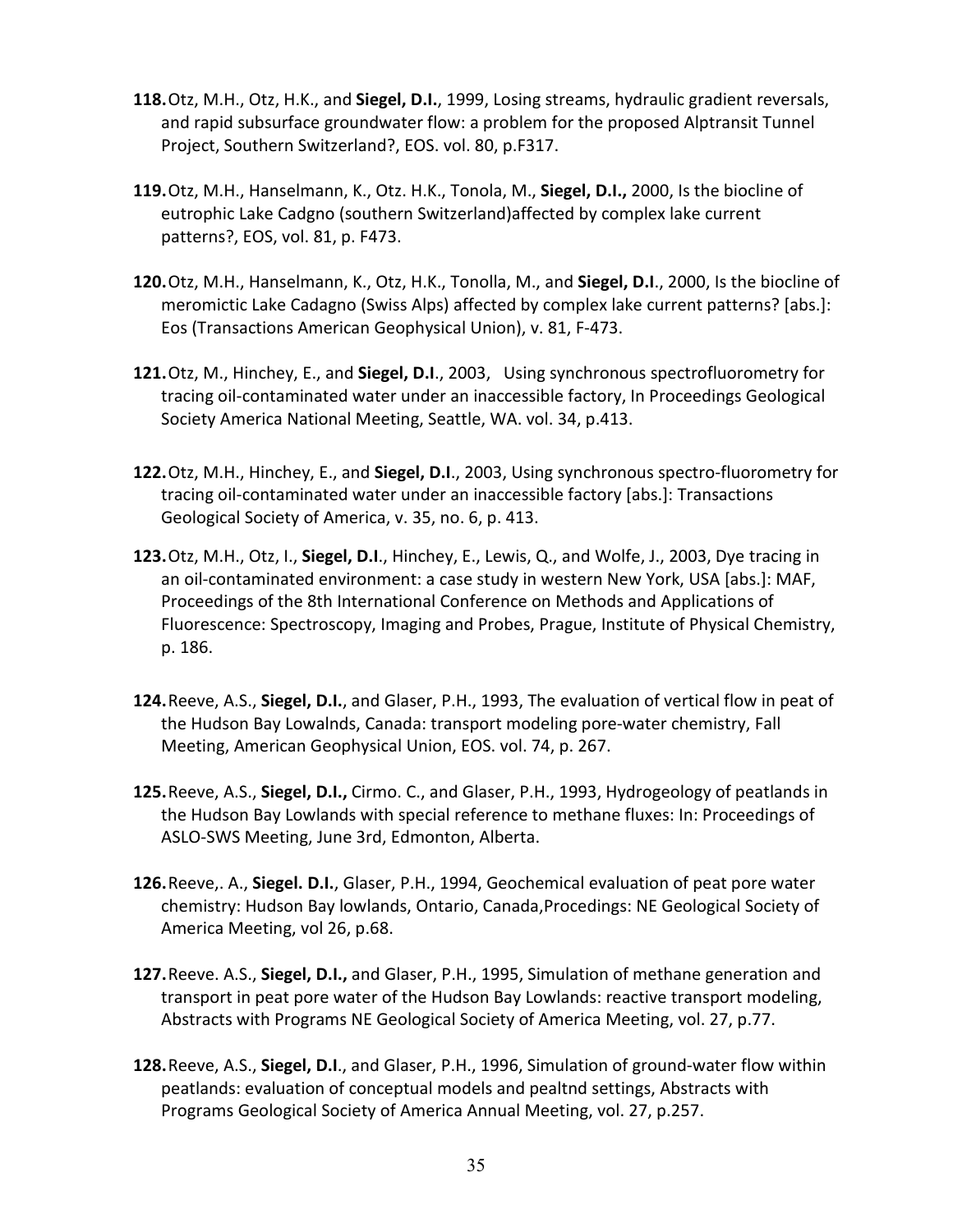- **129.**Reeve, A.S., **Siegel, D.I.,** Glaser, P.H., and P. Moran, 1997, (Abst)., Developing a regional 3-D groundwater flow model for the Glacial Lake Agassiz peatlands using global positioning system data, Fall Meeting American Geophysical Union, San Francisco, EOS, vol. 78, p.F196
- **130.**Reeve. A., **Siegel, D.I.** and Glaser, P.H., 2000, Simulation the vertical movement of solutes in a peatland, Abstracts INTECOL/SWS Annual Meeting, Quebec City, Canada, p.327.
- **131.**Reeve, A.S., **Siegel, D.I.** and Glaser, P.H., 2000, Dispersive mixing in large peatlands, EOS, vol. 81, p. F547.
- **132.**Rivers, J. , **Siegel, D.I.,** P.H. Glaser, (Abst.) , 1997, Transcient changes in porewater chemistry in the summer growing season in a bog and fen, Glacial Lake Agassiz Peatlands, Northern Minnesota, EOS, vol. 78, p.F 196.
- **133.**Rivers, J.S., **Siegel, D.I**.,Glaser, P.H., Chanton J., Stalder, L., and Rosenberry, D., (Abst), 1998 Temporal Nutrient Dynamics Associated with Groundwater Flow Regimes in a Bog and Fen, Glacial Lake Agassiz Peatlands, Northern Minnesota, EOS, vol. 79, S103
- **134.**Rivers, J.S., **Siegel, D.I**., and Glaser P.H., 1997, (Abst.) Stochastic Modeling of the Annual Carbon Budget of Peatlands in the Rapid River Watershed, Northern Minnesota: A Heuristic Experiement, Proceedings, Geol. Soc. America, Annual Meeting, Salt Lake City, Utah, p.A-327
- **135.**Romanowicz, E.A., McNamara, J.P., **Siegel, D.I.**, Glaser, P.H., Nelson, D., Neuzil, S.G., Fredrick, B.C., and Struck, C.N., Jr., 1990, Ground-water discharge beneath raised bogs, Lake Agassiz Peatlands, Minnesota: Part I. Hydraulic evidence, Fall Meeting American Geophysical Union, San Francisco, EOS, vol. 71, p. 1299.
- **136.**Romanowicz, E.A., and **Siegel, D.I.**, 1991, Deep methane in the glacial Lake Agassiz Peatlands, Northern Minnesota (USA): Proceedings AGU Spring Meeting, Baltimore, EOS, v. 72, p. 80.
- **137.**Romanowicz, E.A., **Siegel, D.I.**, and Glaser, P.H., 1992, Effects of drought on dissolved methane profiles in peat pore-water, Glacial Lake Adassiz Peatlands, northern Minnesota, (abst) EOS, Proceedings Spring Meeting, AGU, invited, Montreal vol. 73, p. 131.
- **138.**Romanowicz, E.A., **Siegel, D.I.**, and Glaser, P.H., 1993, (Abst.) Temporal variations of profiles of dissolved methane in peat pore-water and evidence of confining layers formed of methane bubbles in the Glacial Lake Agassiz Peatlands, northern Minneosta, American Geophysical Union Fall Meeting, EOS, vol. 74, p. 267.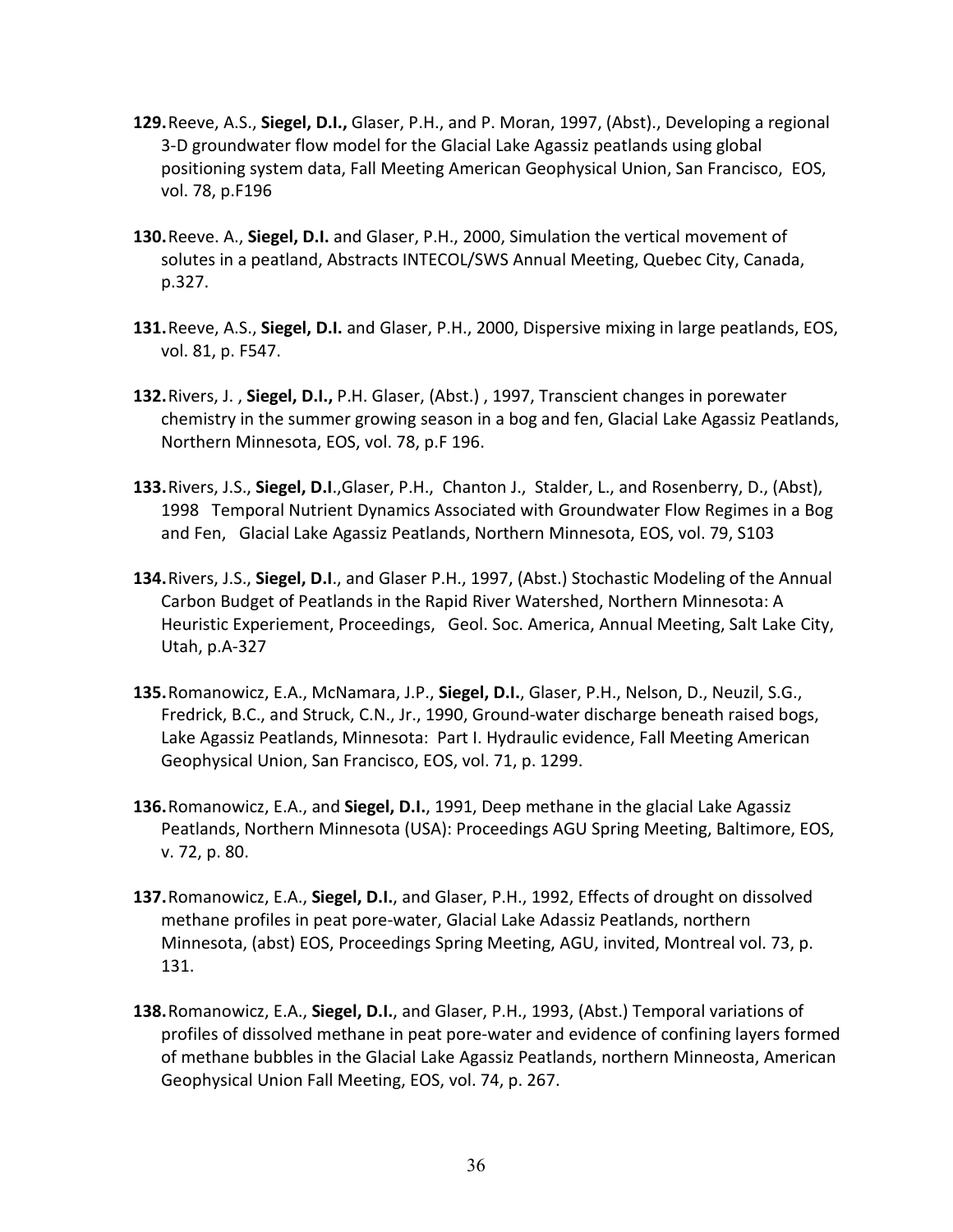- **139.**Romanowicz, E.A., and **Siegel, D.I.**, 1989, The significance of the second term in 1-dimensional equations for transport of chemically conservative solutes, Fall Meeting, American Geophysical Union,San Francisco, poster, EOS, vol. 70, p. 1111.
- **140.**Rosenberry, D., **Siegel, D.I**., Glaser, P. H., Rivers, J.S., Morin, P. J,. 1998, Shalow aquitards in peat in the Red Lake peatlands, northern Minnesota, Geological Society of America, 1998 annual meeting Abstracts with Programs - Geological Society of America 30, p. 172.
- **141.**Rosenberry, D**., Siegel, D.I.,** Glaser, P.H, 1998, Pressure head evidence for transcient overpressured methane, Glacial lake Agassiz Peatlands, MN, Geological Society American Annual Meeting, Toronto..
- **142.**Rosenberry, Donald O**.; Siegel, D.I**. Glaser, Paul H., and others , 1998, Shallow aquitards in peat in the Red Lake peatlands, northern Minnesota, Geological Society of America, 1998 annual meeting Abstracts with Programs - Geological Society of America, vol. 30,
- **143.Siegel, D.I.,** Glaser, P.H., Chanton, J.P., and Rosenberry, D., 2008,(Abstract) Interplay of Climate Change with Mire Hydrology and the Methane Cycle, Geological Society of America Meeting, Houston, TX, 8 October 2008
- **144.Siegel, D.I.,** Azzolina, N.A., Brower, J.C. and Samson. S.D., 2008, (Abstract) Does the HGM Classification of Small, Non-Peat Forming Wetlands Distinguish Wetlands from Surface Water Geochemistry, Geological Society of America Meeting, Houston, TX, 7 October 2008.
- **145.Siegel, D.I**. 2007, Quantifying Expert Uncertainty: A Conflict in the Making for Hydrogeology, 2007 GSA Denver Annual Meeting (28–31 October 2007)Paper No. 51-2.
- **146.Siegel, D.I.** and Otz, M.H., 2007, The Forgotten Anisotropy: Is There Scale-Dependency for Plume Migration in the Horizontal Plane? 2007 GSA Denver Annual Meeting (28–31 October 2007) Paper No. 51-1.
- **147.Siegel, D.I.,** and Glaser, P.H., 2006, Potential Effects of Climate Change on Spring Fens and their Endangered Floral Species, National Meeting Geological Society of America, Philadelphia, PA.
- **148.Siegel, D.I.**, 2006, Teaching the top ten principles of hydrogeology in the context of summer geological camp field activities, National Meeting Geological Society of America, Philadelphia, PA.
- **149.Siegel, D.I**., Lesniak, K., and Frape, S., 2005, Model Simulation and of the Saratoga Springs: Results and Uncertainties, abst. NE GSA Meeting in Saratoga
- **150.Siegel, D.I.** and McKenzie, 2005, J.M., Using geochemistry to assess well-head protection in arid southern Ethiopia, abst. National GSA Meeting in Salt Lake City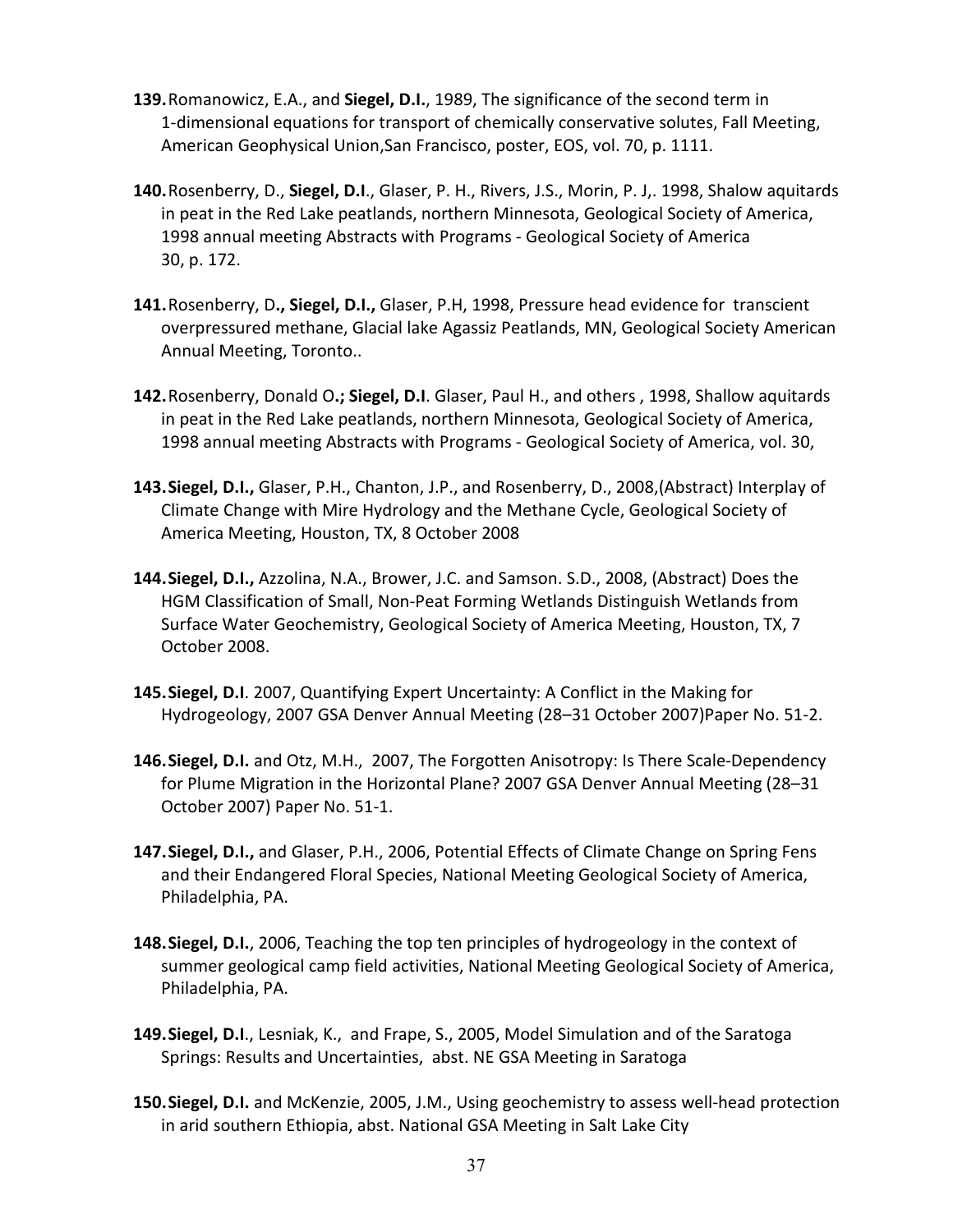- **151.Siegel, D.I**., Glaser, P.H., Chanton, J.P. Chasar, L.S., and Rosenberry., D.O., 2004, Methane Production and the hydrogeology of Peatlands, Geological Society of America Annual Meeting, Denver, Abstracts with Programs ,vol. 36, p.188, invited
- **152.Siegel, D.I.** and Bauer, B., 2004, The Rocks Rediscovered: Field Geology and the Hydrogeologist, Geological Society of America Annual Meeting, Denver, Abstracts with Programs vol. 36, p. 162. Invited.
- **153.Siegel, D.I.**, and Guber, A.L., 1971, The solubilization of quartz by anaerobic bacteria, In: Proceedings National Meeting Geological Society of America, Washington D.C., Nov. 3, 1971, p. 705.
- **154.Siegel, D.I.**, 1976 (Abst.), Sources of dissolved solids in groundwater from Superior and Rainy Lobe till, Proceedings of 22nd Annual Institute on Lake Superior Geology, Minneapolis, p.66., May 8, contributed, 15 minutes.
- **155.Siegel, D.I.**, 1979 (Abst.), Sulfate contribution from snowmelt to Filson Creek Watershed, Northeastern Minnesota, Spring Meeting, American Geophysical Union, Washington D.C., June 1, 1979, EOS, vol. 60, p. 258-259.
- **156.Siegel, D.I.** and Olcott, P.E., 1979 (Abst.), Potential effects of copper-nickel mining on the hydrology of northeastern Minnesota, In: Proceedings, Geological Society of America North-Central Meeting, Duluth, Minnesota, March 5, 1979, contributed, 15 minutes.
- **157.Siegel, D.I.**, 1980 (Abst.), Dissolution kinetics of selected silicate minerals under acid conditions, Fall Meeting, American Geophysical Union, San Francisco, Dec. 11, 1980, EOS, vol. 61, p. 1152, contributed, 15 minutes.
- **158.Siegel, D.I.**, Kontis, A.L. and Mandle, R.J., 1981 (Abst.), Chemical evolution of water quality in the Cambrian-Ordovician aquifer, north-central United States, In: Proceedings, Midwest Meeting, American Geophysical Union, Minneapolis, Sept. 17, 1981, p. 8, contributed, 20 minutes.
- **159.Siegel, D.I.**, 1982 (Abst.), Kinetics and chemical weathering, Filson Creek, northeastern Minnesota, Fall Meeting, American Geophysical Union, San Francisco, Dec. 10, 1982, EOS, vol. 63, p. 931, contributed, 15 minutes.
- **160.Siegel, D.I.** and Mandle, R.J., 1982 (Abst.), Geochemical evidence for Pleistocene glacial melt-water recharge to the Cambrian-Ordovician aquifer in the north-central United States, Spring Meeting, American Geophysical Union, Baltimore, June 3, 1982, EOS, vol. 63., p. 325, contributed poster.
- **161.Siegel, D.I.**, 1983 (Abst.), Sulfur Isotope Chemistry, Cambrian-Ordovician Aquifer, north-central United States, Fall meeting, American Geophysical Union, San Francisco, Dec. 7, 1983, EOS, vol. 64, p. 704, contributed, 15 minutes.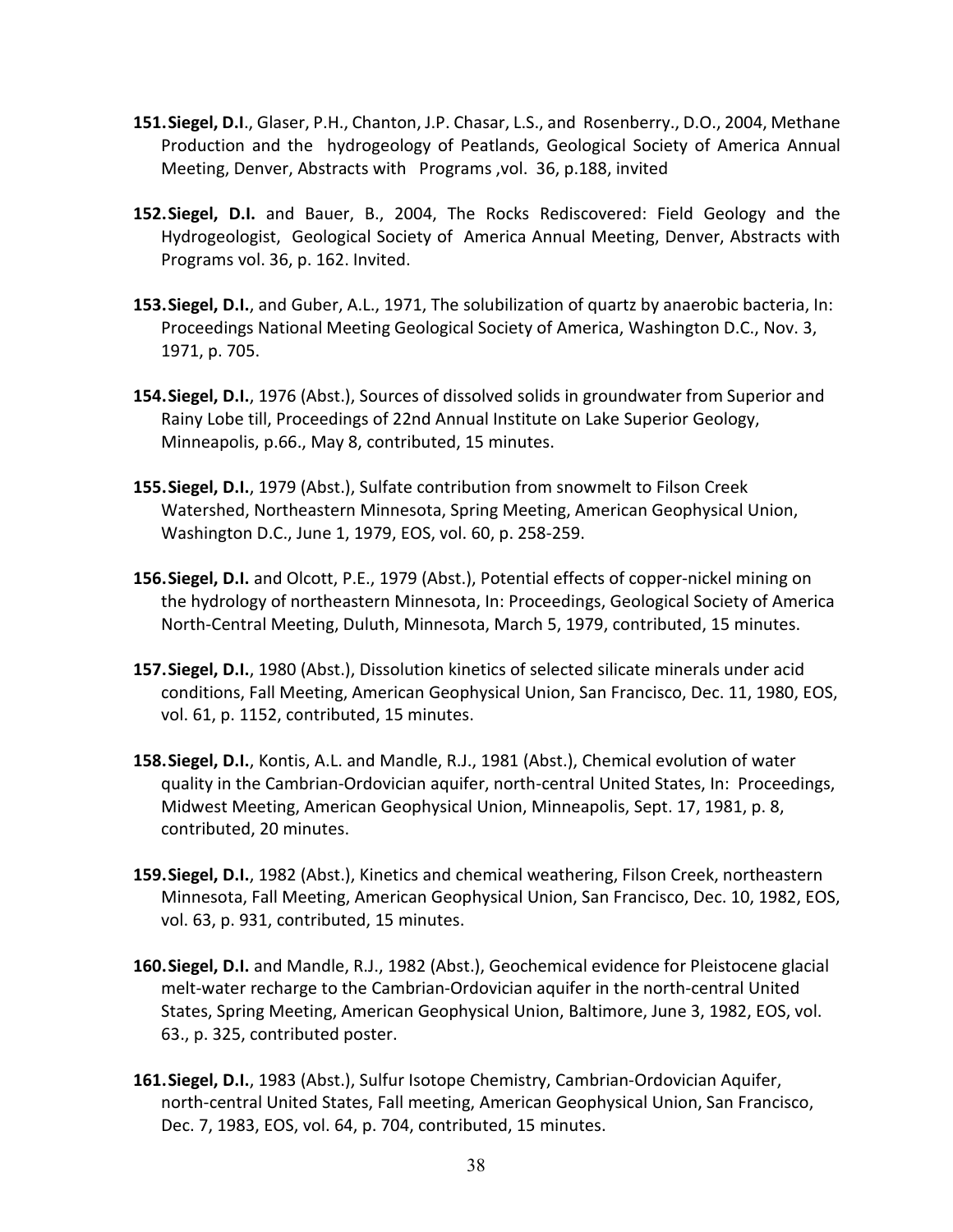- **162.Siegel, D.I.** and Mandle, R.J., 1983 (Abst.), Geochemical evidence for possible glaciation of the driftless area, southwestern Wisconsin. In: Proceedings, Geological Society of America Annual Meeting, Indianapolis, Nov. 2, 1983, vol. 198, p. 687, contributed, 20 minutes.
- **163.Siegel, D.I.**, Glaser, P.H., Janecke, D.R., Almendinger, J.C. and Almendinger, J.E., 1983 (Abst.), Hydrogeochemical reconnaissance, Glacial Lake Agassiz Peatlands, Minnesota Spring Meeting, American Geophysical Union, Baltimore, Maryland, June 1, 1983, EOS, vol. 64, p. 225, contributed poster.
- **164.Siegel, D.I.**, 1984 (Abst.), The effect of kinetics on the geochemical balance of a small watershed on mafic terrain, Spring Meeting, American Geophysical Union, Cincinnati, May 16, 1984, EOS, vol. 65, p. 211, contributed, 15 minutes.
- **165.Siegel, D.I.** and Franz, K.E., 1984 (Abst.), Isotopic studies of the Sandstone Aquifer, eastern Wisconsin, In: Proceedings, Geologic Society of America Meeting, Reno, Nevada, Nov. 8, 1984, p. 655, contributed poster.
- **166.Siegel, D.I.** and Boldt, D.R., 1985 (Abst.), Hydrogeologic controls on water chemistry and vegetation in northern Minnesota peatlands, In: Proceedings of National Meeting of the American Society of Limnology and Oceanography/Ecological Society of America, Minneapolis, Minnesota, June 19, 1985, p. 101, invited, 20 minutes.
- **167.Siegel, D.I.**, Boldt, D.R. and Chason, D.B., 1985 (Abst.), The hydrogeology and geochemistry of a spring-fen, raised-bog complex, Lost River Peatland, northern Minnesota, American Geophysical Union, Spring Meeting, Baltimore, Maryland, May 29, 1985, EOS, vol. 66, p. 264, contributed, 15 minutes.
- **168.Siegel, D.I.**, 1986 (Abst.), The effects of Pleistocene glaciation on the chemistry of ground water in the proximity of the Forest City and Illinois Basins, north-central United States, Geological Society of America National Meeting; San Antonio, Texas, Abstracts with Programs, vol. 18, p. 749-750, Nov. 10, 1986, Invited, 20 minutes.
- **169.Siegel, D.I.**, Bennett, P. and Berndt, M., 1986 (Abst.), Analysis of inorganic solutes to evaluate groundwater contamination by crude oil, American Geophysical Union, Spring Meeting, Baltimore, Maryland, May 22, 1986, EOS, vol. 67, p. 286, contributed, 15 minutes.
- **170.Siegel, D.I.**, Chamberlain, S.C. and Dossert, W.P., 1986 (Abst.), Calcite, strontianite and witherite formation in individual septarian concretions: evidence for episodic methanogenesis from the Devonian to the Pleistocene, Abstracts with Programs, Northeastern Section, Geological Society America, Kiamesha Lake, New York, March 12, 1986, vol. 18, p. 65, contributed, 20 minutes.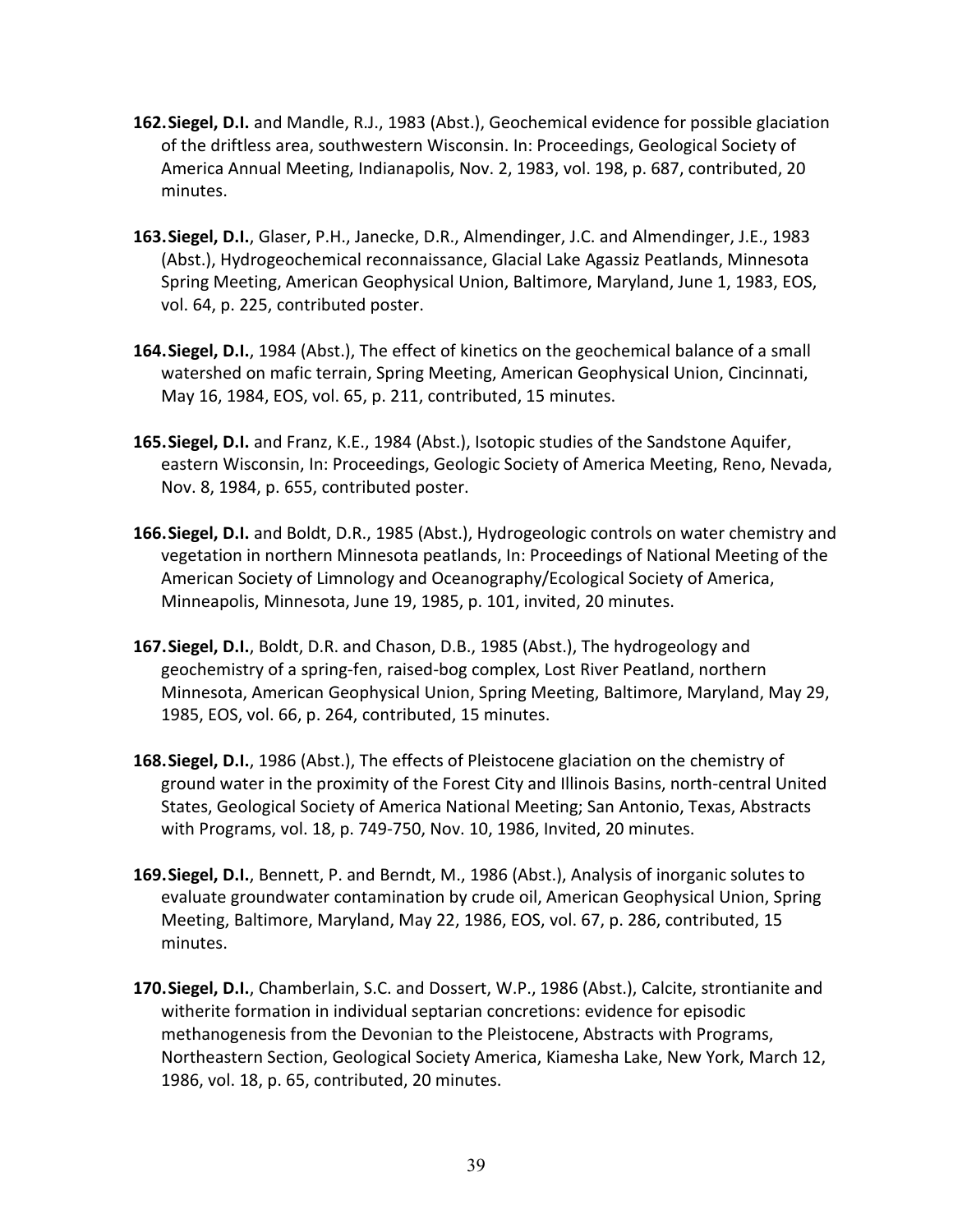- **171.Siegel, D.I.**, Bennett, P., and Baedecker, M.J., 1986 (Abst.), The effects of petroleum degradation on inorganic water-rock reactions, 5th International Symposium on Water-Rock Intereaction, Reykjavik, Iceland, August 10, 1986, Extended Abstracts, p. 524-527 (see Siegel et al., 1986, papers in print).
- **172.Siegel, D.I.**, 1987 (Abst.), Solute movement in peat Advection or diffusion? American Geophysical Union, Spring Meeting, Baltimore, Maryland, May 21, 1987, EOS, vol. 68, p. 321, contributed, 15 minutes.
- **173.Siegel, D.I.** and Bennett, P., 1987 (Abst.), Geochemical facies and geochemical processes in an aquifer contaminated by crude oil, In: Proceedings National Meeting of the Geological Society of America, Tucson, Arizona, October, 26, 1987, vol. 19, p. 844, contributed poster.
- **174.Siegel, D.I.**, 1988, The hydrogeology of freshwater wetlands, Juneau, Alaska, EOS, v. 69, p. 353, contributed, AGU, Baltimore, 15 minutes.
- **175.Siegel, D.I.**, 1989, Geochemical trends in the Paleozoic setting of western New York: Implication to regional groundwater flow and tectonics, In: Proceedings Canadian Continental Drilling Program, CCDP Report 89-2, p. 17, invited, 30 minutes.
- **176.Siegel, D.I.**, 1989, Hydrogeology and geochemistry of the Lost River Peatlands, Northern Minnesota, Midwest Groundwater Conference, Oct. 18-20, Kalamazoo, Michigan, invited, 20 minutes, proceedings, in press.
- **177.Siegel, D.I.** Martini, A.W., Romanowicz, Jr., and Noll, R., 1989, Dedolomitization of the Lockport Dolomite, EOS, contributed, Fall AGU Meeting, San Francisco, in press.
- **178.Siegel, D.I.**, 1989, Ground-water flow in mires: a "hydrobiologic system," International Geologic Congress, Washington D.C., 1989, invited, 20 minutes.
- **179.Siegel, D.I.**, 1989, Hydrogeology and geochemistry of the Lost River Peatlands, northern Minnesota, In: Proceedings 34th Midwest Groundwater Conference, Kalamazoo, Michigan, Invited, 20 minutes, p. 14.
- **180.Siegel, Donald I..** 1989, Geochemical trends in the Paleozoic section of western New York; implications to regional groundwater flow and tectonics. Yole, R. W.; Drury, M. J. ; editor; editor; Scientific drilling; southern Ontario
- **181.**Algonquin Arch Transect; proceedings of the 1989 workshop Canadian Continental Drilling Program Report, 89,p 17
- **182.Siegel, D.I.** 1990, Effects of continental glaciation on the geochemistry of regional aquifer systems, NE. Section Meeting of the Geological Society of America, Syracuse, New York, invited, 30 minutes, p.71, vol. 22.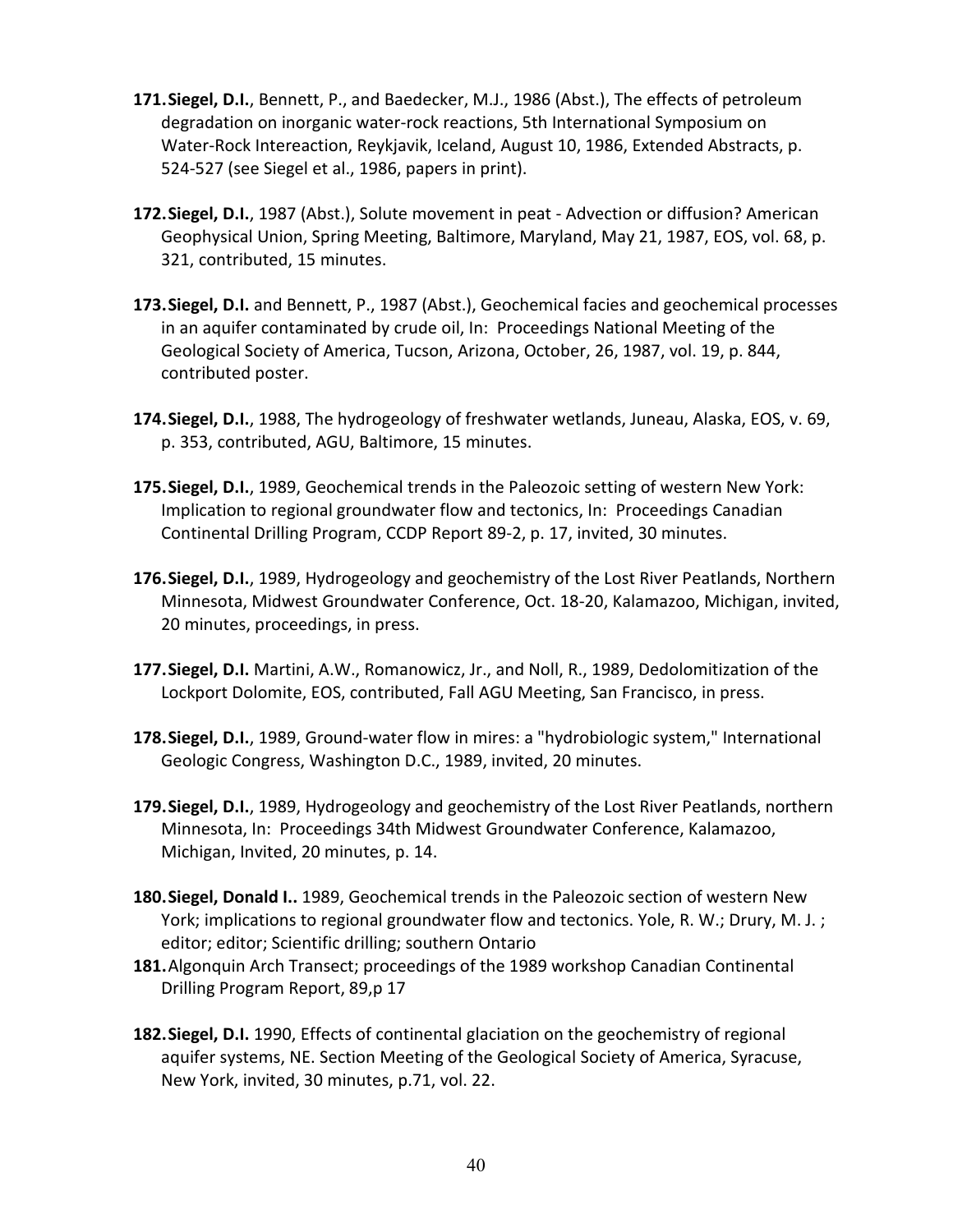- **183.Siegel, D.I.**, McNamara, J.P., Romanowicz, E.A., Glaser, P.H., Nelson, D., Neuzil, S.G., Struck, C.N., Jr., and Fredrick, B.C., 1990, Ground-water discharge beneath raised bogs, Lake Agassiz Peatlands, Minnesota: Part II. Geochemical evidence, Fall Meeting American Geophysical Union, San Francisco, EOS, vol. 71, p. 1299.
- **184.Siegel, D.I.**, Glaser, P.H., and Romanowicz, E.A., 1991, Methane concentrations and groundwater flow in peat, glacial Lake Agassiz Peatlands, Northern Minnesota: Proceedings 10th Int. Symposium Env. Biogeochemistry, San Francisco, p 150.
- **185.Siegel, D.I.**, Shen, Y.P., Romanowicz, E.A., and Glaser, P.H., 1992, A preliminary estimate of dissolved methane in bog and fen peat, Glacial Lake Agassiz Peatlands, northern Minnesota, EOS, (Abst). Proceedings Spring Meeting, AGU, invited, Montreal, Vol. 73, p. 119-120.
- **186.Siegel, D.I.**, 1992, Groundwater flow in wetlands, "Paradigm Lost," Program and Abstracts, The New York Natural History Conference II, April 29 - May 1, 1992, Invited, p. 65.
- **187.Siegel, D.I.**, Hydrogeochemistry of the Niagara Falls Area, 1992 (Host) In Proceedings of the International Association of Hydrogeologists Meetings, Hamilton, Canada, May 1992.
- **188.Siegel, D.I**.. Albright, L., Ferdinand, J., Hart. A., Leivberman, B., Lovinger, A.J., Staley, A.C., and Weisberg, E., 1993, "A Piece of the Earth: a novel approach for teaching elementary Earth Science, NE Meeting of the Geological Society of America, Burlington, Vermont, Proceedings, vol., 25, p. 79.
- **189.Siegel, D.I.**, Andersen, C.B. and Posten, S., 1994, The Hydrogeochemistry of the world's largest landfil: Fresh Kills, Staten Island, New York,Procedings: NE Geological Society of America Meeting, vol 26, p.73.
- **190.Siegel, D.I**., 1998, (Abst.) Model Complexity in the Courtroom: A Comment From the Trenches, EOS, vol. 79, S113.
- **191.Siegel , D.I.,** P H. Glaser, Chanton J. , Stalder L. and Rosenberry D., (Abst.), 1998, Enrichment in Deuterium in Water: Evidence for Methanogenesis by Carbonate Reduction in the Glacial Lake Agassiz Peatlands, Northern Minnesota , EOS, vol. 79, S144
- **192.Siegel, D.I.,** 1999**,** Altered states: contaminant hydrogeology from the perspectives of regulatory and academic scientific communities, Geological Society of America, Abstracts with Programs, Northeastern Section Meeting, Providence, R.I., vol. 31, A-68.
- **193.Siegel, D.I.,** ,So, J., Glaser, P.H. and Janecke, 1999, The acid-base geochemistry of large peatlands: the dynamic balance between circumboreal groundwater and pore waters rich in organic matter, EOS, vol. 80, p. F375.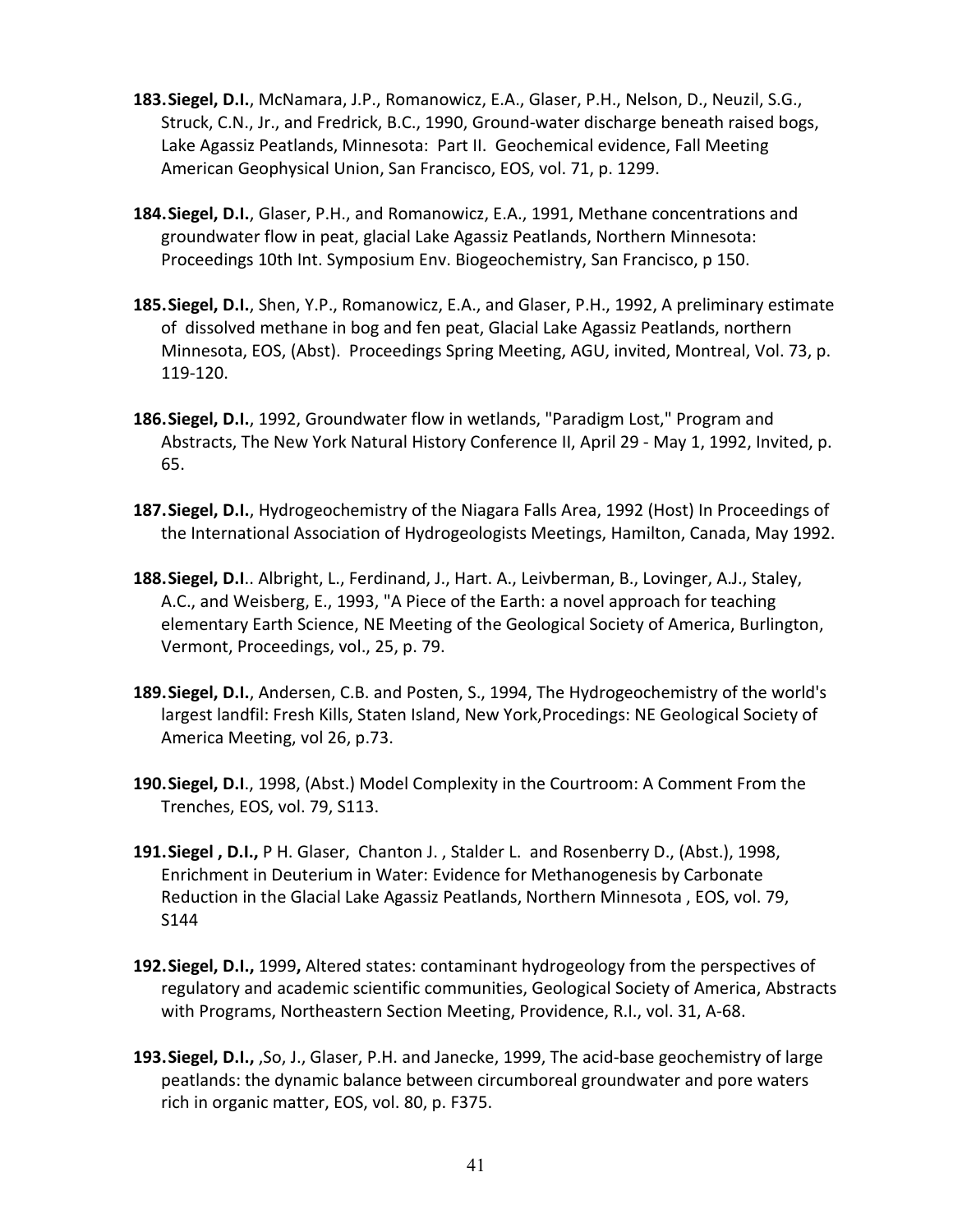- **194.Siegel, D.I.,** Glaser, P.H., and Reeve, A.S. 2000, The Hydrogeochemical and Ecological Linkages In Mires: A Modern Retrospective, Procedings Wetland Society Annual Meeting, Quebec City, p.xxx
- **195.Siegel, D.I**., Chanton, J. and Glaser, P.H., 2000, Isotopic evidence for deep surface-water recharge and methanogenesis in raised bogs: implications on global cycling of methane, in Proceedings Annual Meeting of Geological Society of American, Reno, vol 32, p. A-122
- **196.Siegel, D.I.,** Glaser, P.H. and A.S. Reeve, 2000, Hydrogeologic congrols over th evolution of mires, Reeve. A., Siegel, D.I. and Glaser, P.H., 2000 Abstracts INTECOL/SWS Annual Meeting, Quebec City, Canada, p.327.
- **197.Siegel, D.I.,** Chanton, J.P, Glaser, P.H., Rosenberry, D.O., 2000, Deuterium enrichment of peat pore water:Isotipic evidence for Deep Methanogenesis, EOS, vol. 81, p. F217.
- **198.Siegel, D.I**., Otz, M., Ot, I., McKenzie, J.M., Hassett, J., Bartos, J., Tedorov, S., Flusche, M., Lesniak, K.A., Tassilo, J., and Cuomo. D., 2001, Why are the wetland and surface waters sometimes colored in the Croton Watershed (New York) ?, EOS, vl. 82, p. S182.
- **199.Siegel, D.I.,** 2001, A theatrical rendering of a classic in geologic black humor:"The Incredible Thrilling Adventures of the Rck," Geol. Soc. America Abstracts with Programs, Annual Meeting, Boston, MA, November, 2001 p. A-456
- **200.Siegel, D.I.,** Otz, M.H., Otz, I., McKenzie, J.M., Hassett, J., Bartoz, J., Todorova, S., Flusche, M.A., Lesniak, K.A., Tasillo, J., and Cuomo, D., 2001, Why are the wetland and surface waters sometimes colored in the Croton Watershed (New York)? [abs.]: Eos (Transactions American Geophysical Union), v.82, p. S-182.
- **201.Siegel, D.I**. and P.H. Glaser, 2002, Hydrogeologic Drivers of Mire Ecology and Geochemistry, Abstracts and Programs, Geological Society of America Annual Meeting, Denver, Colorado, p. 56
- **202.Siegel, D.I**. and Bauer, R.R., 2004. The Rocks Rediscovered: Field Geology and the Hydrogeologist, In Proceedings Geological Society of America Meeting, Denver, CO.
- **203.Siegel, D.I.** Glaser, Paul H., , Chanton, J.P., Chasar, L. S., Rosenberry, D. O., 2004, Methane production and the hydrogeology of peatlands, In Proceedings Geological Society of America Meeting, Denver, CO.,
- **204.Siegel, D.I**., Lesniak, K., and Frape, S., 2005, Model Simulation and of the Saratoga Springs: Results and Uncertainties, abst. NE GSA Meeting in Saratoga
- **205.Siegel, D.I.** and McKenzie, 2005, J.M., Using geochemistry to assess well-head protection in arid southern Ethiopia, abst. National GSA Meeting in Salt Lake City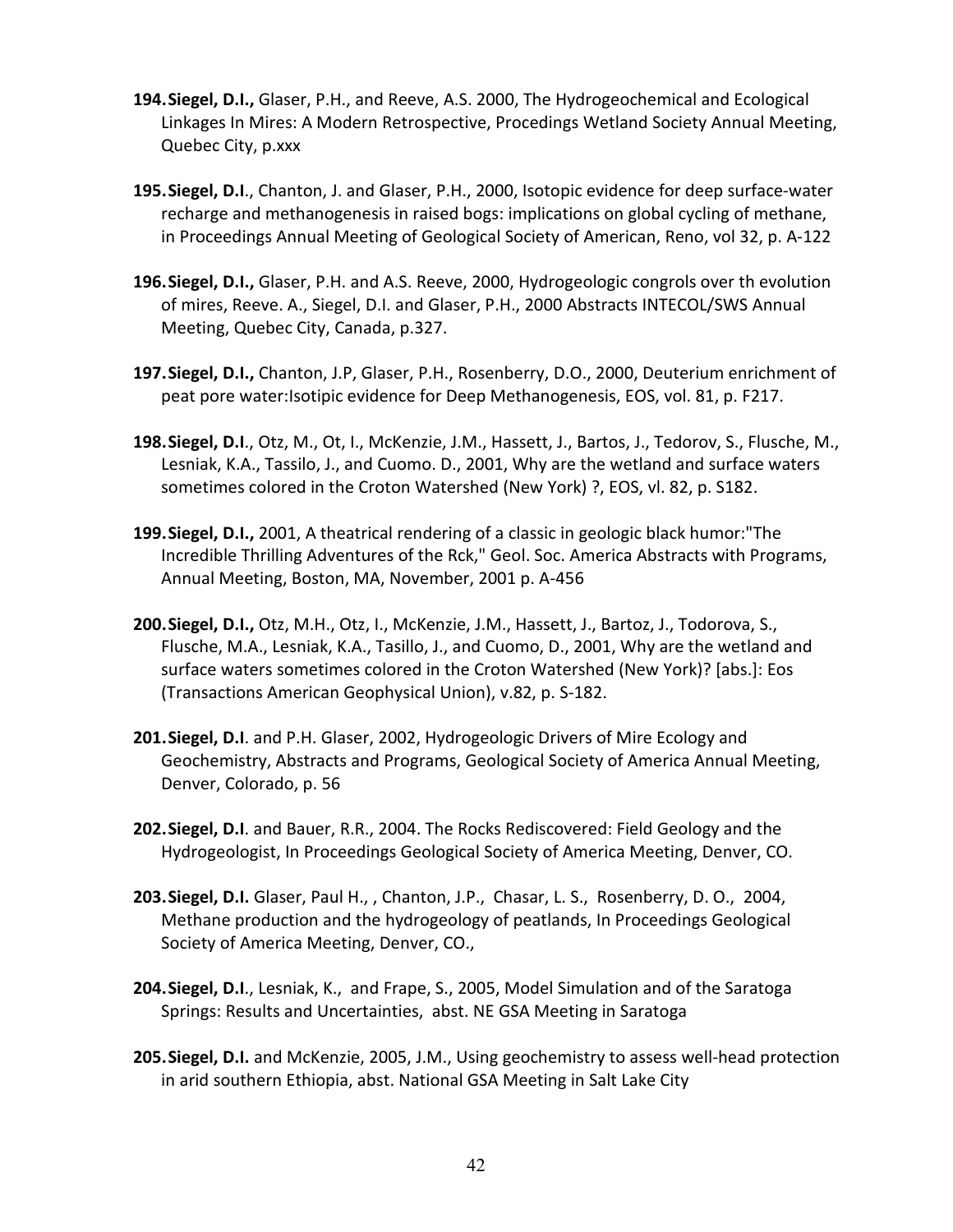- **206.Siegel, D.I**. Ong, J., Yu, Z., 2009, Geochemical fingerprinting complex contamination to Taihu Lake, Eastern China, Geological Society American Annual Meeting, Portland OR, Paper No. 252-5
- **207.Siegel, D.I., 2011**, (Abst.) The Fundamental questions govering water sustainability and the human condition, 2011 GSA Annual Meeting in Minneapolis (9–12 October 2011) Paper No. 269-7
- **208.Siegel, D.I. 2011**, (Abst) Tom Winter's Influence on the Modern Understanding of Wetland Hydrodynamics, 2011 GSA Annual Meeting in Minneapolis (9–12 October 2011) Paper No. 157-7
- **209. Siegel, D.I., 2013**, Pseudoscience and the Shale-Gas Debate in New York, The SciTech Lawyer, Fall 2013, p. 20-22. Anderson, M. and D. I. Siegel, 2013, Seminal advances in hydrogeology, 1963 to 2013: The O.E. Meinzer Award legacy, GSA Special Papers 2013, v. 500, p. 463-500 .
- **210.Siegel D.I**., Otz, M.H., and I. Otz, 2013, H33K-02. Black Swans and the Effectiveness of Remediating Groundwater Contamination, Annual Meeting of American Geophysical Union, San Francisco, CA.
- **211.Siegel, D.I**., Smith, B., Hollingsworth, M., Perry, E., Bothun, R/ Whisman, C., ardrop. R.T., and D. Good, 2013,, The prevalence of methane, salinity and trae metals in shallow ground water consumed in northeastern Pennsylvania and southwestern Pennsylvania, northern West Virginia, and Eastern Ohio: implifations for regulatory assessment of background water quality, Annual Meeting of the Geologial Society of America, Denver, CO, Paper No 22-8.
- **212.Siegel, D.I.** , Smith, B., Hollingsworth, M., Perry, E. BOthun, R., Whisman. C. Eardrop, T. and D. Good. 2014, The False Positive Problem and The Prevalence of Methane and Solutes in Shallow Ground Water Consumed in Pennsylvania West Virginia, and Ohio, April 8, 2014 [AAPG Annual Convention and Exhibition,](http://www.searchanddiscovery.com/abstracts/html/2014/90189ace/abstracts/) Houston, TX.
- **213.Siegel, D.I.** and B. Smith, 2015, The Natural Controls Over the Water Quality of Potable Ground Water in the Appalachian Basin Overlying Deep Marcellus and Utica Shale Gas Development: A Review of the Cheapeake Energy Corporation Water Quality Dataset, 2015 GSA Annual Meeting in Baltimore, Maryland, USA (1-4 November 2015), Paper No. 275-5
- **214.Siegel, D.I.,** 2015, Shooting the Messenger: How the Opposition to Fracking Now Deals with Scientific Facts, 2015 GSA Annual Meeting in Baltimore, Maryland, USA (1-4 November 2015)Paper No. 61-6, Invited.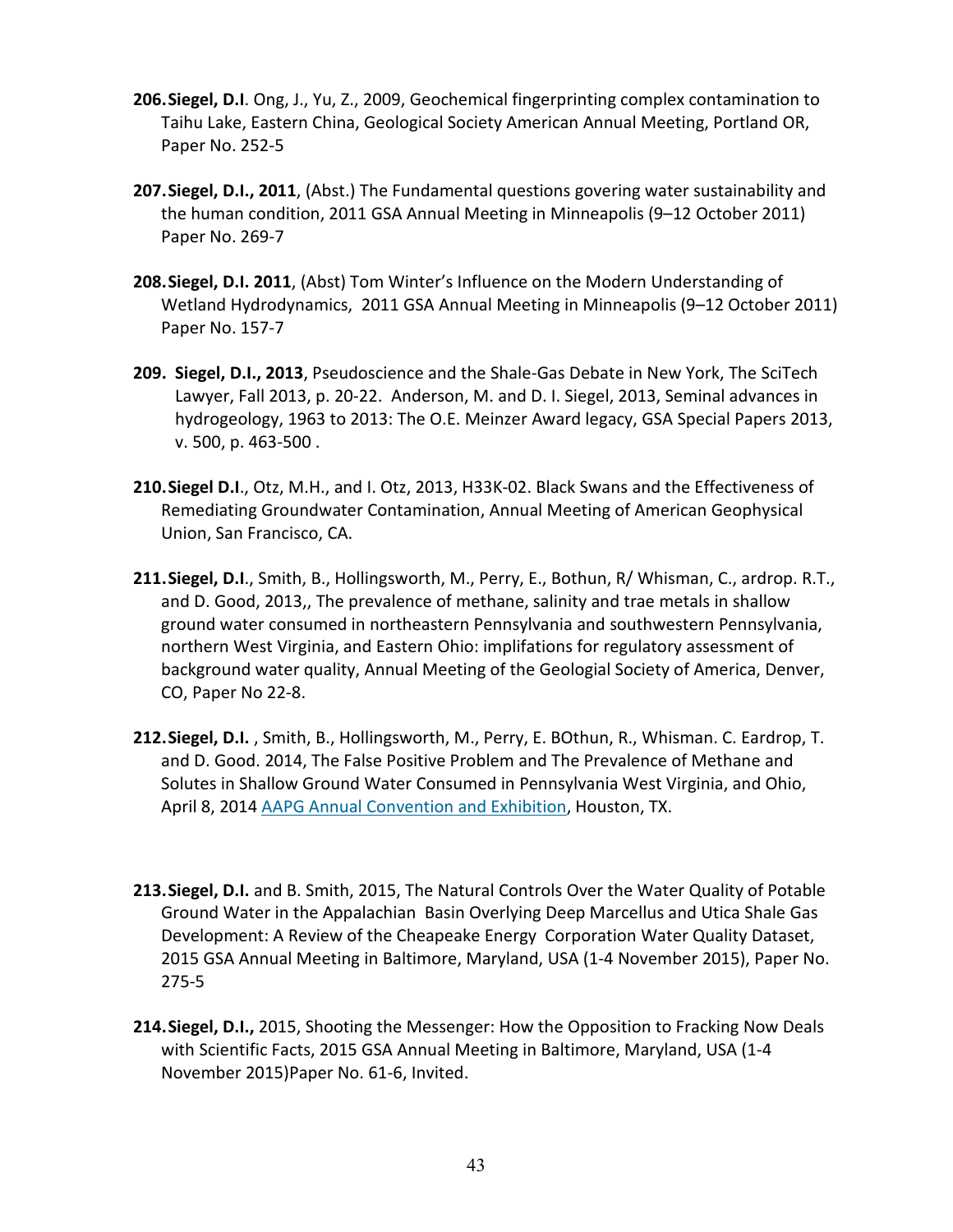- **215.Siegel, D.I.,** 2015, Background Exposure to Metals and Methane In Groundwater Overlying Marcellus Shale Gas Exploitation: Seminal Results from Chesapeake Energy Corporations Massive Pre-drilling Data Set,Paper W2-H.2, Society for Risk Analysis Annual Meeting 2015, Arlington, VA,
- **216.**Spradlin, J., Fiorentino, A.J., and **D.I. Siegel**., 2014,Trace metal characterization andion exchange capacity of Devonian to Pennsylvanian age bedrock in New York and Pennsylvania in relation to drinking water quality. Paper H11A-0842, American Geophysical Union Fall Meeting, San Francisco.
- **217.**Stone, M.P., **Siegel, D.I.,** Romanowicz, E.A. and Glaser, P.H., 1992, Relationship between sedimentology and occurrence of vegetation communities of northern Minnesota noreal peatlands, , Proceedings Annual Meeting of Geological Society of America, vol 24, p. A337.
- **218.**Szustakowski, R.J. and **Siegel, D.I.**, 1987 (Abst.), Chemical evolution of formation brines in western New York, American Geophysical Union, Spring Meeting, Baltimore, Maryland, May 20, 1987, EOS, vol. 68, p. 320, contributed poster.
- **219.**Todorova, S., **Siegel D I**.., and Costello, A, 2002, Microbial Dynamics in Shallow Peat in Calcareous Fen, EOS, vol. xx, p.xxx
- **220.**Verrillo, D., **Siegel, D.I.** and Martini, A., 1994, Origin and chemical evolution of saline water in the northern Appalachian Basin, Procedings: NE Geological Society of America Meeting, vol 26, p.73.
- **221.**Whaley, S., Andersen, C.B., **Siegel, D.I.** and Posten, S.,1995, Trace metal distribution in a three component groundwater mixture, Fresh Kills landfill, Staten Island, New York, NE GSA, vol. 26, p.74.
- **222.**Winkley, S. and **Siegel, D.I.**, 1988, The hydrogeology of glacial through valleys, Onondaga County, New York, In: Proceedings of the Northeastern Section Meeting Geological Society America, Portland, Maine. p. 79, contributed poster.
- **223.**Yoder, C.M., **Siegel D.I.,** Newton, C.R., Fastovsky, D.E. and Sheehan, P.M., 1995, Sulfur isotope anomalies near terrestrial K/T boundaries, Abstracts with Programs NE Geological Society of America Meeting, vol. 27, p.349.